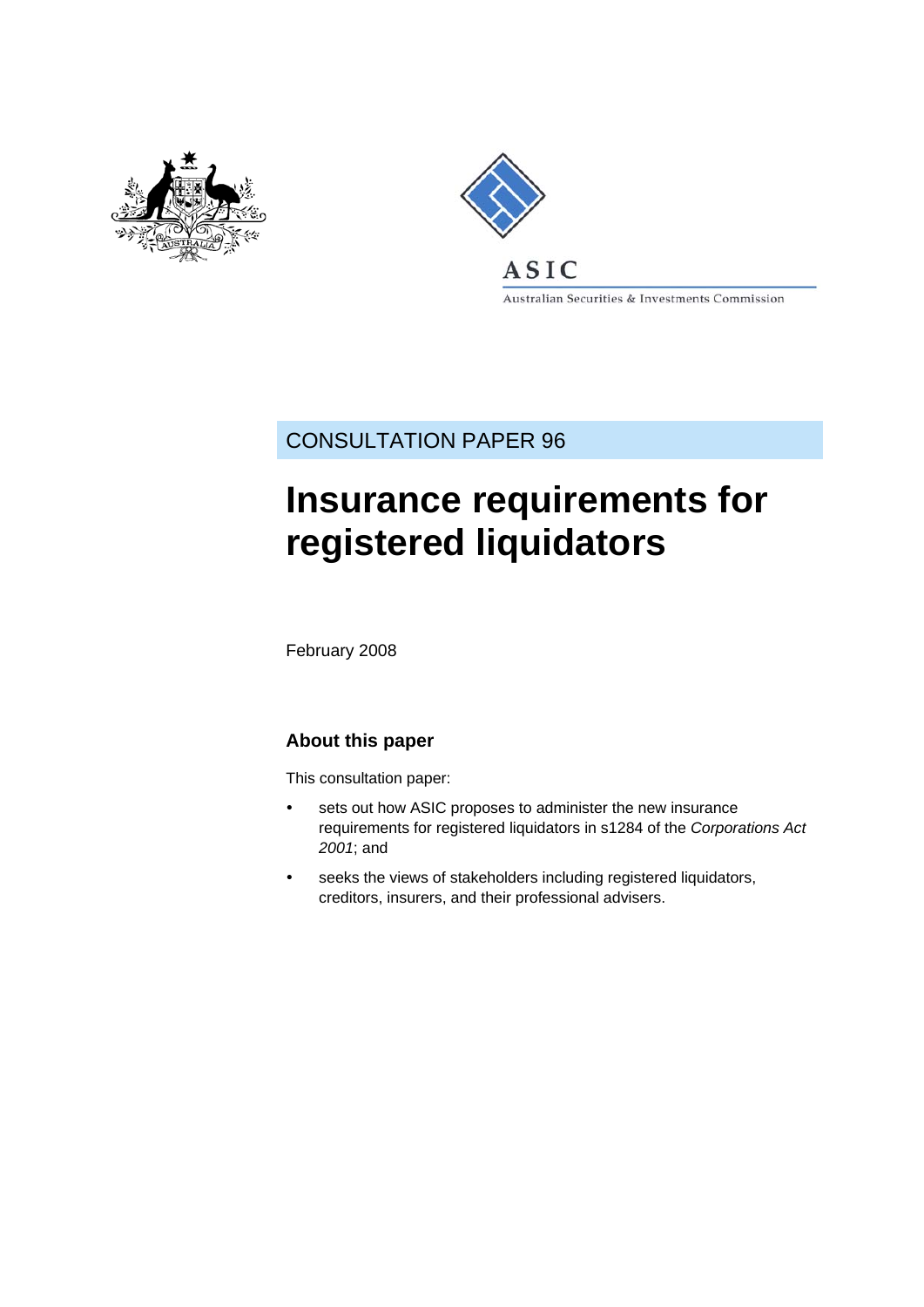### **About ASIC regulatory documents**

In administering legislation ASIC issues the following types of regulatory documents.

**Consultation papers**: seek feedback from stakeholders on matters ASIC is considering, such as proposed relief or proposed regulatory guidance.

**Regulatory guides**: give guidance to regulated entities by:

- explaining when and how ASIC will exercise specific powers under legislation (primarily the Corporations Act)
- explaining how ASIC interprets the law
- describing the principles underlying ASIC's approach
- giving practical guidance (e.g. describing the steps of a process such as applying for a licence or giving practical examples of how regulated entities may decide to meet their obligations).

**Information sheets**: provide concise guidance on a specific process or compliance issue or an overview of detailed guidance.

**Reports**: describe ASIC compliance or relief activity or the results of a research project.

## **Document history**

This paper was issued on 29 February 2008 and is based on the Corporations Act as at 29 February 2008.

## **Disclaimer**

The proposals, explanations and examples in this paper do not constitute legal advice. They are also at a preliminary stage only. Our conclusions and views may change as a result of the comments we receive or as other circumstances change.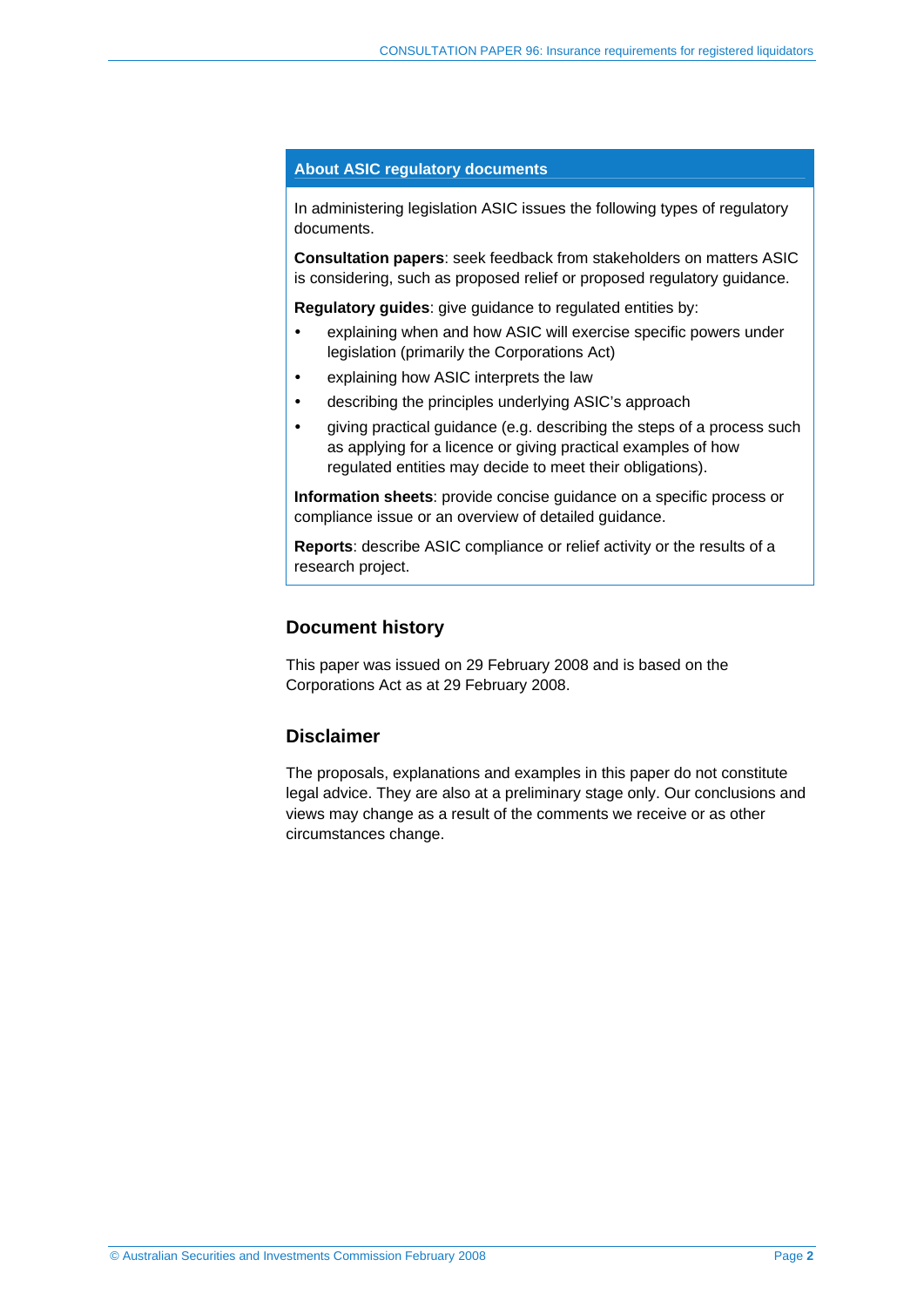# **Contents**

| A | New professional indemnity and fidelity insurance requirements6                                                                                                          |  |
|---|--------------------------------------------------------------------------------------------------------------------------------------------------------------------------|--|
| в | When did the new insurance requirements commence? 9<br>What if a registered liquidator cannot comply? 11<br>Summary of what registered liquidators should do to comply11 |  |
| С | Our approach to administering the insurance requirements12                                                                                                               |  |
| D | Assessing and obtaining PI and fidelity insurance 16                                                                                                                     |  |
| Е |                                                                                                                                                                          |  |
| F | The purpose of the fidelity insurance requirement31                                                                                                                      |  |
| G | Key issues relating to both PI and fidelity insurance                                                                                                                    |  |
| н | Registered liquidators who no longer perform external administration                                                                                                     |  |
| н |                                                                                                                                                                          |  |
|   |                                                                                                                                                                          |  |
|   | Professional accounting bodies' dishonesty cover requirements49                                                                                                          |  |
|   |                                                                                                                                                                          |  |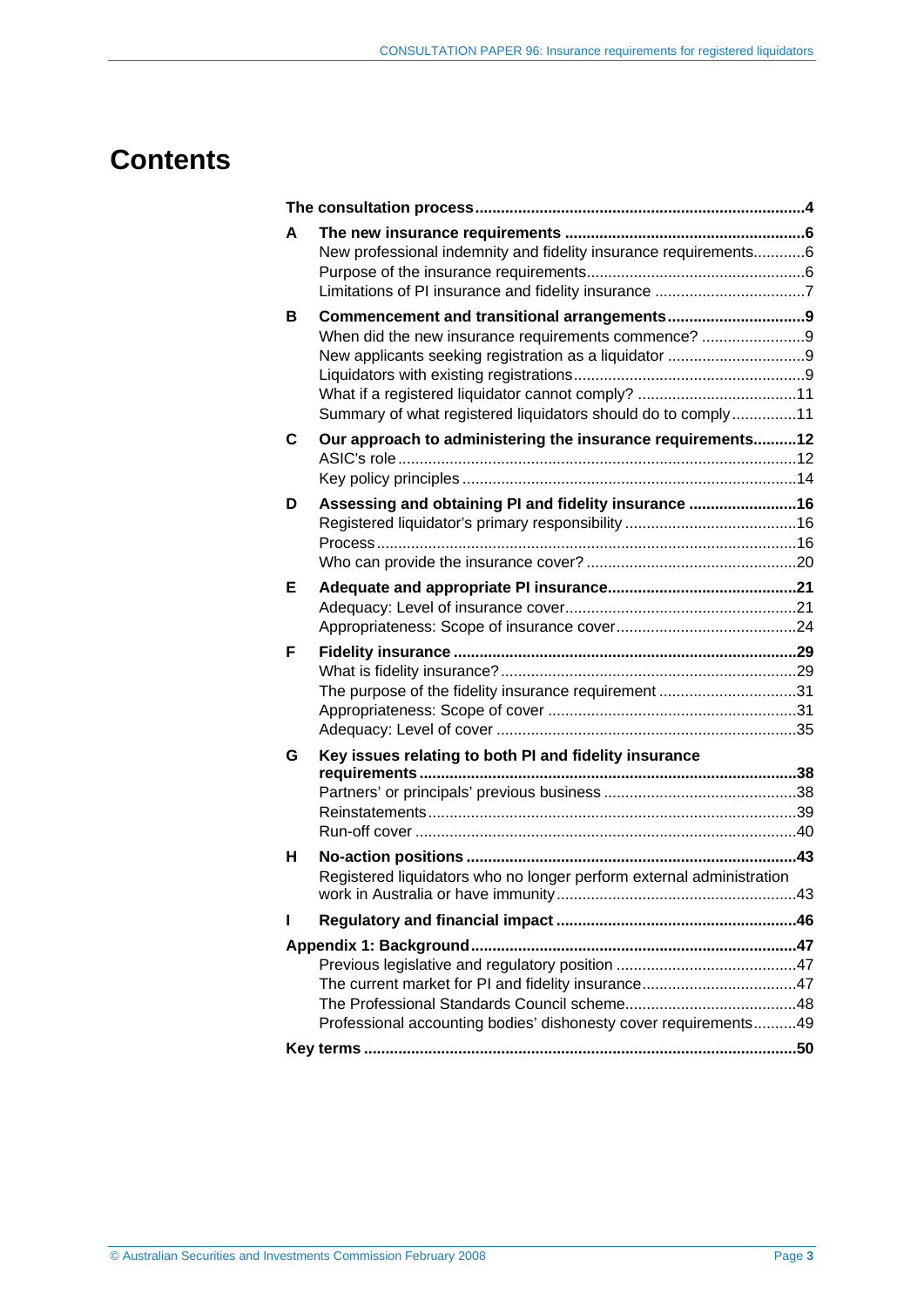# **The consultation process**

In this paper we are consulting on how we will administer the new insurance requirements in s1284 of the *Corporations Act 2001* (Corporations Act).

Note: The previous s1284 was replaced by the *Corporations Amendment (Insolvency) Act 2007* (No. 132), which received Royal Assent on 20 August 2007 (the amending Act). For a copy of the amending Act, its Explanatory Statement and Regulatory Impact Statement (RIS), see http://www.comlaw.gov.au.

Under the new insurance requirements, a registered liquidator must hold adequate and appropriate professional indemnity (PI) insurance and fidelity insurance.

This paper explains how we plan to administer the new insurance requirements. Section A explains the content, purpose and inherent limitations of the new insurance requirements. Section B deals with commencement and transitional arrangements. Section C explains our role and some basic policy principles.

Our key policy proposals are set out in Sections D–F. These proposals are to help registered liquidators understand the decisions they need to make and how we propose to assess whether they comply with the new insurance requirements. In Section G, we discuss some further key issues about PI and fidelity insurance for your consideration and feedback. Section H sets out our proposed no-action position on registered liquidators for whom compliance with the new insurance requirements is unnecessary.

## **Your feedback**

You are invited to comment on the proposals in this paper, which are only an indication of the approach we may take and are not our final guidance.

As well as responding to the specific proposals and questions, we also ask you to describe any alternative approaches you think would achieve our objectives. Submissions on any part of the explanatory sections that you would like to comment on are also welcome.

We are keen to fully understand and assess the financial and other impacts of our proposals and any alternative approaches. Therefore, we ask you to comment on:

- the likely compliance costs;
- the likely effect on competition; and
- other impacts, costs and benefits.

Where possible, we are seeking both quantitative and qualitative information.

We are also keen to hear from you on any other issues you consider important.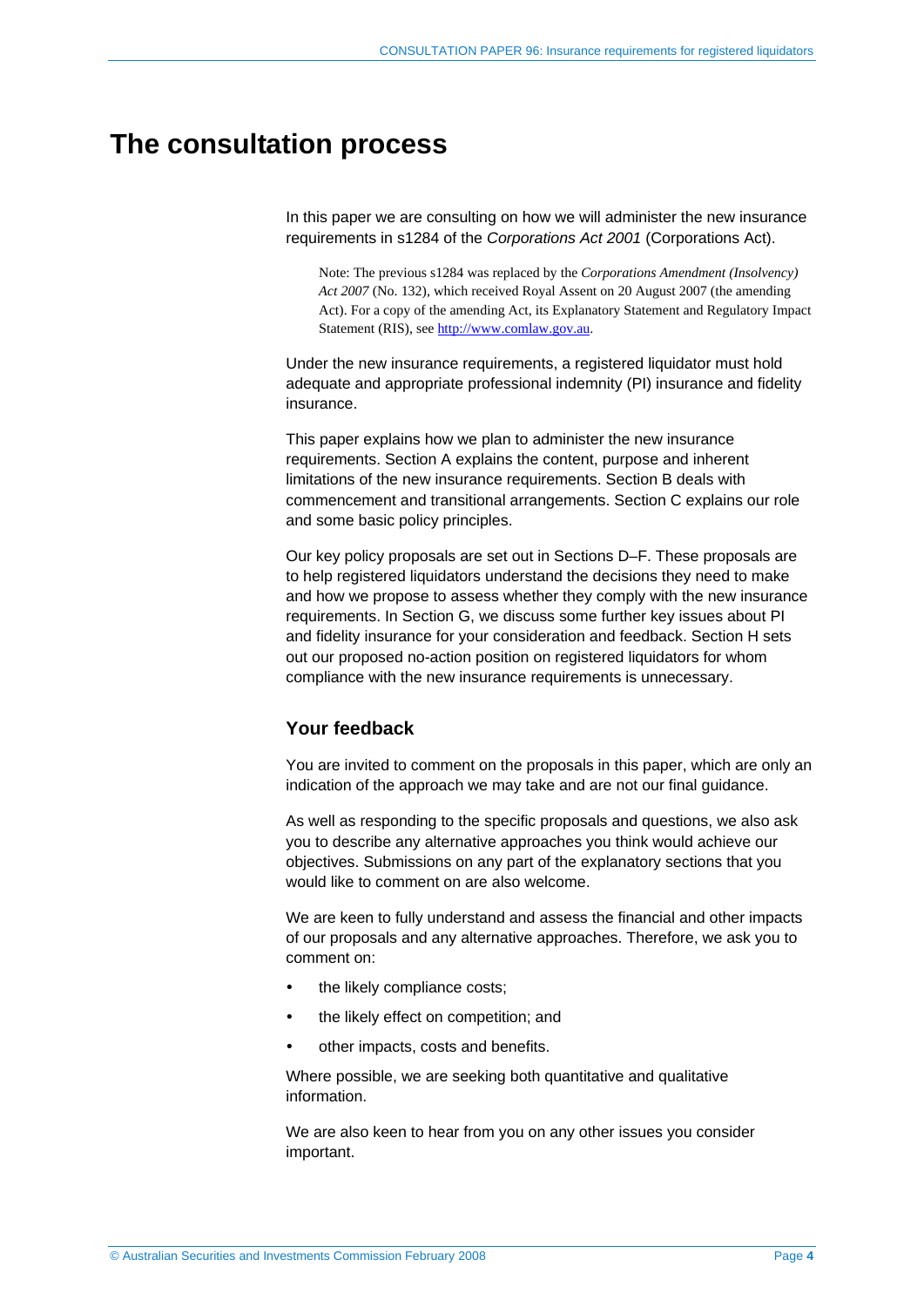Your comments will help us develop our policy on the insurance requirements. In particular, any information about compliance costs, impacts on competition and other impacts, costs and benefits will be taken into account if we prepare a Business Cost Calculator Report and/or a Regulation Impact Statement: see Section I, 'Regulatory and financial impact'.

## **Making a submission**

We will not treat your submission as confidential, and may make it publicly available, unless you specifically request that we treat the whole or part of it (such as any financial information) as confidential.

Comments should be sent by 14 April 2008 to:

Elliot Norton Senior Lawyer Regulatory Policy Australian Securities and Investments Commission GPO Box 9827 Sydney NSW 2001

facsimile: 02 9911 5232 email: **policy.submissions@asic.gov.au**

## **What will happen next?**

| Stage 1 | 29 February 2008   | ASIC consultation paper released                                          |
|---------|--------------------|---------------------------------------------------------------------------|
| Stage 2 | 14 April 2008      | Comments due on the consultation paper                                    |
|         | April and May 2008 | Consideration of submissions received and<br>drafting of regulatory guide |
| Stage 3 | June 2008          | Regulatory guide released                                                 |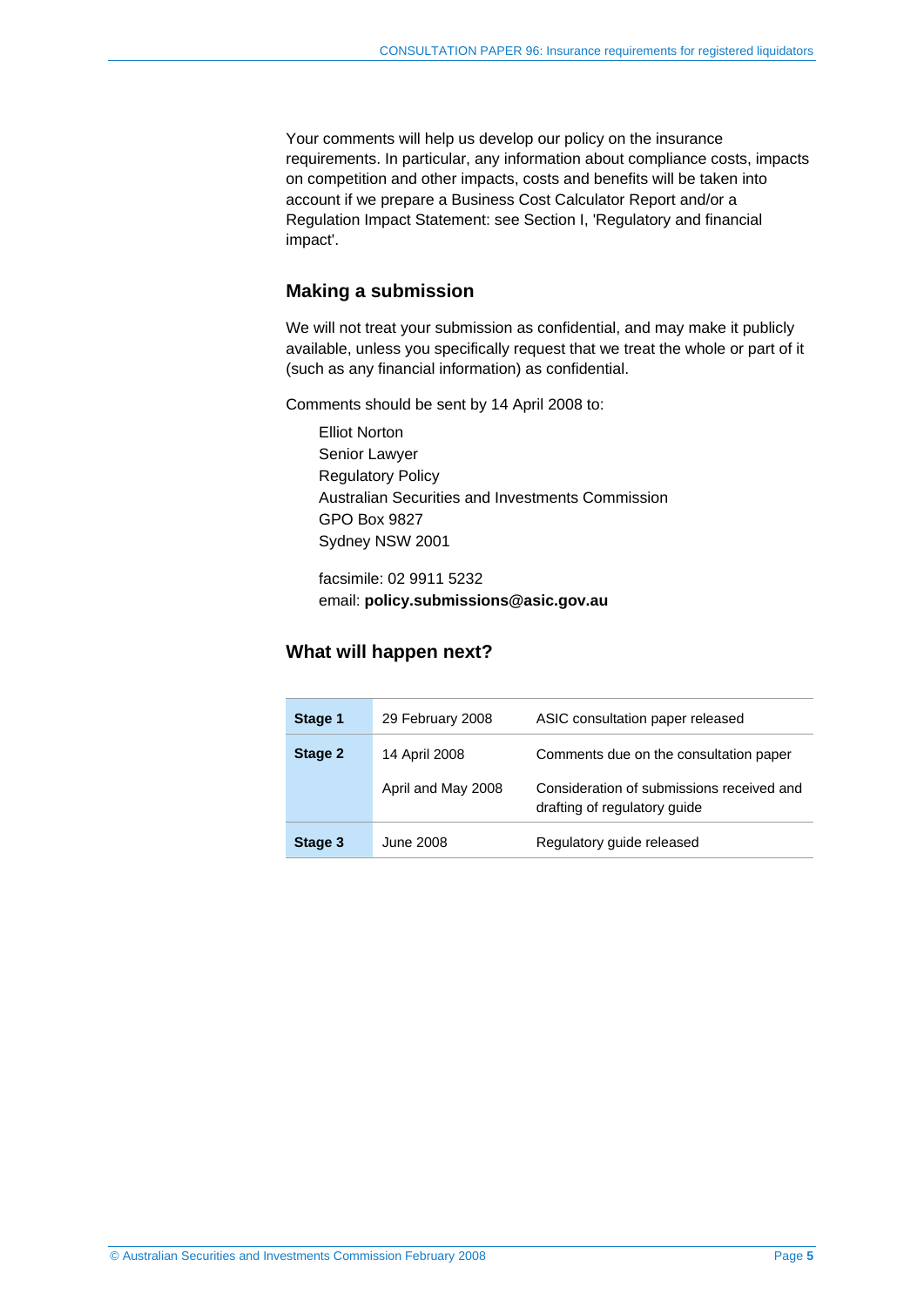# **A The new insurance requirements**

#### **Key points**

Recent amendments to the Corporations Act require registered liquidators to maintain adequate and appropriate PI and fidelity insurance: see paragraph 1.

The purpose of the new insurance requirements is to reduce the risk that claims resulting from the failure of the liquidator to carry out their duties adequately and properly cannot be met by the registered liquidator out of their own resources: see paragraphs 3–5.

The new insurance requirements are not designed to cover all losses for which claims might be made against a registered liquidator: see paragraphs 6–11.

## **New professional indemnity and fidelity insurance requirements**

1 The new s1284 of the Corporations Act requires a person registered as a liquidator, or as a liquidator of a specified body corporate, to maintain:

- (a) adequate and appropriate PI insurance (the PI insurance requirement); and
- (b) adequate and appropriate fidelity insurance (the fidelity insurance requirement),

for claims that may be made against them in connection with externally administered bodies corporate.

Note: See Appendix, paragraphs 96–98 for background on the previous legislative and regulatory position.

## **Purpose of the insurance requirements**

2 The Explanatory Statement to the Corporations Amendment (Insolvency) Bill 2007 (the Explanatory Statement) indicates that the new insurance requirements in s1284 were proposed in the context of the existing practice of obtaining PI insurance in place of lodging a security with ASIC under the previous s1284.

> Note: See paragraphs 6.13–6.15 of the Explanatory Statement and paragraphs 96–98 below.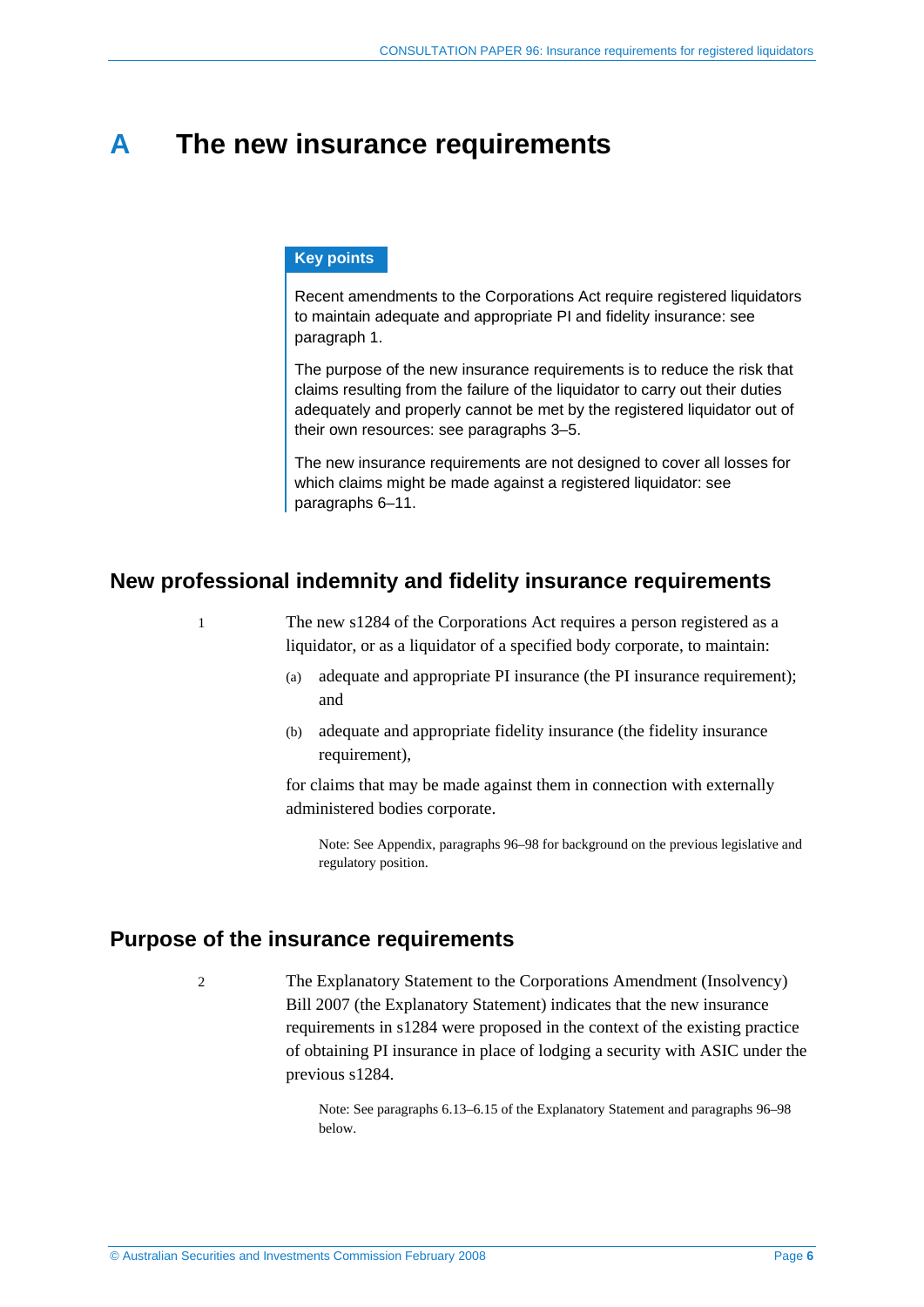3 We therefore consider that the underlying policy objective of the new insurance requirements is the same as that which underpinned the requirement in the previous s1284. This was to protect creditors and other persons, as far as possible, against financial loss suffered as a result of the inadequate or improper performance of duties or other legal obligations by registered liquidators or their staff.

> Note: Regulation 9.2.05(1) of the Corporations Regulations 2001 (the Regulations) states that a security lodged by a registered liquidator may be applied by ASIC 'to compensate a person who has suffered pecuniary loss due to the failure of the liquidator… to carry out his or her duties adequately and properly'.

- 4 The new insurance requirements are not a mechanism for providing compensation directly to creditors or other claimants. Rather, they are a means of reducing the risk that a registered liquidator cannot, because of insufficient available financial resources, meet claims arising from work performed in connection with externally administered bodies corporate (referred to in this paper as the 'policy objective').
- 5 We will interpret and apply the new insurance requirements in a way that maximises their potential to achieve this policy objective, while minimising any divergence from existing industry practice.

## **Limitations of PI insurance and fidelity insurance**

6 The ability of PI and fidelity insurance to achieve the policy objective of the new insurance requirements is subject to inherent practical limitations.

Note: See also paragraphs 85–88.

## **No cover for fraud by sole practitioner registered liquidator**

- 7 We understand that PI and fidelity insurance policies do not indemnify a registered liquidator for losses caused by their own dishonest activity or fraud, as this is against public policy.
- 8 Where a registered liquidator appointed as external administrator to an insolvent company is a sole practitioner with no staff, and no other external administrators with joint and several obligations have been appointed to the insolvent company, there would be no other insured registered liquidator or firm who could be sued for creditor losses caused by fraud or dishonesty. Such losses would have to be met from other available financial resources of the fraudulent or dishonest sole practitioner external administrator.

Note: However, if the fraudulent or dishonest registered liquidator is part of a firm, creditors can generally claim against the firm and, as an innocent insured party, the firm will be indemnified under the fidelity insurance policy. The proceeds of the insurance indemnity can then be passed on to the claimants or those to whom the money lost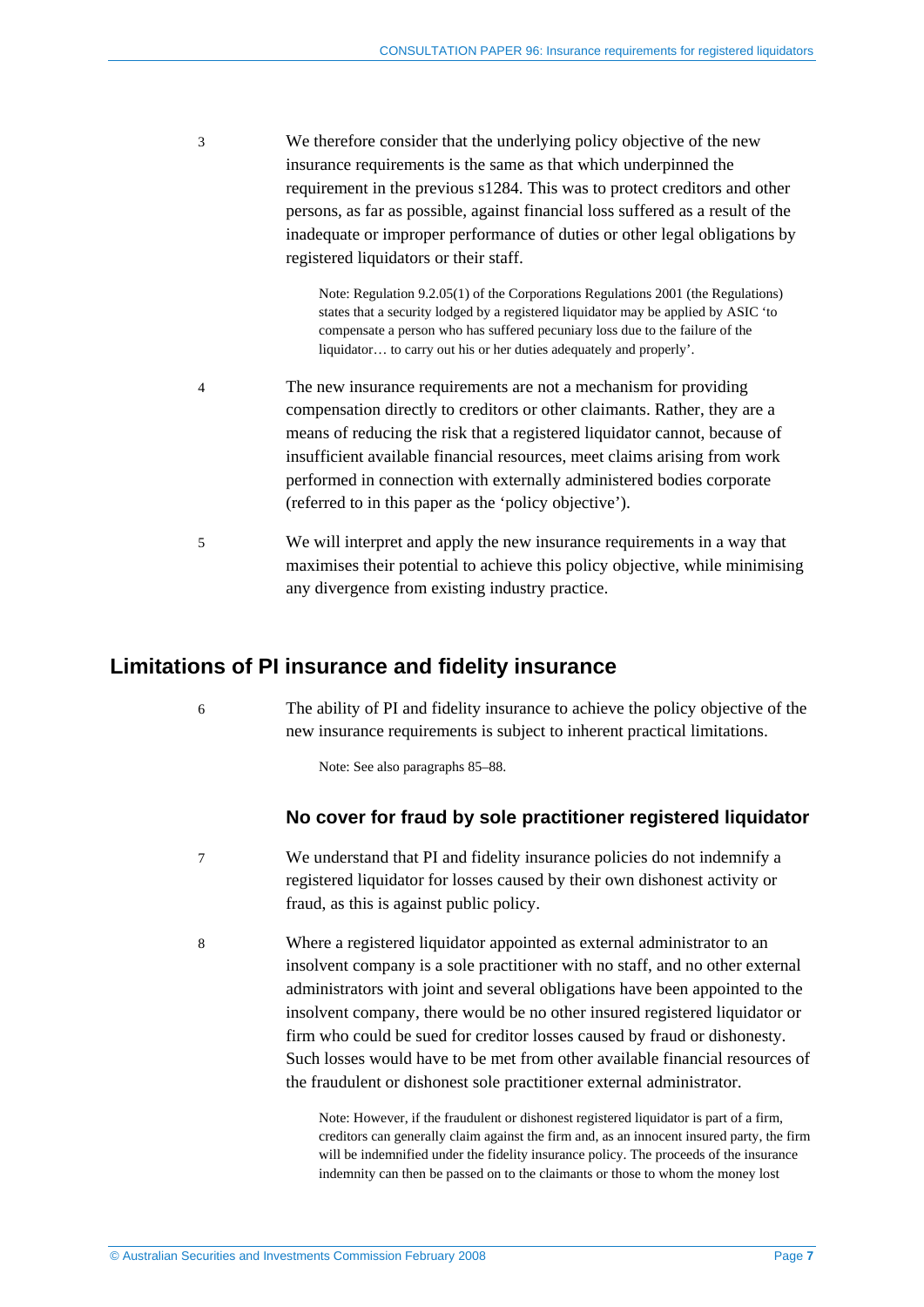belongs. In this scenario, it is only the fraudulent or dishonest registered liquidator themselves who would not ultimately benefit from the insurance.

#### **Insurance does not cover all losses by creditors**

- 9 It is not the goal of the new s1284 to:
	- (a) remove all risk of possible creditor losses relating to the provision of insolvency services; or
	- (b) guarantee, in effect, the recovery of funds to creditors of insolvent companies.

#### 10 The new insurance requirements are not intended to cover claims for loss:

- (a) solely as a result of the business failure (e.g. through insolvency) of a liquidator or their firm; or
- (b) because the return from the external administration of a company by the registered liquidator does not meet a creditor's expectations.
- 11 The new insurance requirements are only intended to cover losses that result from:
	- (a) services falling below acceptable professional standards (e.g. breach of contract, or negligence);
	- (b) breaches of registered liquidators' professional, statutory or fiduciary duties or other obligations (e.g. non-compliance with the Corporations Act and the duties of an external administrator as determined by common law and equitable principles); and
	- (c) dishonest conduct by an insolvency practitioner's staff (e.g. fraud, misappropriation or embezzlement).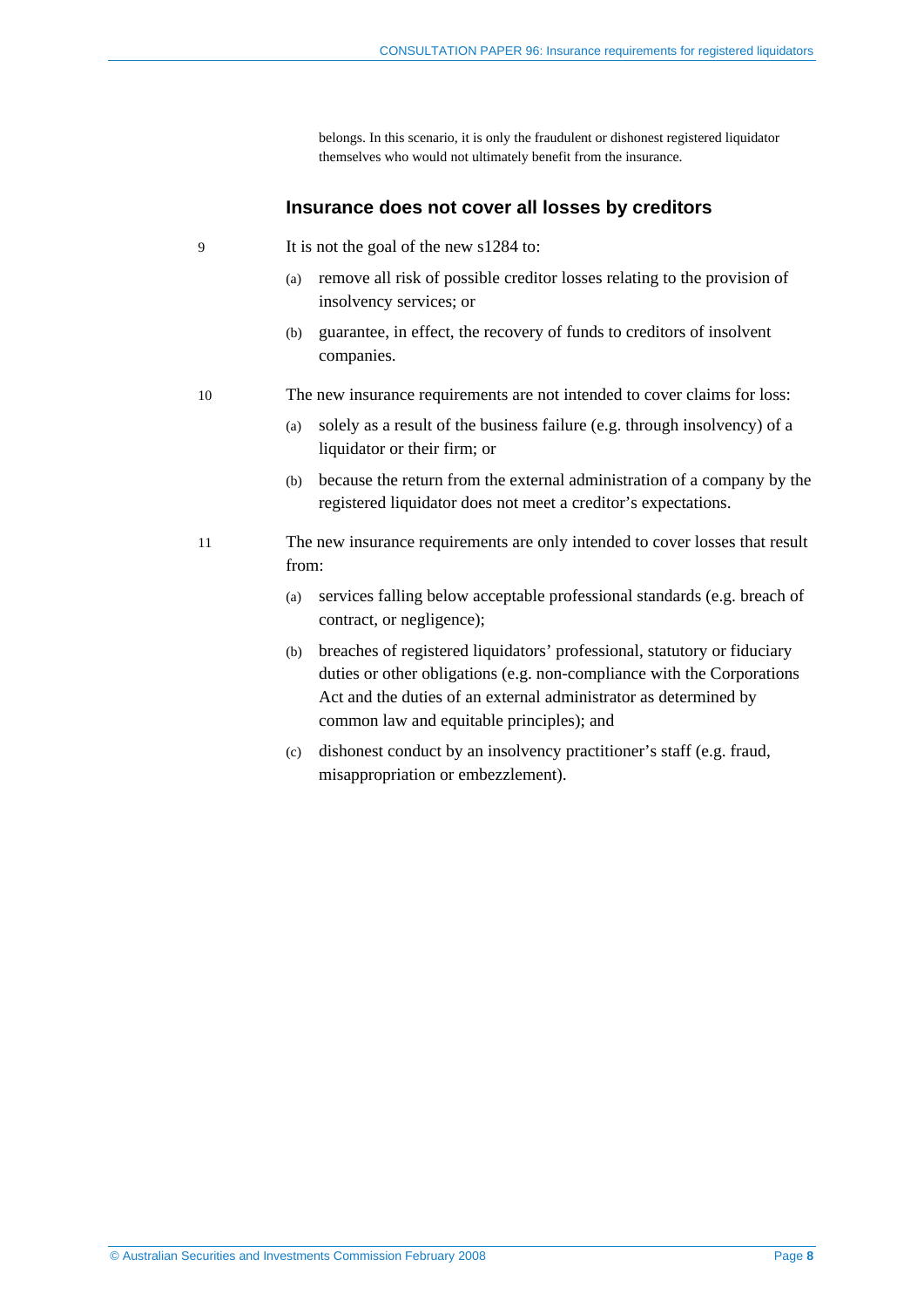# **B Commencement and transitional arrangements**

### **Key points**

Newly registered liquidators have to comply with the new insurance requirements as soon as they are registered: see paragraphs 13–14.

The new insurance requirements do not apply to liquidators with existing registrations until 1 July 2008: see paragraph 15.

We propose a transitional arrangement for these registered liquidators to align the commencement of the requirements with existing insurance renewal cycles and reduce compliance costs: see paragraphs 17–19 and Proposal B1.

## **When did the new insurance requirements commence?**

12 The new s1284 commenced on 31 December 2007.

## **New applicants seeking registration as a liquidator**

- 13 Applicants for registration as a liquidator on or after 31 December 2007 need to have adequate and appropriate PI and fidelity insurance in place before ASIC will issue a certificate of registration: see s1282(6) and 1284(1).
- 14 If such insurance has not been arranged at the time of application, we will require details of how the applicant will ensure their compliance with the new insurance requirements. We will continue to assess the other aspects of the application in the meantime, and once this assessment has been completed, we may indicate that we are minded in principle to approve the application subject to receiving confirmation that insurance is in place. However, we will not finalise the registration until the requisite insurance has been obtained.

Note: See Proposal D1 for more details of the initial assessment process for applicants for registration as a liquidator.

# **Liquidators with existing registrations**

- 
- 15 Liquidators registered before 31 December 2007 do not have to comply with the new insurance requirements until 1 July 2008: see s1284(2).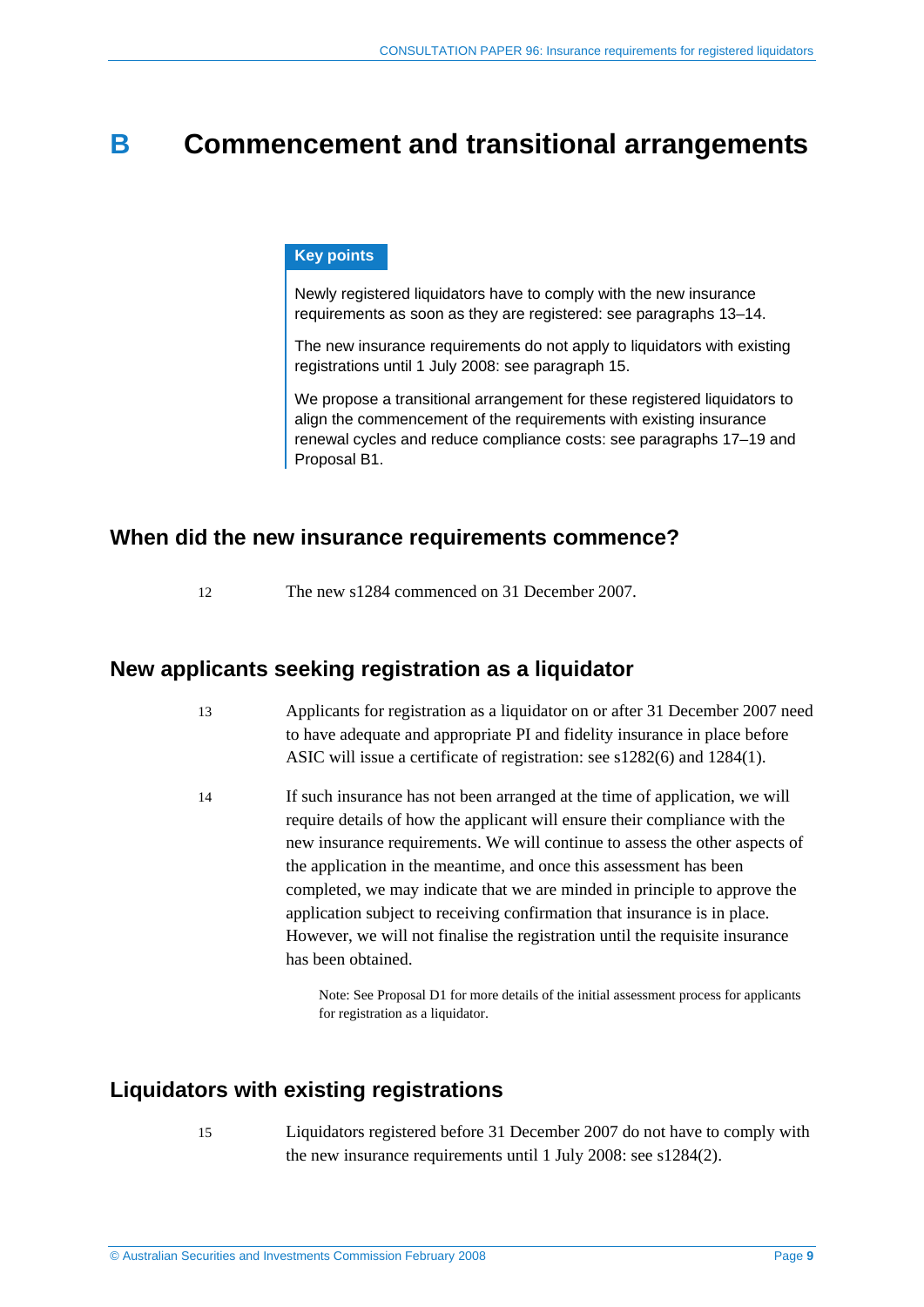## **Registered liquidators who have lodged a security**

16 Registered liquidators who have lodged a security with ASIC must maintain it until they obtain adequate and appropriate PI and fidelity insurance. These registered liquidators should contact us when they have obtained such insurance to discuss discharge of their performance bonds.

#### Please contact:

Liquidator Registration Team Australian Securities and Investments Commission GPO Box 9827 Adelaide SA 5001

email: LiquidatorRegistration@asic.gov.au

## **Registered liquidators previously relying on RG 33**

17 Most registered liquidators have followed the requirements in Regulatory Guide 33 *Security deposits* (RG 33) as an alternative to lodging a security with ASIC. This means they already have PI insurance in place consistent with the minimum acceptable terms set out in RG 33.9B.

### **Proposal**

**B1** We propose to allow registered liquidators previously relying on RG 33 whose existing PI insurance policies only come up for renewal after 1 July 2008 to wait until renewal time or 1 July 2009 (whichever is earlier), before they vary their insurance arrangements to comply with the obligation to have adequate and appropriate PI and fidelity insurance.

#### *Your feedback*

B1Q1 Do you agree with our proposed transitional arrangements for registered liquidators with existing PI insurance?

#### **Rationale**

18 If a registered liquidator's existing PI insurance policy does not meet the requirements of the new s1284, renegotiation of their insurance cover to ensure it complies with the new s1284 while it still has some months to run may impose additional costs. We therefore propose to allow registered liquidators to wait until their existing PI policy comes up for renewal after 1 July 2008 before putting in place PI and fidelity insurance that complies with s1284(1). However, we will expect all registered liquidators to have insurance cover that complies with the new s1284 by 1 July 2009.

19 We have formulated this policy on the basis that:

(a) the duration of most PI insurance policy periods is one year; and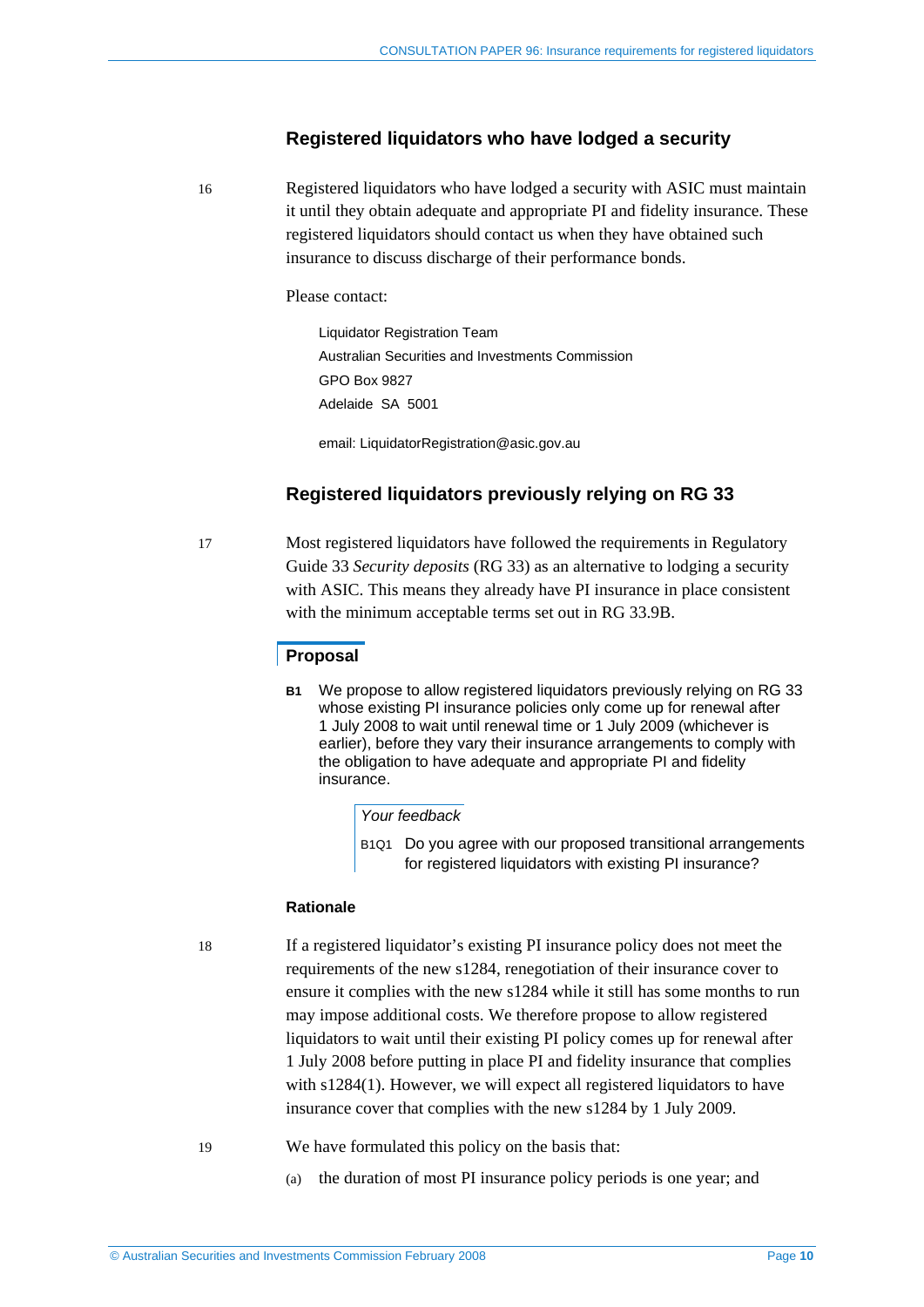(b) one year from the date the new s1284 comes into operation is a reasonably sufficient amount of time for liquidators with existing registrations to comply with the new legislative requirements.

# **What if a registered liquidator cannot comply?**

20 Registered liquidators who are unable to obtain adequate and appropriate PI and fidelity insurance by the time their insurance comes up for renewal after 1 July 2008, or by 1 July 2009 (whichever is earlier), may need to cease operating.

# **Summary of what registered liquidators should do to comply**

21 Table 1 sets out what registered liquidators will need to do to comply with the new insurance requirements.

|                                                                                                                  | What you should do                                                                                                                                                                                                                  | When                                                                                                 |
|------------------------------------------------------------------------------------------------------------------|-------------------------------------------------------------------------------------------------------------------------------------------------------------------------------------------------------------------------------------|------------------------------------------------------------------------------------------------------|
| New applicants for<br>registration as a<br>liquidator                                                            | Confirm in your application that you have, or shortly<br>will have, PI and fidelity insurance cover that<br>complies with the new insurance requirements and<br>provide us with the details of the insurance that we<br>request.    | When you apply for<br>registration as a liquidator.                                                  |
| (Your registration<br>commences after<br>31 December 2007)                                                       |                                                                                                                                                                                                                                     | You will need to have the<br>insurance cover in place by<br>the date your registration<br>commences. |
| <b>Liquidators with</b><br>existing registrations<br>(Your registration<br>commenced before<br>31 December 2007) | Obtain PI and fidelity insurance that complies with<br>the new insurance requirements in time for 1 July<br>2008, unless you have an existing PI insurance<br>policy that:<br>• does not meet the requirements of new s1284;<br>and | Depending on your situation:<br>• by 1 July 2008; or<br>• no later than 1 July 2009.                 |
|                                                                                                                  | • does not come up for renewal in sufficient time to<br>comply by 1 July 2008.                                                                                                                                                      |                                                                                                      |
|                                                                                                                  | In such a case, we expect you to comply when your<br>policy does come up for renewal after 1 July 2008,<br>or by 1 July 2009, whichever is earlier.                                                                                 |                                                                                                      |

## **Table 1: What registered liquidators should do to comply with the new insurance requirements**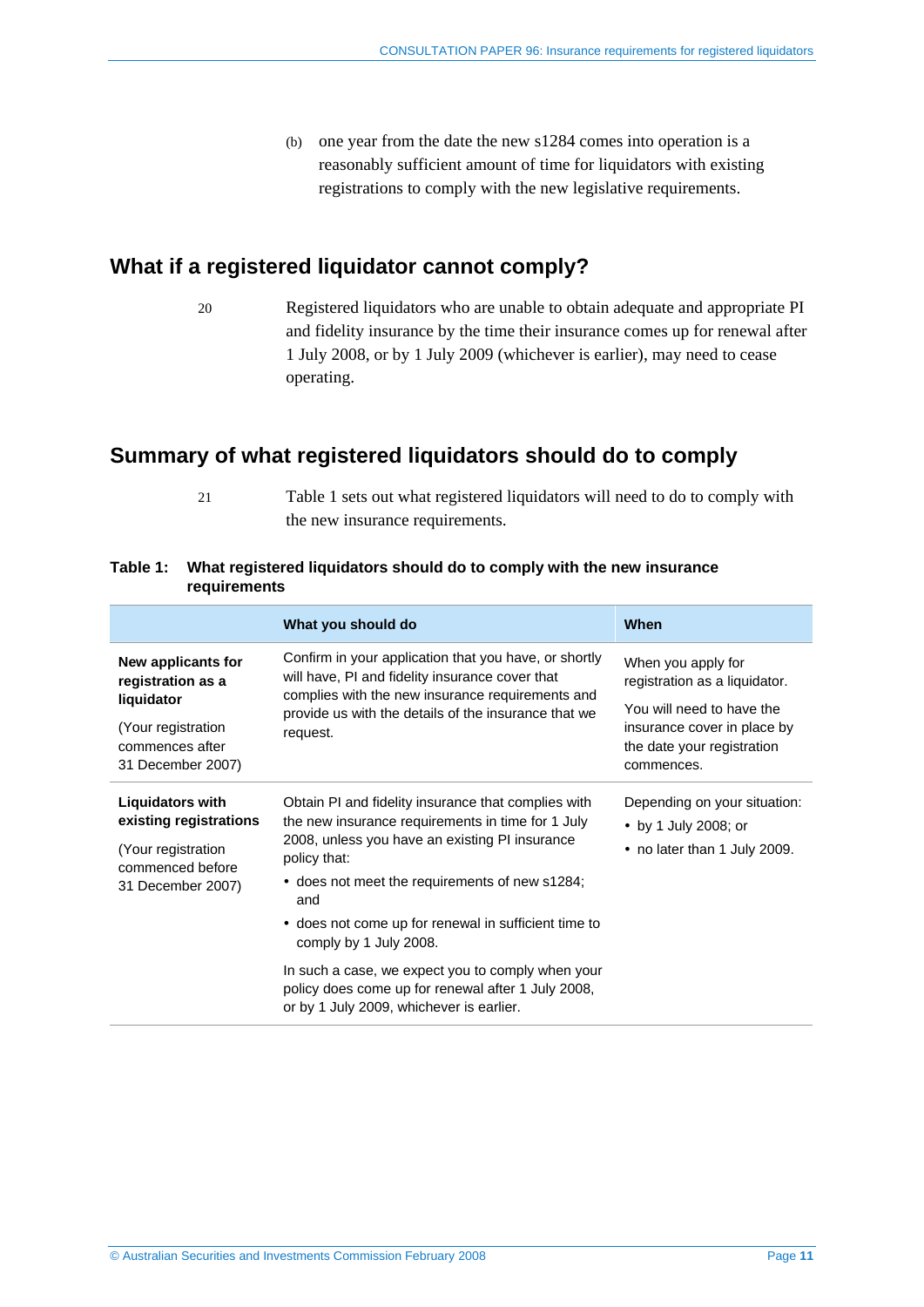# **C Our approach to administering the insurance requirements**

## **Key points**

We will apply our view of what constitutes adequate and appropriate PI and fidelity insurance when we:

- consider applications for registration as a liquidator (see paragraphs 23– 25);
- check on registered liquidators' compliance (see paragraph 26);
- decide whether to cancel or suspend a liquidator's registration (see paragraphs 27–28); and
- decide whether to refer a registered liquidator to the CALDB for disciplinary proceedings (see paragraphs 29–30).

We have identified five guiding principles for how we will administer the new insurance requirements: see Proposal C1.

# **ASIC's role**

22 We need to form a view of what constitutes 'adequate and appropriate' PI and fidelity insurance in four particular situations: see Table 2.

#### **Table 2: Situations in which we apply our view of adequate and appropriate insurance**

| <b>Circumstances</b> |                                                       | <b>Explanation</b>                                                                                                                                                                                                                                  |
|----------------------|-------------------------------------------------------|-----------------------------------------------------------------------------------------------------------------------------------------------------------------------------------------------------------------------------------------------------|
|                      | Applications for registration<br>as a liquidator      | We must assess whether an applicant complies with the<br>requirements of s1284 before registering them as a liquidator.                                                                                                                             |
| 2                    | Ongoing compliance<br>surveillance                    | We may carry out surveillance work to check that liquidators<br>are complying with the new insurance requirements.                                                                                                                                  |
| 3                    | Unilateral cancellation                               | We have the power to cancel the registration of a liquidator on<br>certain grounds under s1290A(1).                                                                                                                                                 |
| 4                    | Referral to the CALDB for<br>disciplinary proceedings | We may apply to the CALDB under s1292(2) to have a<br>liquidator's registration suspended or cancelled for inadequate<br>and improper performance of their duties or for not being a fit<br>and proper person to remain registered as a liquidator. |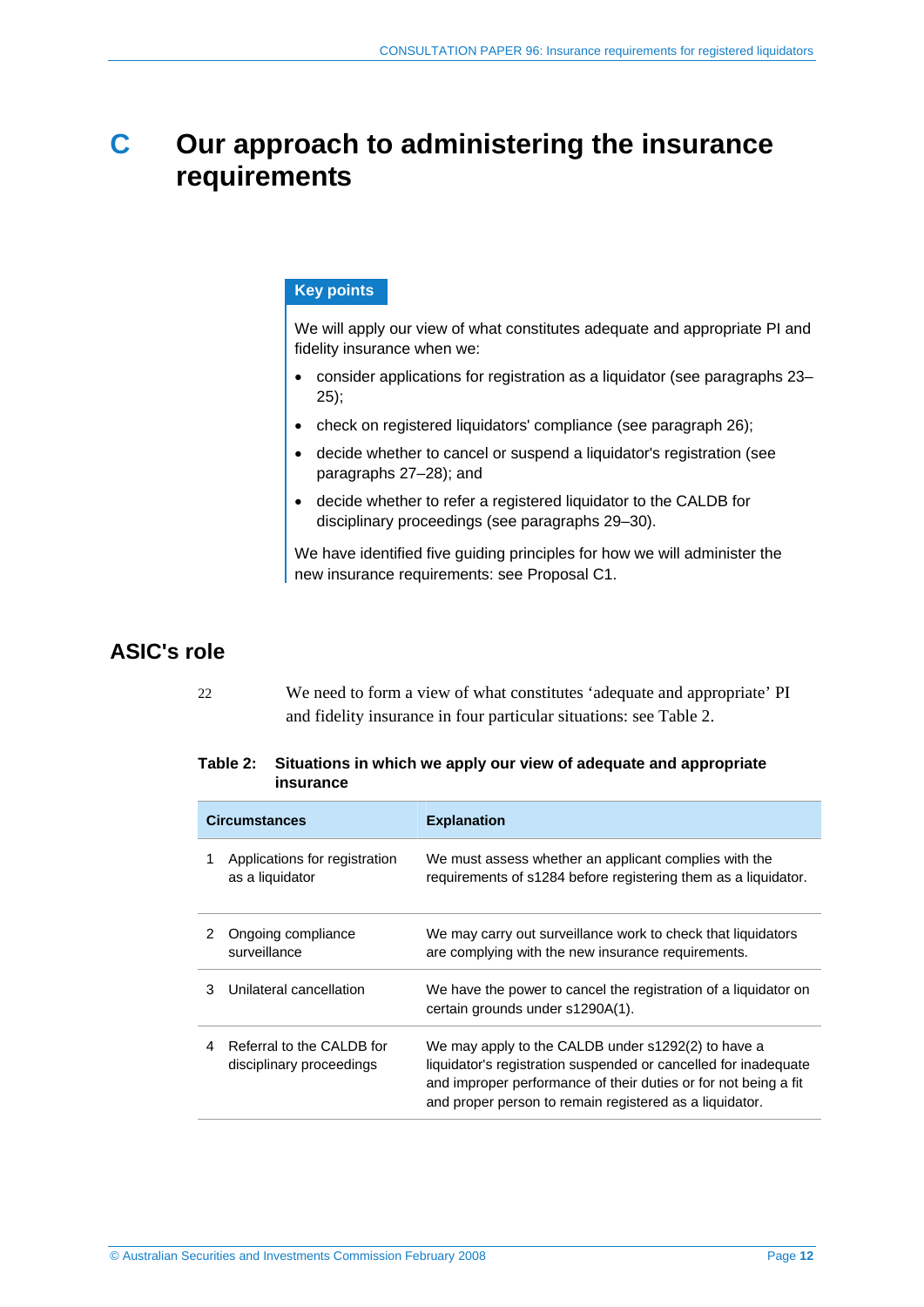### **Applications for registration as a liquidator**

- 23 ASIC must consider and grant an application for registration as a liquidator if a number of conditions are met: s1282(2). If the applicant also holds adequate and appropriate PI and fidelity insurance, ASIC must issue the successful applicant a certificate confirming their registration: s1282(6). A liquidator's registration does not come into force until the applicant has complied with the new insurance requirements: s1282(6)(d) and (8).
- 24 We therefore need to assess whether an applicant has in place adequate and appropriate PI and fidelity insurance before their registration will come into force.

#### **Applications received before our guidance is finalised**

25 Until our final guidance is published, we will assess each application for registration on its merits. However, the guidance proposed in this consultation paper will guide our assessment of whether an applicant complies with the new insurance requirements.

## **Post-registration compliance**

26 The Corporations Act requires registered liquidators to continue to comply with the new insurance requirements after their registration as a liquidator. We may undertake targeted or random surveillance to ensure that registered liquidators or their firms continue to maintain adequate and appropriate PI and fidelity insurance.

> Note: Registered liquidators will have to confirm each year on Form 908 *Annual statement by a liquidator* that their policy cover meets the new insurance requirements.

### **Unilateral ASIC cancellation of liquidator's registration**

27 ASIC may cancel a registered liquidator's registration if the registered liquidator does not maintain adequate and appropriate PI and fidelity insurance: s1290A(1).

> Note: See Item 10 of Schedule 3 to the amending Act and paragraphs 6.19–6.20 of the Explanatory Statement, which also highlight our broad discretion to cancel the registration of an official liquidator under s1291.

- 28 In deciding whether to cancel the registration of a liquidator under s1290A(1), we will consider:
	- (a) the seriousness of the breach of the new insurance requirements;
	- (b) whether the breach has been remedied;
	- (c) the impact on creditors and other claimants;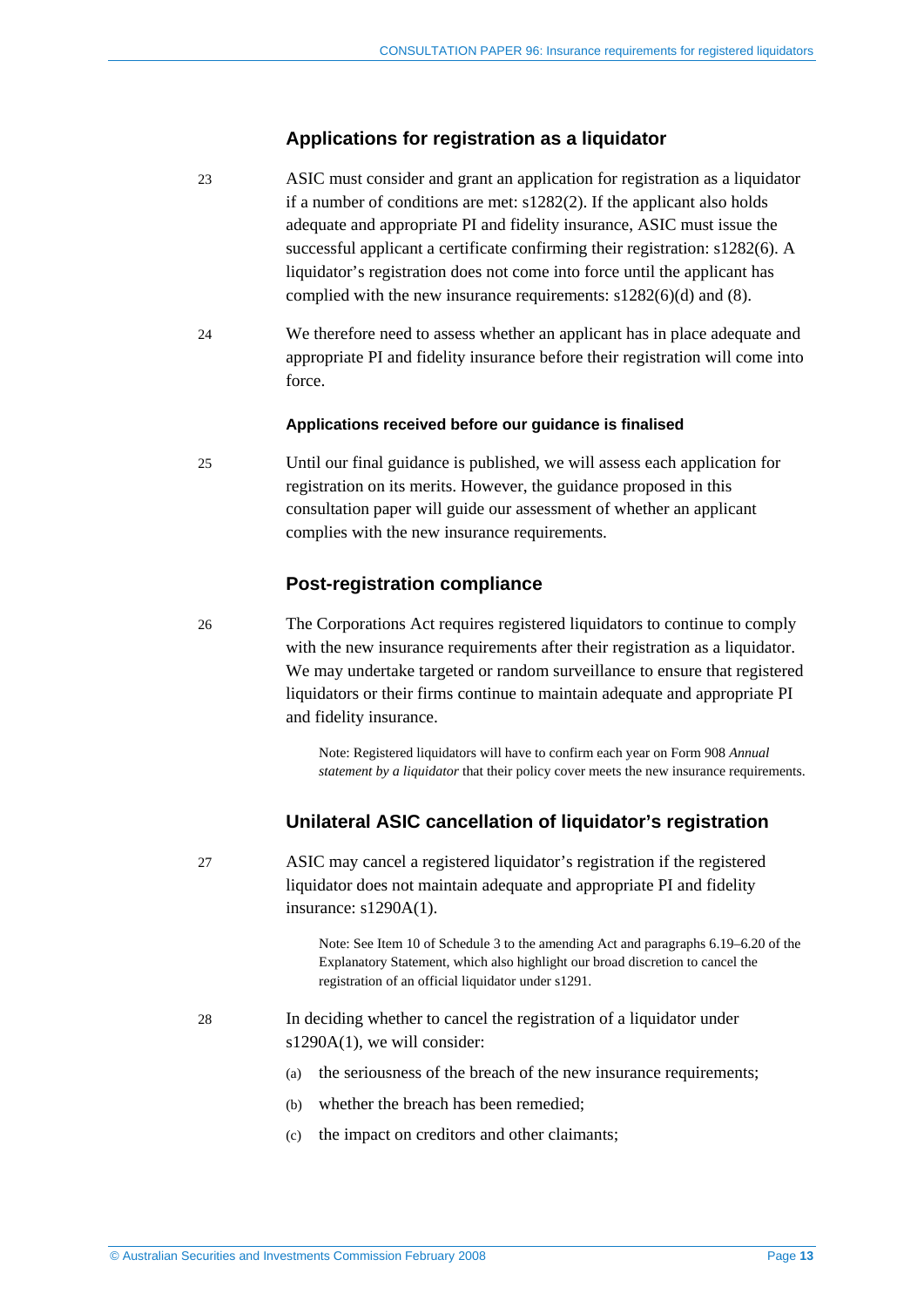- (d) any factual circumstances that may explain or mitigate the registered liquidator's failure to maintain the required insurance:
- (e) whether the issue is more appropriately dealt with by the CALDB; and
- (f) any other matters we consider relevant.

## **Referral to CALDB for inadequate and improper performance or not being a fit and proper person**

29 As an alternative to the unilateral cancellation procedure outlined in paragraphs 27–28, we may decide in certain circumstances to refer a registered liquidator to the Companies Auditors and Liquidators Disciplinary Board (CALDB) for disciplinary proceedings. The CALDB may cancel or suspend a liquidator's registration on application by ASIC if the CALDB is satisfied of the fulfilment of one or more of a number of separate and independent conditions, two of which are that:

- (a) the registered liquidator has failed to carry out or perform adequately and properly any duties or functions required by Australian law; or
- (b) the registered liquidator is otherwise not a fit and proper person to remain registered as a liquidator: s1292(2)(d).

30 Our decision to make an application to the CALDB to have the liquidator's registration suspended or cancelled may involve considering whether the registered liquidator is complying with their obligation to maintain adequate and appropriate PI and fidelity insurance. This is because compliance with statutory obligations (including those in s1284 of the Corporations Act) forms part of:

- (a) carrying out or performing adequately and properly the duties and functions that Australian law requires registered liquidators to carry out or perform; and
- (b) being a fit and proper person to remain registered as a liquidator.

# **Key policy principles**

31 In assessing what is adequate and appropriate PI and fidelity insurance, we propose to be guided by five key policy principles.

### **Proposal**

- **C1** The five key policy principles we propose to guide us in our administration of the new insurance requirements are the following:
	- (a) Principle 1: It is the responsibility of each registered liquidator to determine what insurance arrangements are 'adequate and appropriate' in their circumstances.

© Australian Securities and Investments Commission February 2008 Page **14**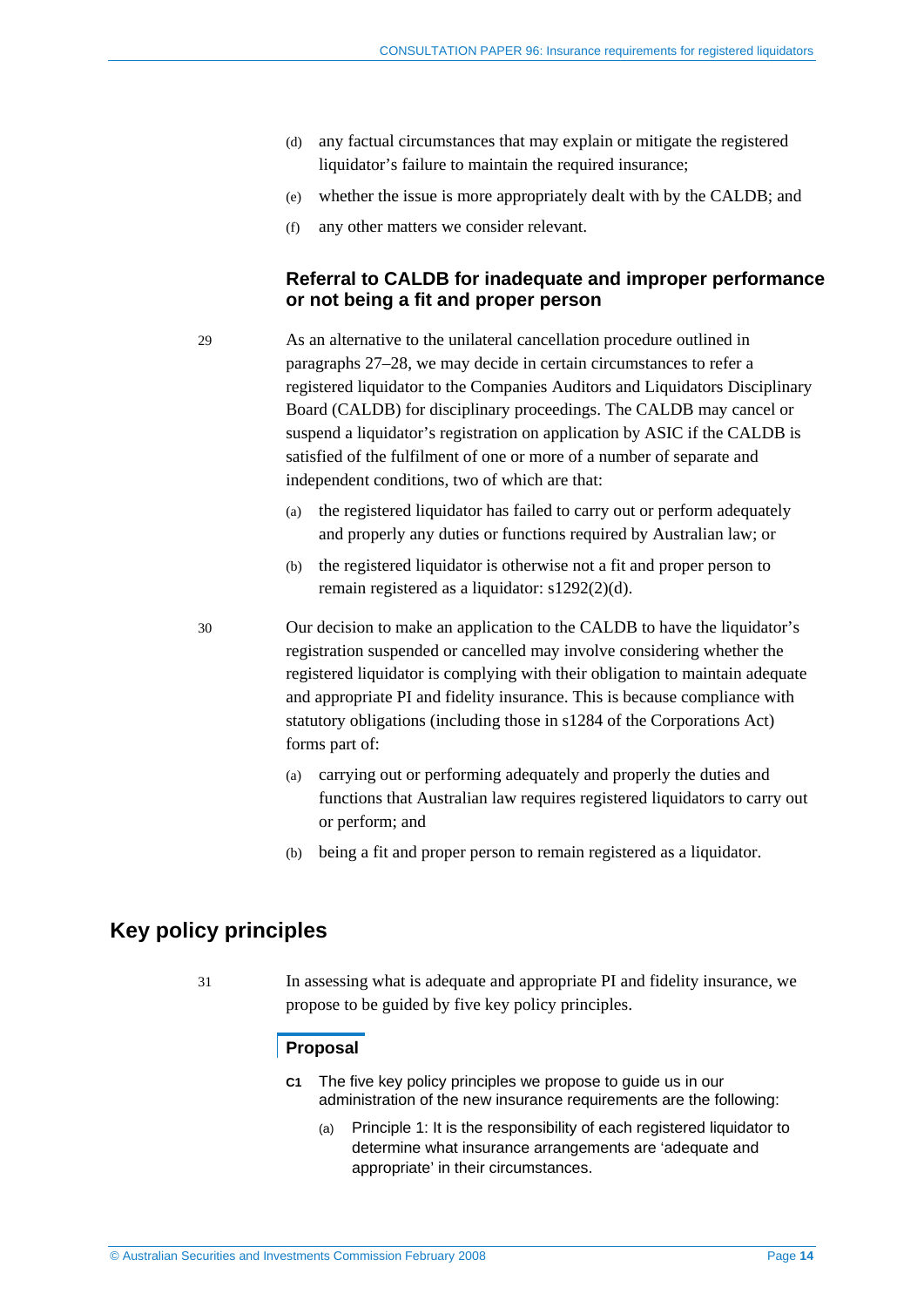- (b) Principle 2: 'Adequate and appropriate' broadly means that the insurance is fit for achieving the policy objective and is on usual commercial terms.
- (c) Principle 3: The insurance should be for an amount sufficient to cover claims against the registered liquidator reasonably anticipated in connection with the external administration of insolvent companies.
- (d) Principle 4: An element of adequacy and appropriateness is what insurance is reasonably available in the market at any given time.
- (e) Principle 5: A balance needs to be struck between the level of protection for creditors and other claimants afforded by the required insurance and the cost for registered liquidators of obtaining that insurance.

#### *Your feedback*

- C1Q1 Do you agree with these proposed key principles? If not, please give reasons.
- C1Q2 Are there other key policy principles that you think should guide us in our administration of the new insurance requirements? If so, please explain why they are important.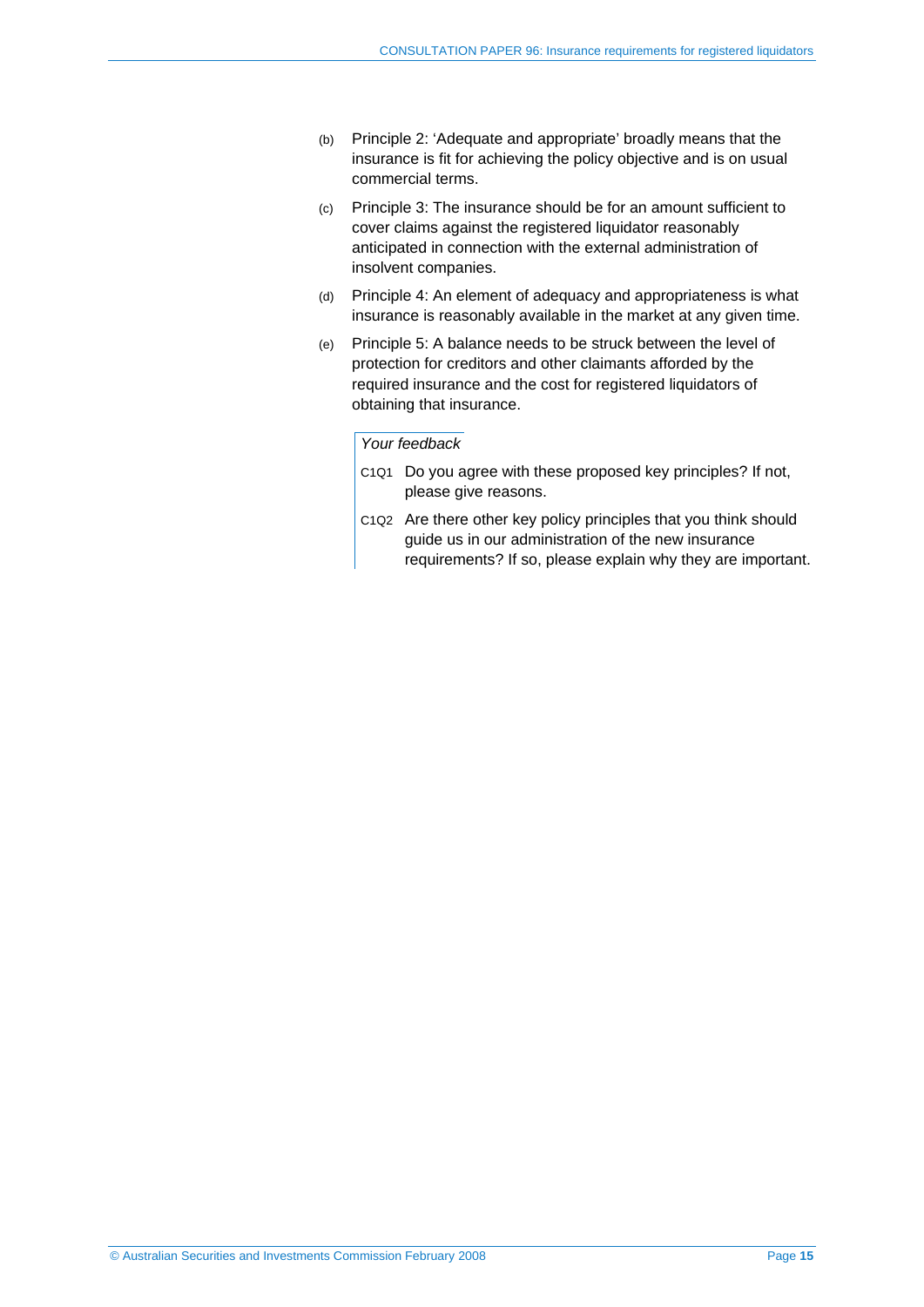# **D Assessing and obtaining PI and fidelity insurance**

## **Key points**

Registered liquidators are primarily responsible for assessing what is adequate and appropriate PI and fidelity insurance and obtaining such insurance: see paragraphs 32–33.

This section explains:

- the initial assessment process for applicants for registration as a liquidator (see paragraphs 34–36 and Proposals D1–D2);
- the assessment process an existing registered liquidator should follow (see Proposals D3–D4);
- our expectations regarding ongoing compliance (see paragraphs 37– 40); and
- from whom PI and fidelity insurance can be obtained (see Proposal D5).

## **Registered liquidator's primary responsibility**

- 32 Registered liquidators must determine what is adequate and appropriate PI and fidelity insurance to meet their obligations under s1284 and to obtain such cover (see Principle 1 at Proposal  $Cl(a)$ ). They must work out their insurance needs having regard to their own particular risk profile.
- 33 Whether a particular PI or fidelity insurance policy is adequate and appropriate depends on all of the facts and circumstances, including the nature, scale and complexity of the registered liquidator's business, and their other financial resources. The registered liquidator is in the best position to assess what will be adequate and appropriate. However, we propose guidance in Proposals D1–D4 and Sections E–G in order to help registered liquidators assess their needs.

## **Process**

34 Our guidance is intended to assist registered liquidators in determining what are adequate and appropriate insurance arrangements for them. However, we will not 'approve' a registered liquidator's PI and fidelity insurance arrangements.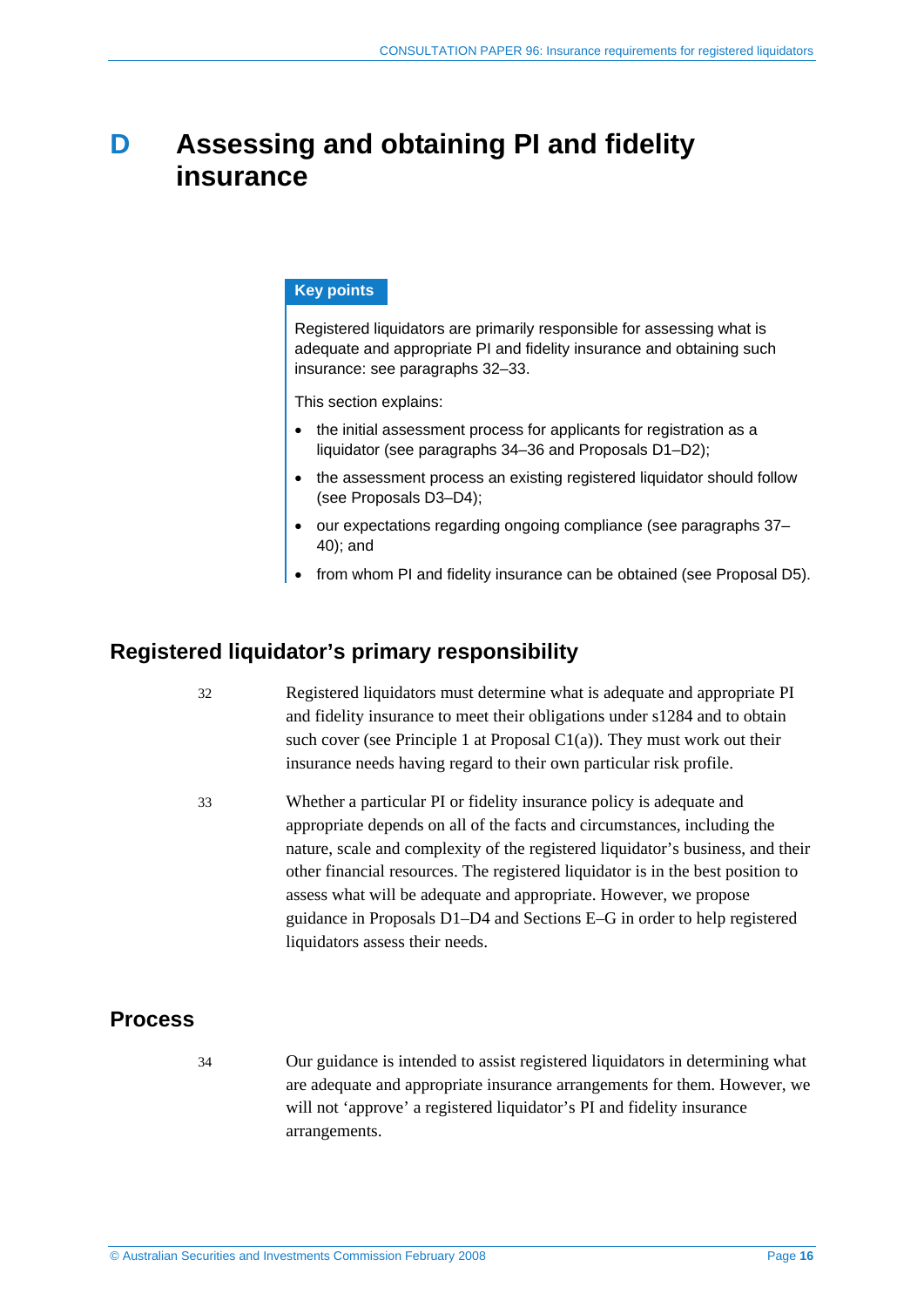35 Whether they already have PI and fidelity insurance cover in place or not, applicants for registration as a liquidator and existing registered liquidators need to review their operations or intended operations to assess what type and amount of cover they need. In some cases they might find it helpful to engage external consultants, actuaries, brokers or advisers to undertake a risk assessment of their business and provide professional advice on the amount and type of cover they should obtain.

### **Initial assessment process for applicants**

36 Applicants for registration as a liquidator should undertake their own analysis of what is adequate and appropriate PI and fidelity insurance cover.

### **Proposal**

- **D1** We propose to ask applicants for registration as a liquidator questions about:
	- (a) the identity of their insurer;
	- (b) whether the policy provides individual or firm cover;
	- (c) the respective per claim and aggregate limits of indemnity for the applicant's PI insurance and fidelity cover;
	- (d) if the policy contains excesses or deductibles:
		- (i) their level;
		- (ii) whether they are at a level that the registered liquidator or firm can confidently sustain as an uninsured loss;
		- (iii) the number of principals of the firm as at the beginning of the period of insurance; and
		- (iv) the total gross fee income of the registered liquidator and their firm for the financial year immediately preceding the beginning of the period of insurance;
	- (e) whether the fidelity cover is provided:
		- (i) as a stand-alone fidelity or crime insurance policy;
		- (ii) as a fidelity cover extension to the PI policy; or
		- (iii) in the form of fraud and dishonesty insurance covering money and similar assets as part of the PI cover;
	- (f) the policy premium;
	- (g) the scope of cover (e.g. whether the insurance covers claims relating to all of the services that the applicant wishes to provide in the course of their business in connection with externally administered bodies corporate);
	- (h) the policy period;
	- (i) the jurisdiction of the policy;
	- (j) whether the policy provides automatic run-off cover;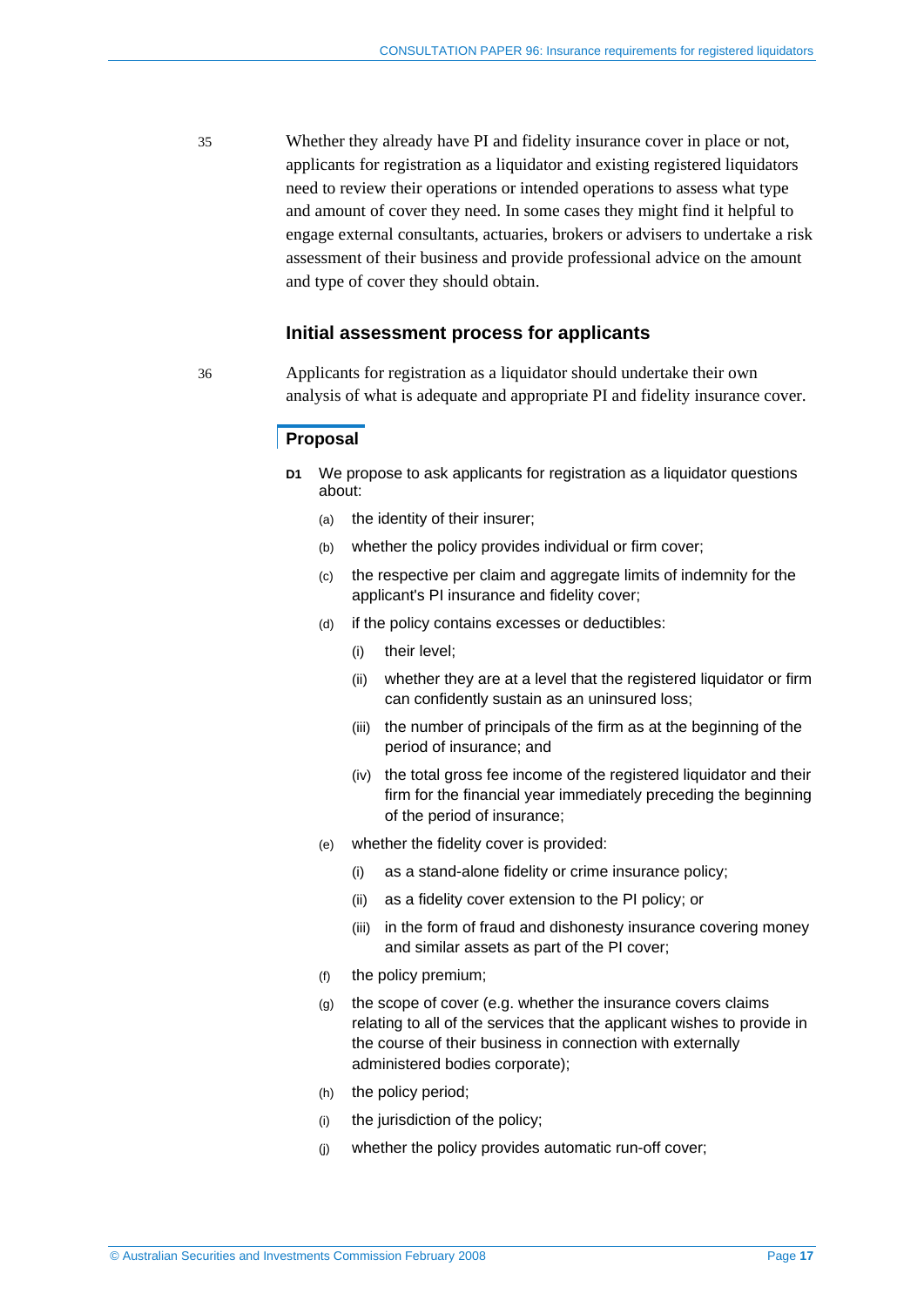- (k) whether the policy provides retroactive cover and, if so, what the retroactive date is;
- (l) whether defence costs are covered in addition to the policy limit of indemnity, or whether the cover is 'costs-inclusive';
- (m) whether the policy is cancellable by the insurer for innocent nondisclosure or innocent misrepresentation by the registered liquidator, their employees or partners, or by employees, principals, or agents of the registered liquidator's firm;
- (n) how many reinstatements are allowed under the policy; and
- (o) whether there are specific ways in which the insurance does not conform with our proposed policy (e.g. significant exclusions).
- **D2** We also propose to ask the applicant for a certificate of cover/currency for their insurance.

#### *Your feedback*

- D2Q1 Do you agree with our proposals regarding the application process? If not, please give reasons.
- D2Q2 Do you have any particular alternative suggestions regarding the process that ASIC should adopt for assessing the adequacy and appropriateness of PI and fidelity insurance upon application for registration?

## **Assessment process for liquidators with existing registrations**

#### **Proposal**

- **D3** We propose that registered liquidators should review the terms of their PI and fidelity insurance in accordance with s1284 (and our final guidance) at least annually (e.g. when their existing policy is due for renewal) to ensure it continues to be adequate and appropriate for them during each policy period.
- **D4** We propose that registered liquidators will be asked to:
	- (a) confirm each year in Form 908 *Annual statement by a liquidator* that their cover meets the new insurance requirements; and
	- (b) submit certain details relating to the insurance policy, such as those referred to in Proposal D1, if we request them.

Note: This reflects the recommendation in paragraph 7.51 on page 117 of the June 1997 Report of the Working Party on the *Review of the Regulation of Corporate Insolvency Practitioners*, which stated: 'professional indemnity insurance could be expressly recognised as an ongoing requirement of registration in legislation and facilities used to *monitor compliance*, for example, *by requiring practitioners to submit details of insurance on the annual statement* …' (emphasis added).

#### *Your feedback*

D4Q1 Do you agree with our proposals? If not, please give reasons.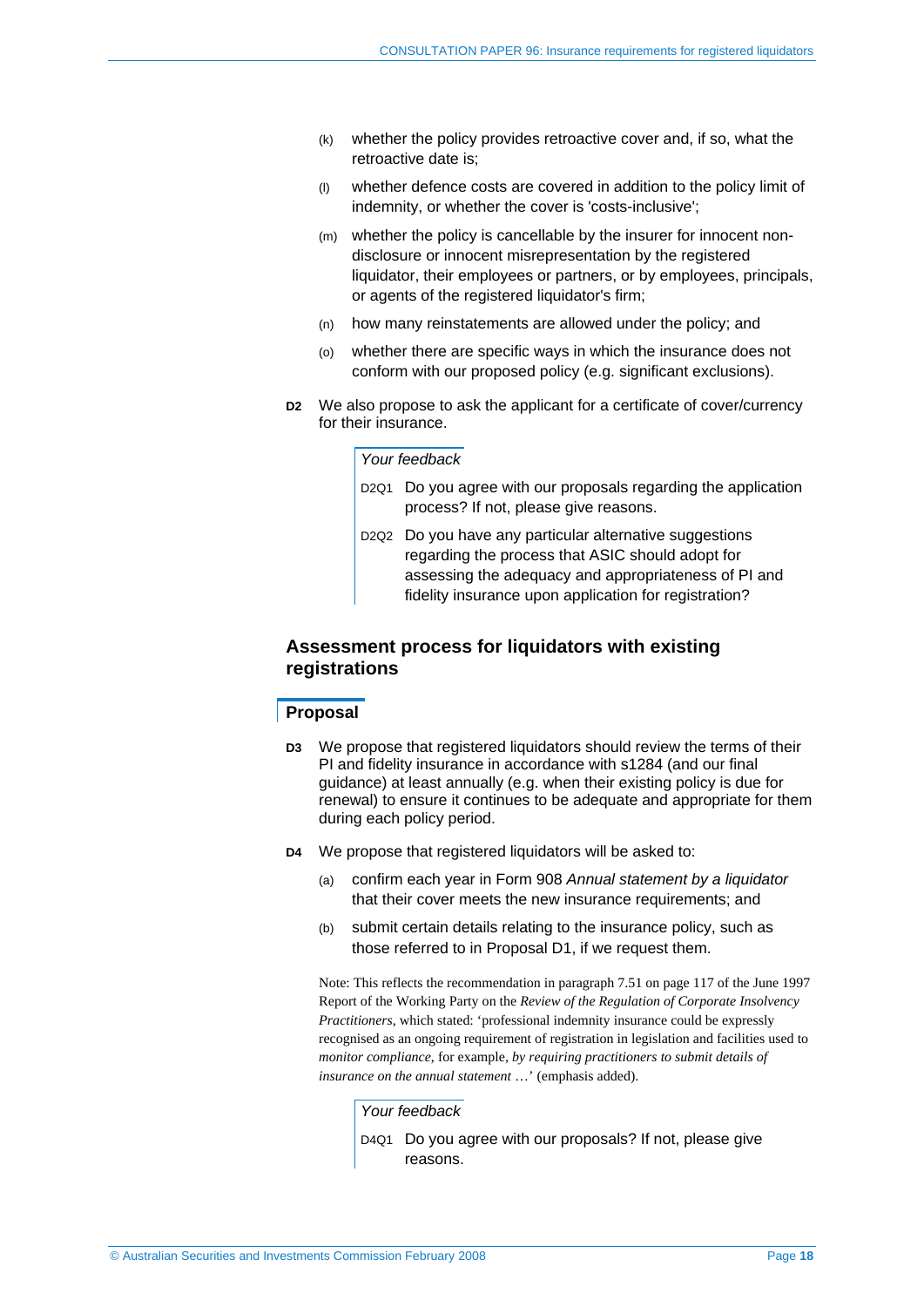- D4Q2 Would it be helpful for us to include in our final guidance a table of suggested questions for registered liquidators to consider in assessing what is adequate and appropriate insurance cover?
- D4Q3 Are there any other processes or procedures that you follow when obtaining and maintaining PI and fidelity insurance that we should include in our guidance?
- D4Q4 Is the proposed guidance in this consultation paper, which we suggest registered liquidators follow in assessing their insurance, likely to directly result in any increase in registered liquidators' compliance costs? Please give details, including figures and reasons.

## **Ongoing compliance**

37 From time to time, we may require registered liquidators to provide a copy of their PI and fidelity insurance policies, certificates of insurance cover/currency and other information about their insurance arrangements. For example, we may ask for these documents when:

- (a) we are conducting a practice or compliance review of a registered liquidator's firm; or
- (b) as part of targeted or random audits of PI and fidelity insurance arrangements undertaken to ensure registered liquidators are complying with s1284.
- 38 We expect registered liquidators will take personal responsibility, or ensure that a senior officer or manager within their firm is accountable, for ensuring that:
	- (a) their PI and fidelity insurance policy is renewed when required;
	- (b) premiums are paid on time; and
	- (c) their insurance continues to be adequate and appropriate.
- 39 Registered liquidators should also review the adequacy and appropriateness of their insurance arrangements in light of any major changes in their business (e.g. if they start providing new services or engage significantly more staff).
- 40 Registered liquidators will need to make provision in their complaints handling arrangements for ensuring that claims are brought to their attention and are promptly notified to insurers.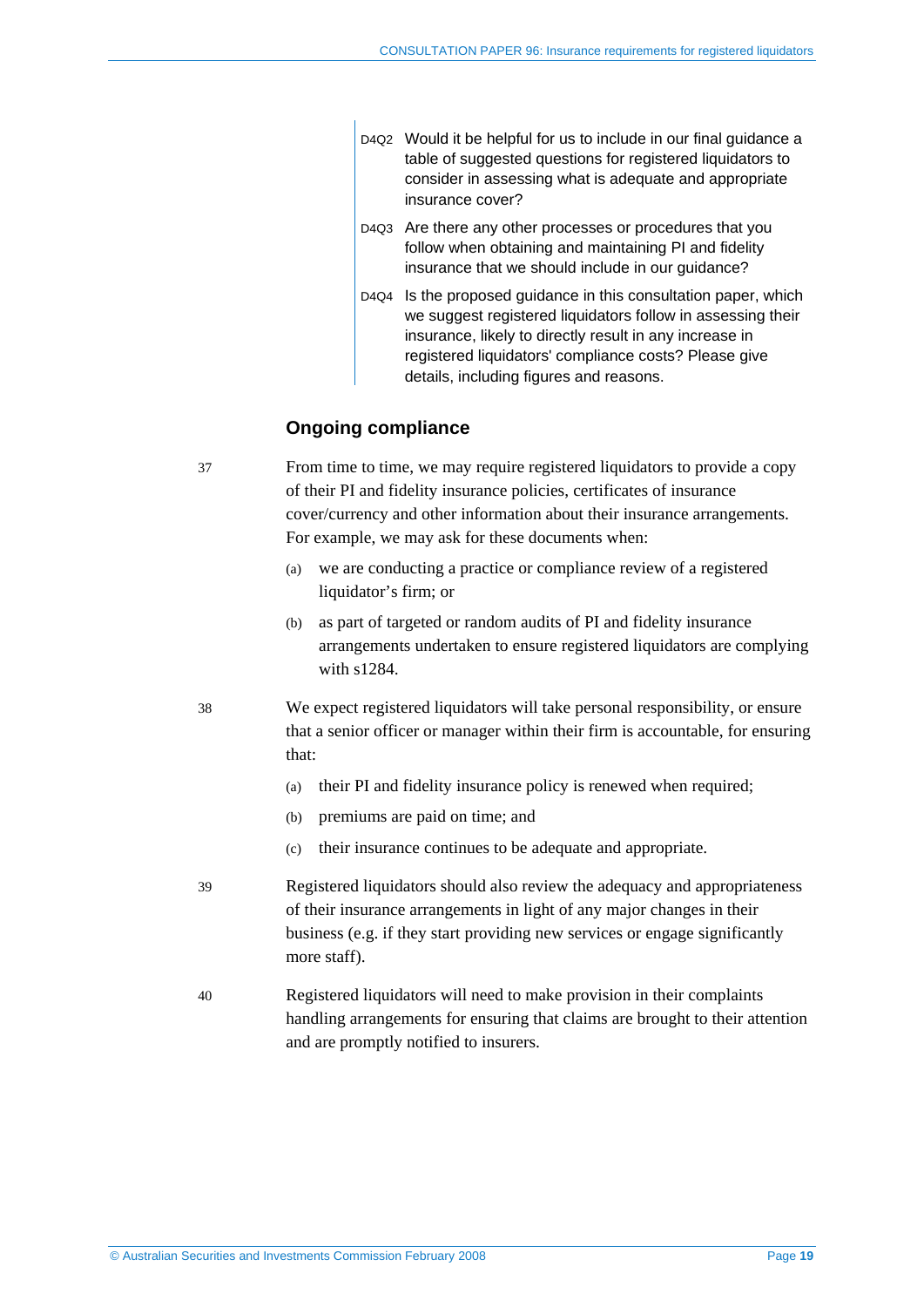# **Who can provide the insurance cover?**

## **Proposal**

**D5** Generally, the insurance policy needs to be with an insurer regulated by APRA or operating under an exemption under the *Insurance Act 1973*.

### *Your feedback*

D5Q1 Should anyone other than an APRA-regulated insurer or an insurer operating under an exemption be able to provide PI and fidelity insurance cover for the purposes of the insurance requirements? Please give reasons.

## **Rationale**

- 41 It is crucial to achieving the policy objective that:
	- (a) any insurance cover in place is enforceable; and
	- (b) any indemnity under that insurance policy will indeed be provided by the insurance company in the event that the liability of the registered liquidator or their firm falls within the policy's terms and conditions.
- 42 Insurance policies maintained for the purposes of s1284 therefore need to be with a reputable and reliable insurance company that is subject to prudential regulation.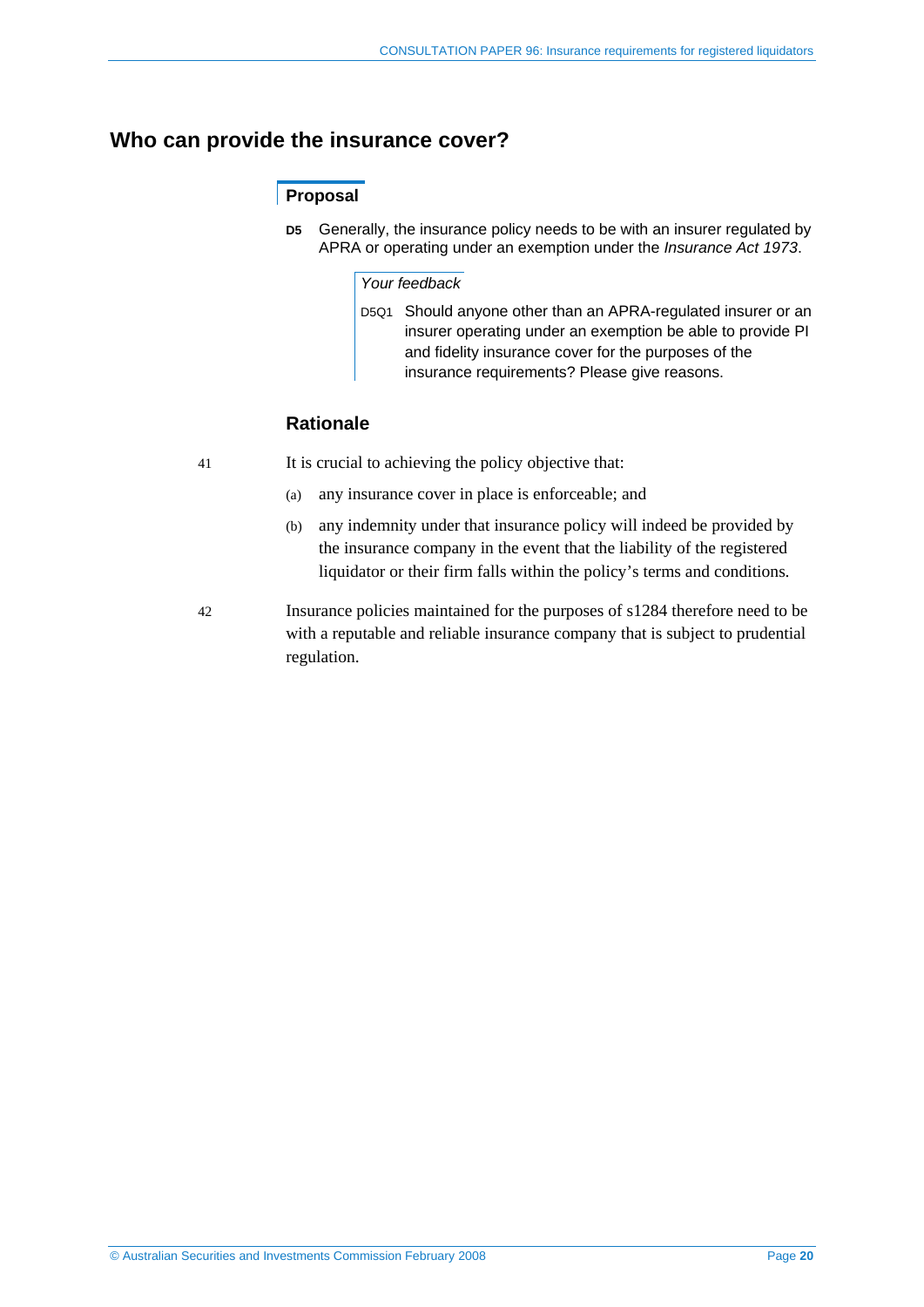# **E Adequate and appropriate PI insurance**

## **Key points**

Whether a PI insurance policy is adequate and appropriate depends on five main factors:

- the amount of the cover (see Proposal E1);
- the level of excesses/deductibles (see Proposals E2–E3);
- the scope of the cover (see Proposal E4);
- the treatment of defence costs (see Proposal E5–E6); and
- whether exclusions in the insurance undermine the overall effect (see Proposal E7 and paragraphs 56–58).

## **Adequacy: Level of insurance cover**

## **ASIC's proposed approach regarding adequacy**

43 To be adequate overall, a PI insurance policy must have an adequate insured amount. That is, the level of insurance cover up to which liability for a proved claim will be indemnified by the insurer, both 'per claim' (i.e. for each individual claim) and in the aggregate (i.e. for all claims in any one policy year) must be adequate.

> Note: This level is called either the 'sum insured', 'insured amount', 'limitation amount', 'limit of indemnity' or 'level of insurance cover'.

44 Our proposed method for calculating the adequacy of PI insurance cover held by a registered liquidator is to adopt the approach taken by the Professional Standards Council (PSC) in relation to minimum PI insurance requirements in the recently approved NSW schemes of the Institute of Chartered Accountants in Australia (ICAA) and CPA Australia Ltd (CPAA).

> Note 1: Both these PSC schemes commenced in New South Wales on 8 October 2007 (see http://www.lawlink.nsw.gov.au/icaa for the ICAA scheme, and http://www.lawlink.nsw.gov.au/cpaa for the CPAA scheme).

Note 2: The National Institute of Accountants' (NIA's) PSC scheme in New South Wales commenced on 30 January 2007 and has a different formula for calculating the minimum insured amount (see http://www.lawlink.nsw.gov.au/nia). We understand the NIA is updating its PSC scheme during 2008 to mirror the ICAA and CPAA schemes.

45 The 2007 ICAA and CPAA schemes are substantively identical, but the following proposal identifies the ICAA's NSW scheme as the PSC scheme whose wording will govern how the minimum insured amount should be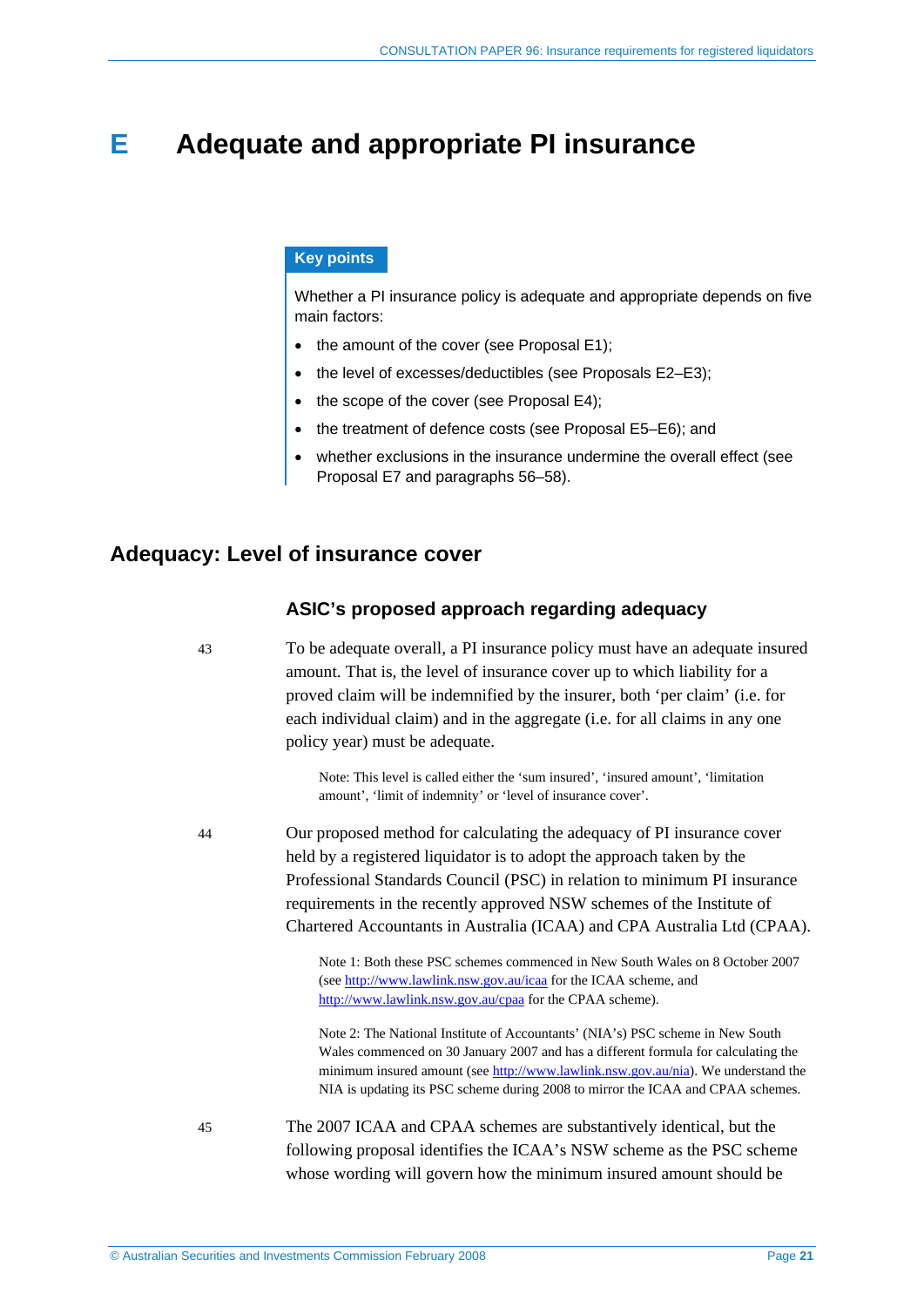determined for a registered liquidator or their firm. We have selected the ICAA's NSW scheme as our reference point because:

- (a) we need to select one specific scheme to cater for the possibility that in the future the wording of the two schemes may diverge;
- (b) New South Wales was the first state to pass professional standards legislation, its PSC was the first to approve schemes, and the Secretariat to each of the states' and territories' PSCs is located within the NSW Attorney General's Department; and
- (c) the majority of registered liquidators (approximately 85%) are ICAA members.

Note: See Appendix 1, paragraphs 101–105 for some background on the ICAA PSC scheme.

## **Proposal**

**E1** We propose to treat as adequate those PI insurance policies that meet the quantum requirement in clause 3.5(a) of the ICAA (NSW) PSC scheme (the Scheme).

> Note: Consistent with the positive requirement in s1284(1)(a) and with clause 7PI.3.5(i) of Appendix R4:*Professional Indemnity Insurance* (Appendix R4) to the ICAA *Regulations Relating to Certificate of Public Practice* (ICAA Regulations), we do not propose to permit the use of business assets in lieu of insurance, regardless of the alternative criteria for liability capping set out in clauses 3.5(b) and (c) of the Scheme.

 This means that the insured amount for each claim, and for all claims in the aggregate, made under the policy during one calendar year, must not be less than the amount of the Category 2 monetary ceiling. This monetary ceiling is calculated under clauses 3.6 and 3.1 of the Scheme, as amended in the following way:

- (a) the word 'participant' in clause 3.6 is replaced by 'registered liquidator';
- (b) the phrase 'the participant commences to provide the Category 2 services which are the subject of the proceeding against the participant' in clause 3.6 is replaced by 'the registered liquidator or their firm's insurance policy period commences'; and
- (c) the phrase 'the act or omission giving rise to the cause of action occurred' in clause 3.1 is replaced by 'the registered liquidator or their firm's insurance policy period commences'.

Note: Category 2 services (in effect, insolvency services) are defined in clause 4.2 of the Scheme. See Appendix 1, paragraphs 101–105 for some background on the Scheme and http://www.lawlink.nsw.gov.au/icaa for links to the Scheme itself.

*Your feedback* 

E1Q1 Do you agree with our proposal on the minimum adequate amount of cover per claim and in the aggregate? Please give reasons.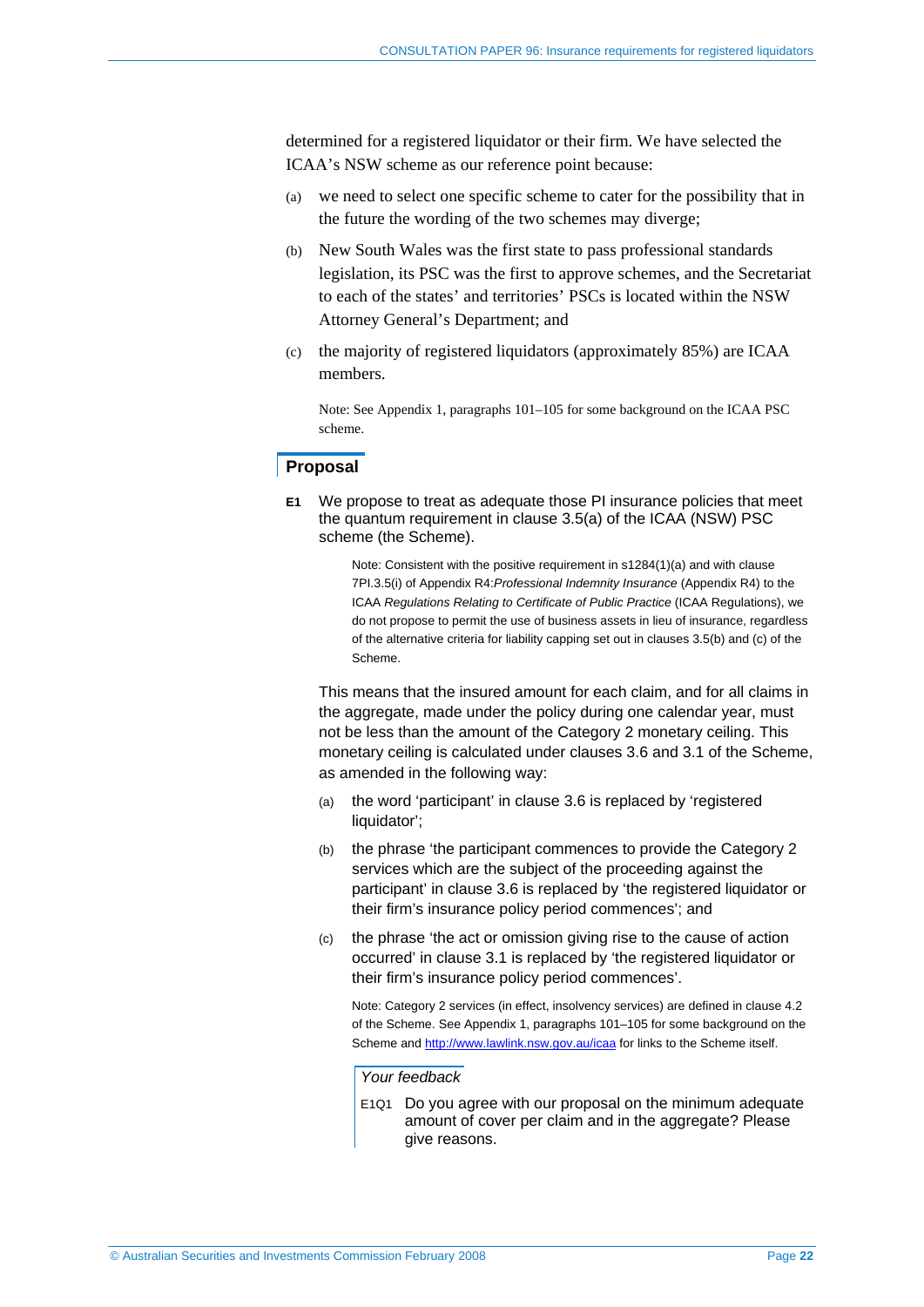- E1Q2 In particular, do you agree with the proposed formula in clauses 3.6 and 3.1 of the Scheme for determining the level of insurance cover required? If not, please give reasons for your view and suggest an alternative method of calculation with reasons why it should be adopted.
- E1Q3 Would you prefer us to restate the formula in detail in our guidance, instead of referring to and amending the relevant clauses of the Scheme?
- E1Q4 Do we need to define the 'fee' or 'fees' mentioned in clause 3.6 of the Scheme with a greater degree of specificity?

#### **Rationale**

46 We propose to take the Scheme as the basis for our guidance:

- (a) because the Category 2 monetary ceiling in the Scheme reflects an independent actuarial assessment of an appropriate level of insurance cover for insolvency practitioners, based on the claims history of the professional accounting body's members;
- (b) because most registered liquidators will already have PI insurance in place that satisfies the Scheme's quantum requirements;
- (c) to ensure a level playing field between all members of the ICAA, CPAA and NIA, and any registered liquidators who are not members of any professional accountancy bodies; and
- (d) to maintain high standards of practice for registered liquidators and uniform procedures across the insolvency services industry.
- 47 Unlike the PSC schemes, however, ASIC's proposed guidance does not limit the liability of registered liquidators.

## **Excesses and deductibles**

#### **Proposal**

- **E2** We propose that an excess or deductible should not exceed either of the following two amounts:
	- (a) whichever is the greater of:
		- (i) the amount calculated by multiplying the number of principals of the firm as at the beginning of the period of insurance by \$10,000; or
		- (ii) 3% of the total gross fee income of the registered liquidator and their firm for the financial year immediately preceding the beginning of the period of insurance; and
	- (b) 5% of the total sum insured under the PI insurance policy.

Note: This reflects the requirements of Appendix R4, clause 7PI.3.5(ii).

**E3** More generally, we propose that, even if the excess/deductible falls below this maximum amount, it should be at a level that the registered liquidator's business can confidently sustain as an uninsured loss taking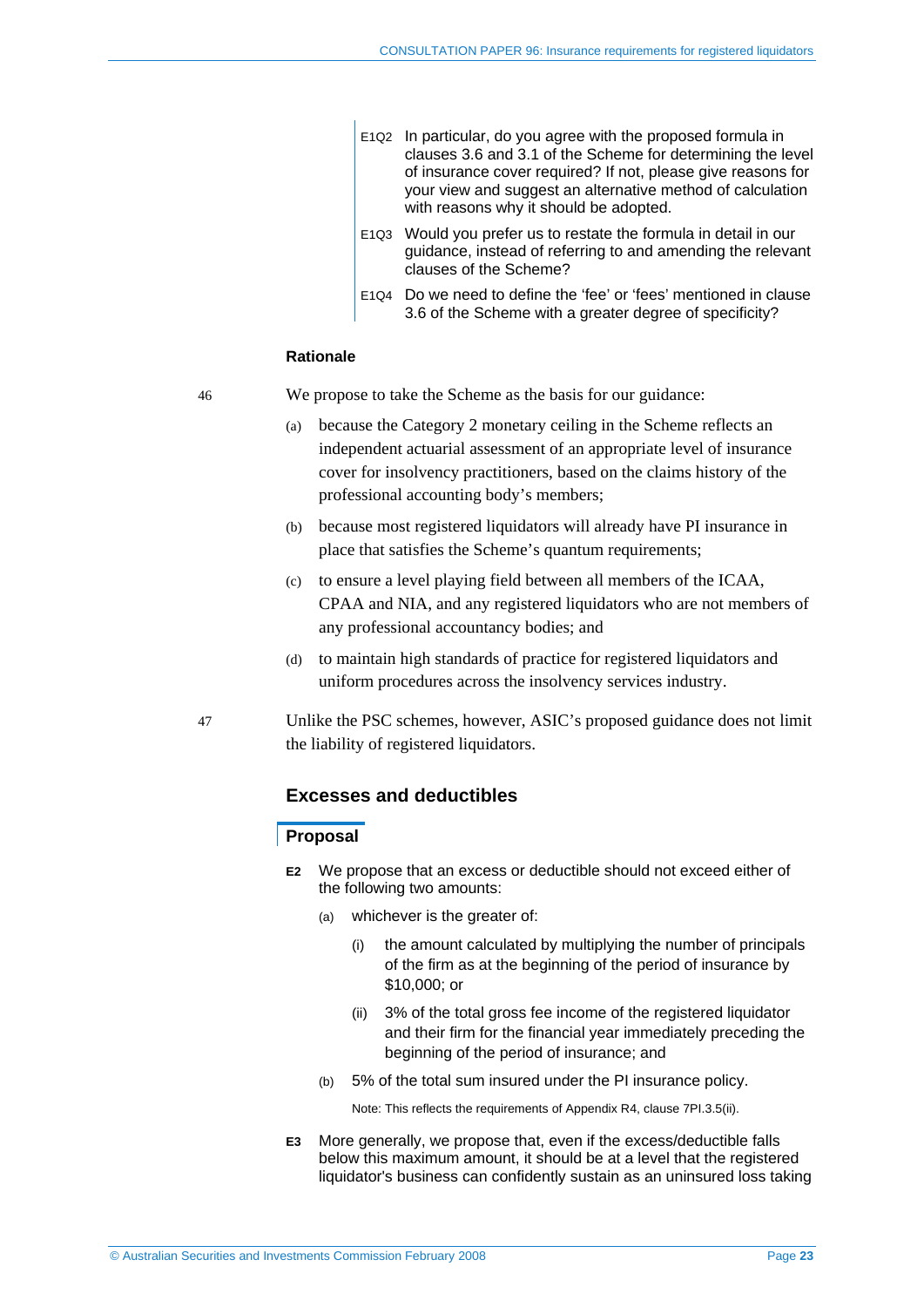into account the financial resources of the registered liquidator and their firm.

Note: This is consistent with clause 9.2(d) of the PSC's *Policy Statement on PI Insurance* issued on 14 September 2007 (PSC Policy Statement), which refers to deductibles being set at reasonable levels having regard to, among other things, the apparent capacity of the member to meet the excess from other available assets: see http://www.lawlink.nsw.gov.au/lawlink/professional\_standards\_council/.

*Your feedback* 

E3Q1 Do you agree with these proposals? If not, please give reasons.

#### **Rationale**

- 48 We understand that currently available PI insurance policies generally have an excess or deductible, the presence of which requires the insured to use their own funds to meet some of the liability for claims successfully made against them. The deductible or excess in a policy refers to the threshold amount of damages that the insured in essence self-insures.
- 49 We recognise that excesses that are too low may have the effect that the registered liquidator or their firm have insufficient incentive to manage risks. However, unreasonably high deductibles might mean the insurance policy is not adequate for s1284 purposes, because liability for claimants' losses may not be met.

## **Appropriateness: Scope of insurance cover**

#### **The legal requirement**

50 Section 1284(1)(a) requires that the PI insurance must be 'appropriate' and must cover claims that may be made against a registered liquidator in connection with externally administered bodies corporate. The requirement therefore has a broad potential application.

> Note: The breadth of the s1284 requirement reflects the breadth of the insurance requirements in the PSC schemes. The ICAA requires the insurance to cover 'either any civil legal liability or any act, error or omission of an insured who is providing the services for which a current Certificate of Public Practice is required' (clause 7PI.3.6(i) of Appendix R4) and states 'the insurance must cover all services offered by an insured' (clause 7PI.3.3 of Appendix R4). The CPAA requires 'indemnity to attach to any civil liability arising out of or in any way related to the provision of Public Accounting Services by the assured': by-law  $9.5(b)(iii)(D)$ .

51 The requirement appears to cover claims against registered liquidators for breach of professional, contractual, fiduciary or statutory obligations under legislative requirements or the general law. These obligations include duties to act: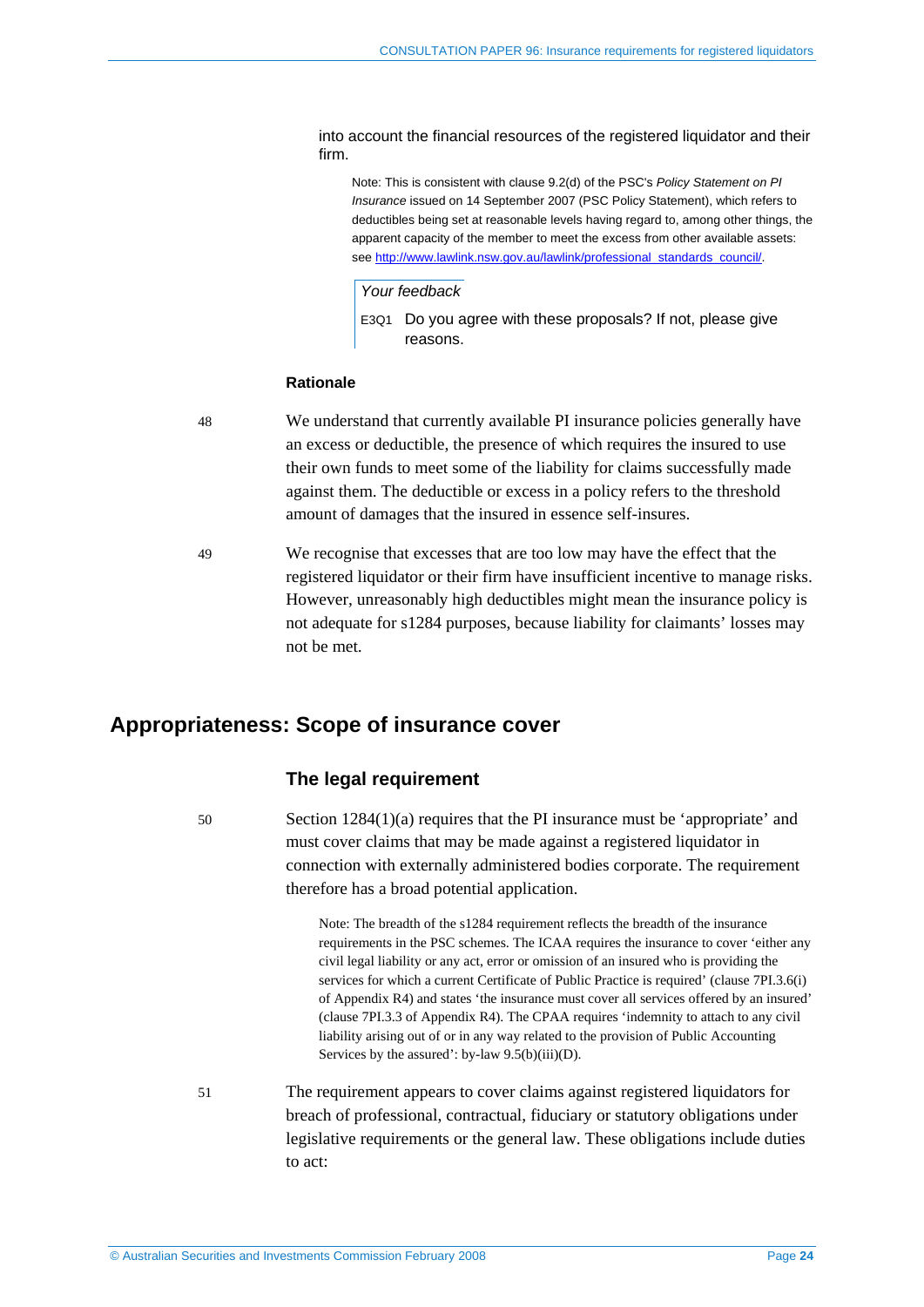- (a) independently and impartially;
- (b) properly and fairly;
- (c) in good faith at all times in the best interests of the general body of creditors as a whole;
- (d) within their powers for the purpose for which those powers were conferred, and not for any private or collateral purpose;
- (e) not in a position where their own private or commercial interests conflict with their duties;
- (f) not obtaining any unauthorised benefit from the fiduciary relationship;
- (g) with reasonable care and skill;
- (h) with a high standard of diligence;
- (i) efficiently; and
- (j) with honesty and integrity.

## **Key insurance policy features**

52 We consider that whether insurance is appropriate depends (among other things) on the terms and conditions of the insurance policy.

### **Proposal**

- **E4** We propose that to be considered appropriate, the PI insurance policy should:
	- (a) cover any civil liability for loss or damage suffered by creditors and other claimants because of acts, errors or omissions of the insured in the course of the provision of professional services, including, for example:
		- (i) breach of contract;
		- (ii) negligence;
		- (iii) misleading or deceptive conduct; or
		- (iv) breaches of professional, fiduciary or statutory duties and obligations under the Corporations Act, other legislative requirements and the general law;

Note: This is consistent with clause 9.2(a) of the PSC Policy Statement, which refers to a reasonably broad form of insuring clause: see http://www.lawlink.nsw.gov.au/lawlink/professional\_standards\_council/.

(b) cover such losses caused by a registered liquidator or by employees, directors, officers, principals, partners, agents, consultants and sub-contractors of the registered liquidator or their firm;

Note: Although vicarious civil liability for the losses caused by such agents, consultants and sub-contractors is usually covered by the insurance policy, the agents, consultants and sub-contractors who committed the acts, errors or omissions causing the loss are generally not indemnified.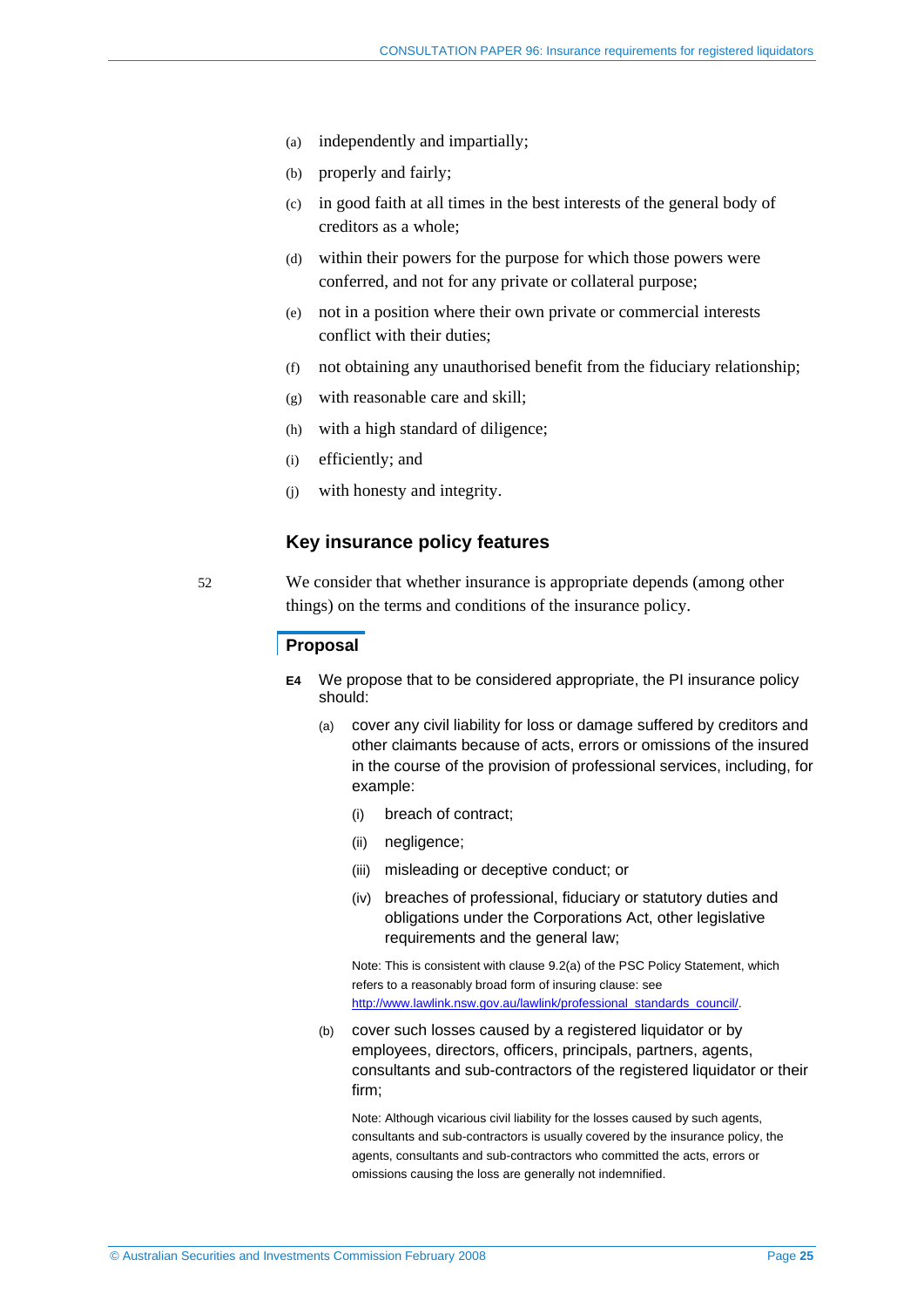- (c) be on usual, ordinary commercial terms offered by insurers for this type of insurance at the time the insurance contact is entered into;
- (d) cover costs and expenses, including legal costs and expenses, of investigating, defending and settling claims against the insured;
- (e) not be cancellable by the insurer for innocent non-disclosure or innocent misrepresentation by the registered liquidator, their employees or partners, or by employees, principals or agents of the registered liquidator's firm; and
- (f) have a retroactive date that is:
	- (i) unlimited;
	- (ii) at least seven years before the beginning of the period of insurance; or
	- (iii) on or earlier than the date on which the insured registered liquidator started providing services in connection with externally administered companies.

### *Your feedback*

- E4Q1 Do you agree with our proposal on the key features that a PI insurance policy should contain for it to constitute appropriate PI insurance? If not, please give reasons.
- E4Q2 Would the PI insurance policy need to contain other features for it to be appropriate? Please state what else you believe should be required and why.

#### **Rationale**

53 These requirements as a whole are consistent with the minimum acceptable terms of the PI insurance referred to in RG 33.9B, the PSC Policy Statement, and the minimum requirements of PI insurance cover prescribed by the ICAA and CPAA in their PSC schemes.

## **Defence costs**

#### **Proposal**

- **E5** We propose that there should be 'costs-in-addition' cover in place to cover defence costs in addition to the policy limit of indemnity (as opposed to having to pay for the defence costs out of the sum insured).
- **E6** We propose that if registered liquidators have 'costs-inclusive' cover, the limit of indemnity must be not less than 25% greater than the insured amount set out in Proposal E1 above.

*Your feedback* 

E6Q1 Do you agree with these proposals? If not, please give reasons.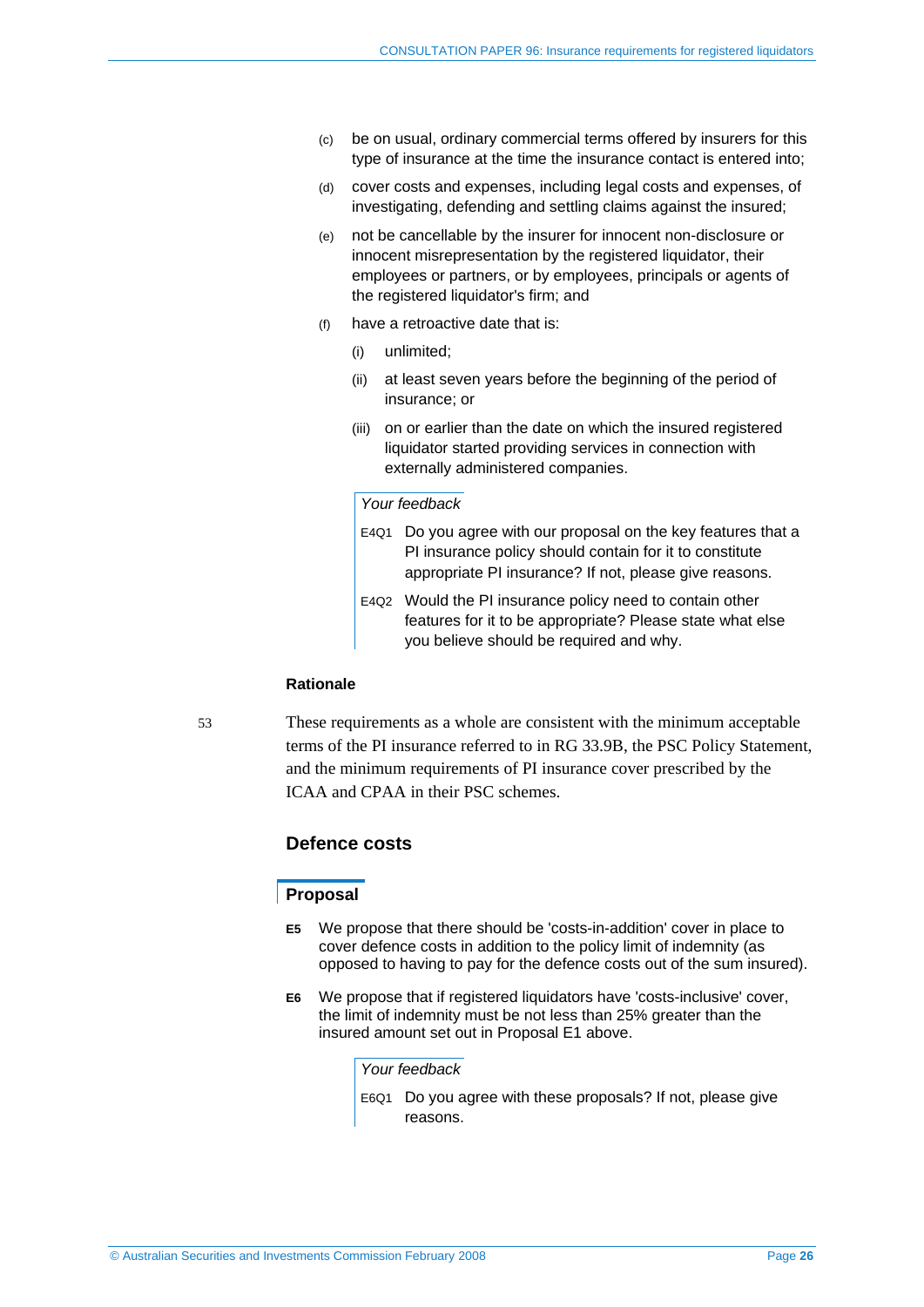#### **Rationale**

- 54 Proposal E5 is consistent with:
	- (a) clause 9.3 of the PSC Policy Statement, which refers to defence costs in addition to the stated level of cover being preferred; and

Note: see http://www.lawlink.nsw.gov.au/lawlink/professional\_standards\_council/.

- (b) the first paragraph of clause 7PI.3.5(iii) in Appendix R4.
- 55 Proposal E6 reflects the second paragraph of clause 7PI.3.5(iii) in Appendix R4. Most policies currently cover 'costs in addition', but policies on a 'costsinclusive' basis may well be common in a future hard insurance market.

## **Exclusions**

## **Proposal**

- **E7** We propose that registered liquidators should ensure that the following exclusions do not appear in their PI insurance policies:
	- (a) significant exclusions relating to the registered liquidator's compliance with their duties or to the nature of the work performed in connection with the external administration (such as those examples in paragraph 57); and
	- (b) any other exclusion that undermines the policy objective.

Note: This is consistent with clause 9.2(b) of the PSC Policy Statement, which refers to minimal exclusions: see http://www.lawlink.nsw.gov.au/lawlink/professional\_standards\_council/

#### *Your feedback*

E7Q1 Do you agree with this proposal? If not, please give reasons.

#### **Rationale**

- 56 Significant exclusions, such as those relating directly to the minimum scope of cover described above and exclusions that undermine the policy objective, may mean the PI insurance policy is not appropriate.
- 57 Examples of exclusions that we consider may undermine the policy objective include those that mean cover is not available for:
	- (a) the registered liquidator's appointment as an officer of an insolvent or failing company by virtue of becoming the external administrator of the company;
	- (b) claims arising from incidents that have been notified to ASIC or to the creditors of the insolvent company to which the registered liquidator has been appointed (on the basis that, by making the notification, the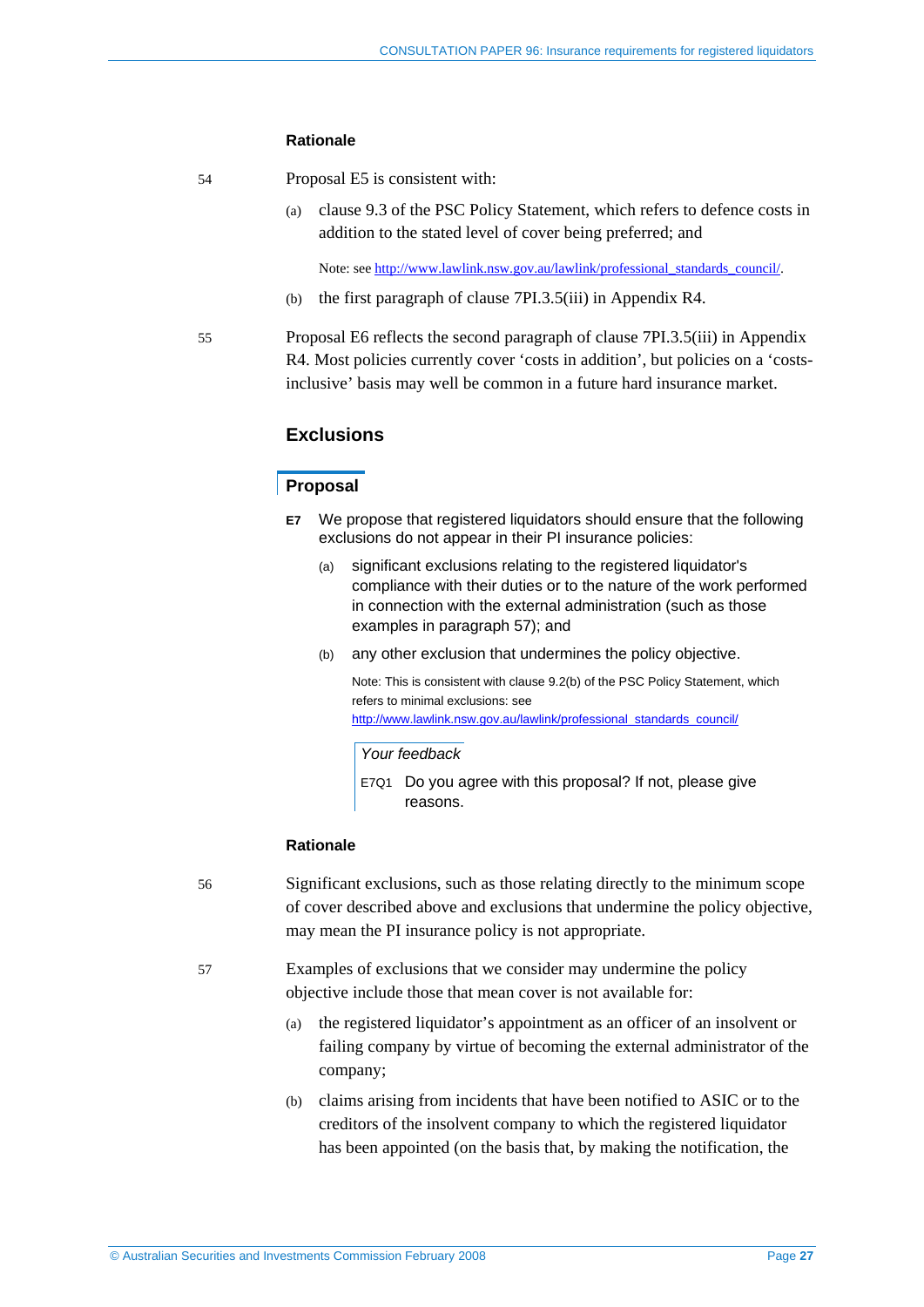registered liquidator has admitted liability and as a result the insurance policy will not cover the claim);

Note: We are not proposing that the common condition that an insured must not admit liability should be deleted. We only propose that such a condition should be expressly limited so as to exclude any notification, in accordance with the law, of incidents to ASIC or to creditors, even if such notification might lead to claims.

- (c) trading debts or losses that are incurred after the appointment of the registered liquidator to the insolvent or failing company as external administrator, in respect of which they have not received an indemnity from another party; or
- (d) breaches of obligations (by a registered liquidator, their employees or partners, or their firm's employees, directors, officers, partners, agents, consultants or sub-contractors) while conducting certain aspects of the services provided in connection with the external administration of bodies corporate.

Note: The definition in the insurance policy of the professional services covered by the policy should be broad enough to cover the full scope of the activities carried out by employees, directors, officers, partners or agents of the registered liquidator or their firm in connection with externally administered bodies corporate.

58 It is the registered liquidator's responsibility to assess whether any exclusion in their PI insurance policy undermines the policy objective and therefore means the insurance is not appropriate.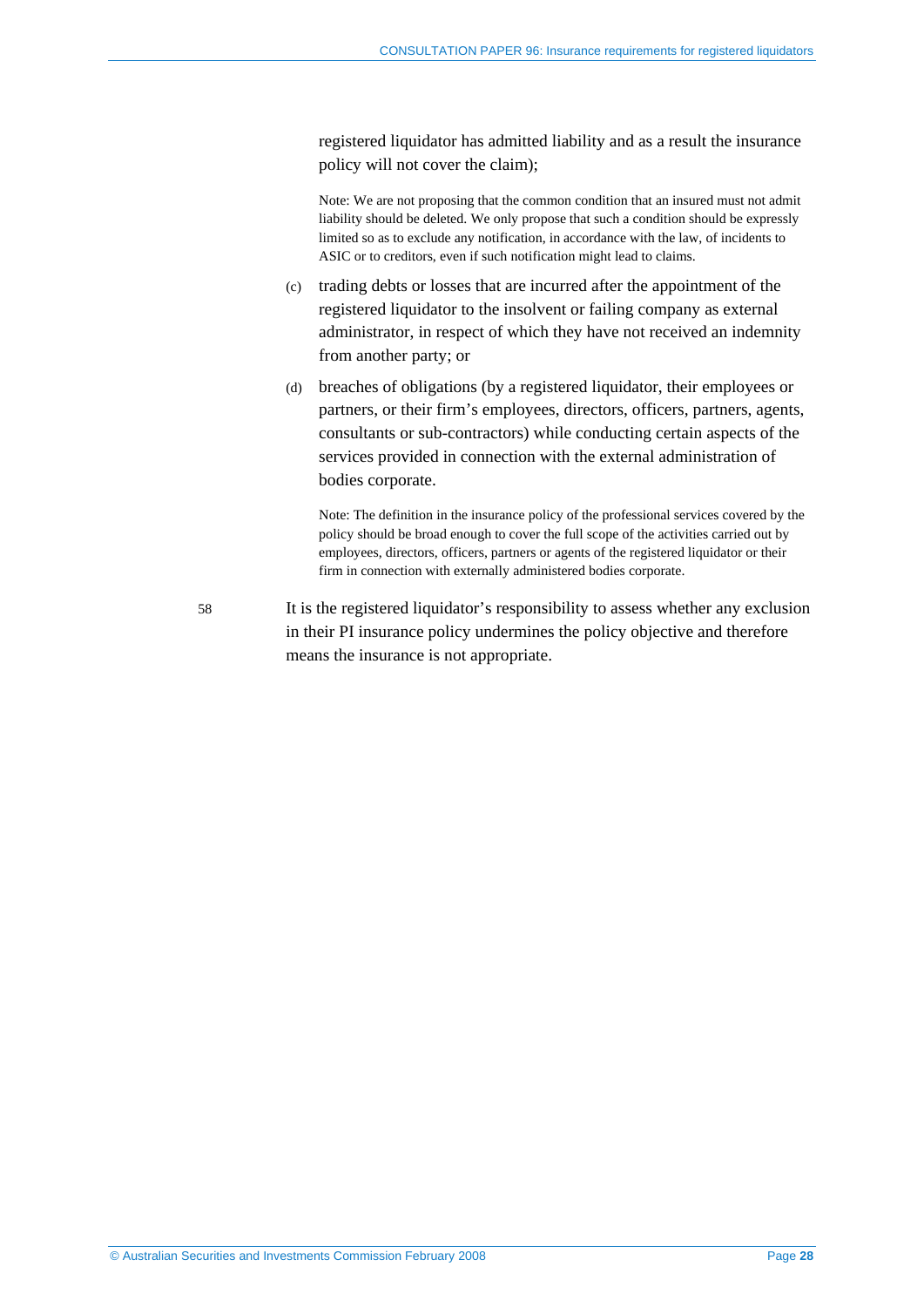# **F Fidelity insurance**

## **Key points**

Contemporary fidelity insurance varies in scope and structure: see paragraphs 59–63.

It is the 'third party' aspect of fidelity insurance that is most important for fulfilling the policy objective, i.e. providing indemnity for loss of third parties' money and similar assets through the fraud and dishonesty of the employees, directors, officers, partners or agents of the registered liquidator's firm, for which the registered liquidator is liable: see paragraphs 66–67.

Whether fidelity insurance is appropriate depends on two main factors:

- the scope of the cover (see Proposal F1); and
- exclusions in the insurance (see paragraphs 70–75 and Proposals F2– F5).

In order for it to be adequate, the level of fidelity insurance should be prudent and reasonable in the circumstances. In assessing their individual circumstances, registered liquidators should have regard to a number of specified factors: see Proposal F6.

# **What is fidelity insurance?**

## **Scope of contemporary fidelity insurance**

- 59 Contemporary fidelity insurance varies in scope, depending on the insurance provider. There is no one standard policy wording; each insurer develops their own policy wording.
- 60 Increased competition in the insurance market has resulted in some insurers now offering broad fidelity policies covering the risk of loss of money and similar assets:
	- (a) belonging to the insured registered liquidator or firm (first party losses); or
	- (b) in the care, physical custody or control of the insured, for which the insured is legally liable to account to third parties, e.g. creditors of the insolvent company to which the registered liquidator has been appointed as external administrator (third party losses),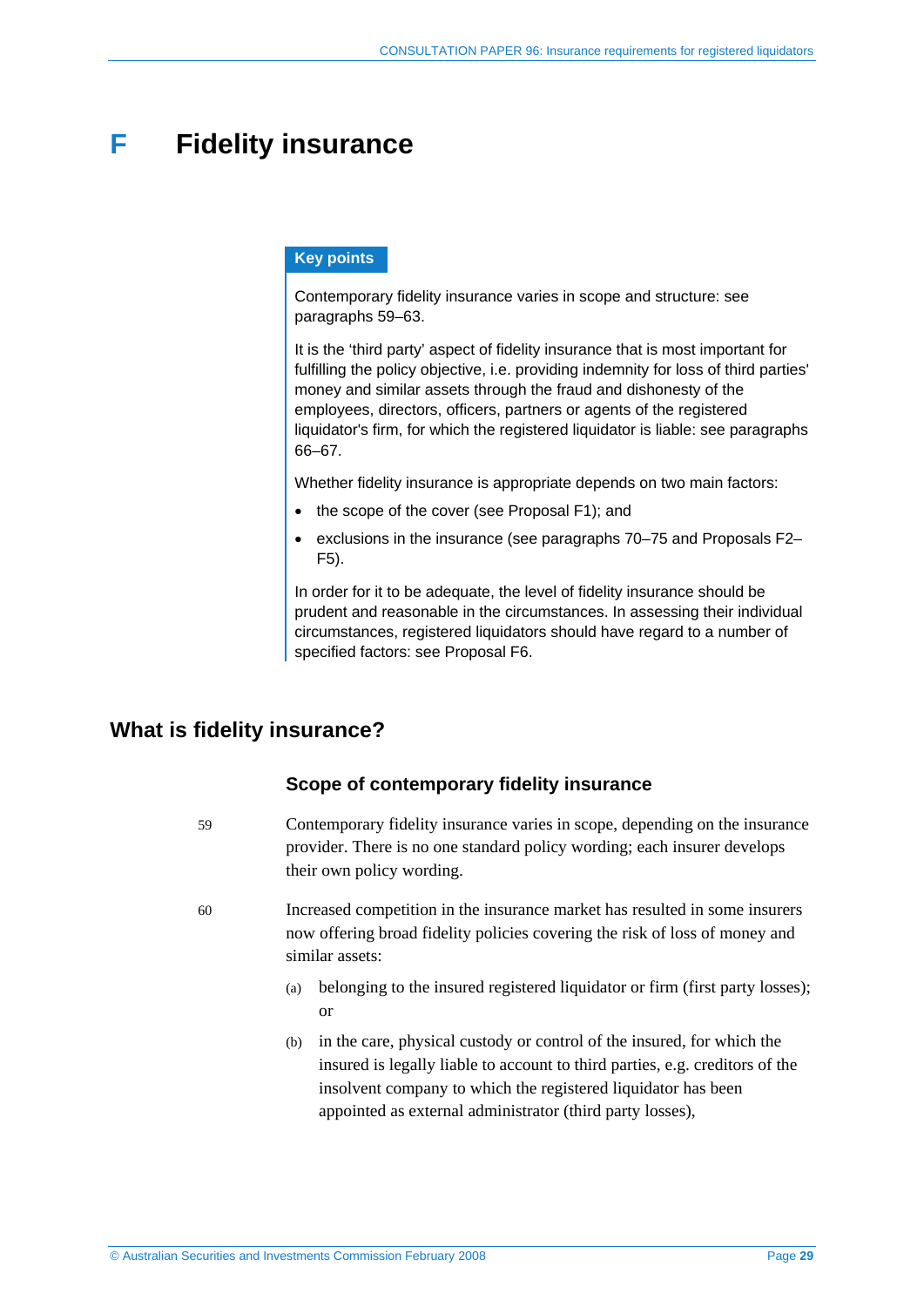where the loss is directly attributable to fraudulent or dishonest acts, errors or omissions by employees, directors, officers, partners or agents of the registered liquidator or their firm.

Note: By 'money and similar assets', we mean money, negotiable instruments, bearer bonds, coupons, stamps, bank notes, currency, cheques, bills of exchange and letters of credit. Some fidelity insurance clauses may specifically cover coins, bullion, local or foreign currency, postal orders, money orders, shares, preference shares, stocks, debentures, warrants, options, bonds, promissory notes and other equity or debt securities. Some clauses may also extend to other instruments (whether negotiable or not or whether matured or not), or securities or documentation evidencing title to or ownership of land or any other property, and any instruction, direction or use of electronic equipment, including but not limited to telephony or the internet, resulting in the unauthorised transfer, delivery or payment of, or dealing with, money, land or any other property.

61 Fidelity insurance only indemnifies innocent parties. It does not cover any persons committing or condoning the dishonest or fraudulent act, error or omission.

#### **Structure of contemporary fidelity insurance**

- 62 Fidelity insurance cover for a registered liquidator or their firm may either:
	- (a) form part of the PI insurance policy that the insurer offers to them as a standard quotation;

Note: If conditions in the insurance market become harder, this is unlikely to be provided as part of a standard quotation.

- (b) be incorporated as an additional 'extension' or 'optional extension' to that PI insurance policy if requested by the registered liquidator or their firm; or
- (c) constitute a separate, stand-alone fidelity insurance policy (sometimes called a 'crime insurance policy').

Note: A stand-alone fidelity or crime insurance policy may provide a wider scope of insurance cover for loss of other goods in addition to money and similar assets, and a significantly higher limit of indemnity.

63 For the purposes of complying with s1284(1)(b), it does not necessarily matter what form the fidelity insurance maintained by the registered liquidator or their firm takes. What is important is that the fidelity cover provides adequate and appropriate indemnity for third party losses.

### **Fidelity insurance that is outside the scope of s1284**

64 When a registered liquidator is appointed as external administrator of a failing or insolvent company, they take over responsibility for the running of that company. The company may not already have fidelity insurance in place. One decision the external administrator may have to make in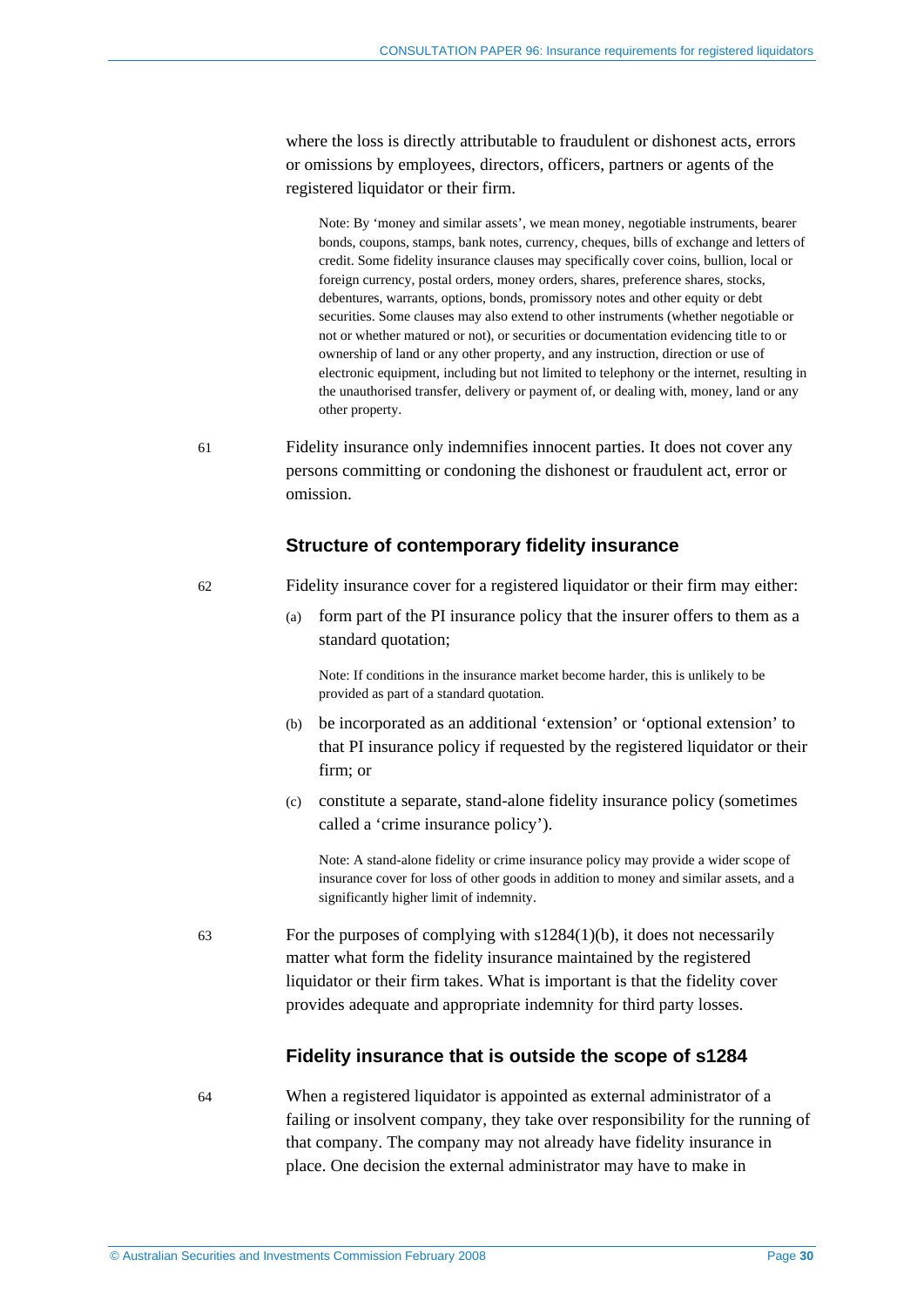exercising their professional and commercial judgement is therefore whether, in order to protect the insolvent company's assets, the external administrator should enter into a form of temporary 'open cover' insurance, which includes fidelity insurance to cover the risk of fraud or dishonesty by officers, employees or agents of the insolvent company.

Note: Making such decisions forms part of a registered liquidator having adequate systems and processes in place for identifying and managing risks in each entity to which they may be appointed as external administrator: see Regulatory Guide 186 *External administration: Liquidator registration* (RG 186) at RG 186.20(e) and RG 186.65. If the external administrator is negligent, or breaches their duties, in deciding not to cause the insolvent company to enter into open cover insurance, then any liability arising out of that possible negligence or breach of duty would probably be covered under the registered liquidator's PI insurance policy.

65 However, we do not consider that having such fidelity insurance to cover the risk of fraud or dishonesty by officers, employees or agents *of the insolvent company* falls within the scope of the s1284 insurance requirements.

## **The purpose of the fidelity insurance requirement**

- 66 Under s1284, fidelity insurance must be adequate and appropriate for *claims* that may be made against the registered liquidator in connection with externally administered bodies corporate.
- 67 Insurance against loss of money and similar assets belonging to *third parties*, which is attributable to fraud or dishonesty by employees, directors, officers, partners or agents of the insured and for which the registered liquidator is liable, is therefore more important in trying to meet the policy objective than *first party* insurance cover that merely protects the insured registered liquidator or their firm against loss of their own funds attributable to such fraudulent or dishonest conduct.

Note: See paragraphs 3–4 for an explanation of the policy objective underlying s1284.

## **Appropriateness: Scope of cover**

## **Proposal**

- **F1** We propose that a registered liquidator or their firm should maintain either:
	- (a) (as a standard part of, or as an optional extension to, their PI insurance policy) cover for civil liability for third party losses of money and similar assets through fraud and dishonesty of an employee, director, officer, partner or agent of the registered liquidator or their firm; or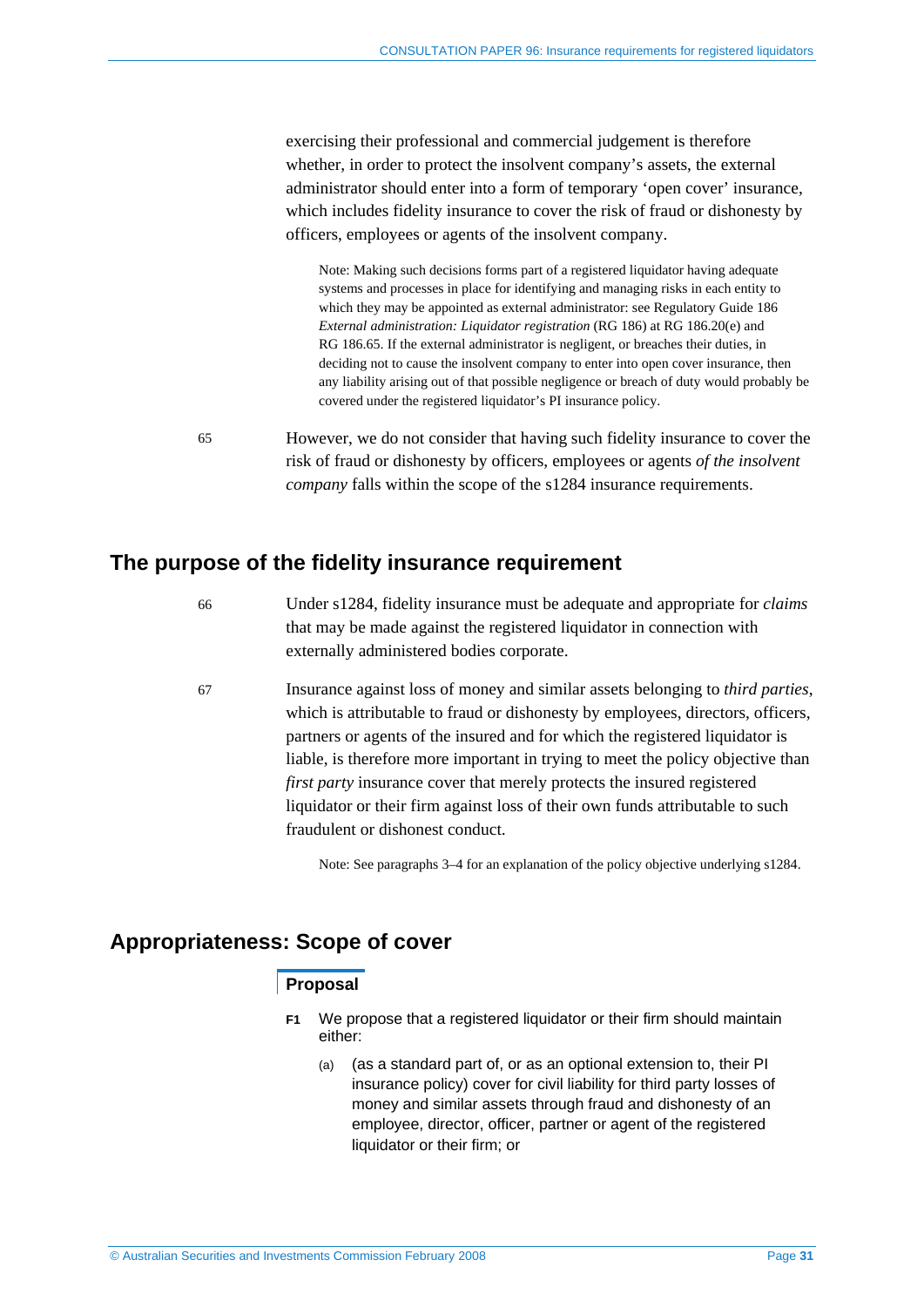(b) fidelity cover for loss (resulting from fraud or dishonesty of an employee, director, officer, partner or agent of the registered liquidator or their firm) of money and similar assets belonging to a third party, in the insured's care, custody or control, for which the insured is legally responsible.

Note: This fidelity cover could be provided as a policy extension to the registered liquidator's PI insurance policy or as a separate fidelity or crime insurance policy.

#### *Your feedback*

- F1Q1 Do you agree with our proposals on the appropriate scope of fidelity or fraud and dishonesty cover? If not, please give reasons.
- F1Q2 Do you think the minimum required scope should extend to loss of physical property such as goods, chattels and equipment, in addition to money and similar assets?

Note: See the note to paragraph 60 regarding the meaning of 'money and similar assets' in this context.

## **Rationale**

68 We propose to accept that, depending on the scope of the insuring clause wording and any relevant exclusions, fraud and dishonesty cover forming part of, or an extension to, PI insurance can serve a sufficiently similar function to third party fidelity cover in practice, and can, therefore, fulfil the fidelity insurance requirement in s1284(1).

69 Our view of the underlying policy objective means that we consider that the registered liquidator or their firm should obtain either:

- (a) fidelity cover for third party loss (resulting from fraud or dishonesty) of money and similar assets in the insured's care, custody or control, for which the insured is legally responsible; or
- (b) the liability insurance equivalent to such fidelity cover obtained through the fraud and dishonesty aspect of normal PI insurance, which should cover liability to third parties for losses of money and similar assets.

Note: If a registered liquidator or their firm already has in place PI insurance including dishonesty cover that complies with the requirements of the ICAA or CPAA, they might already have cover that would fulfil the fidelity insurance requirement. See Appendix 1, paragraphs 106–110, for a summary of these professional accounting bodies' dishonesty cover requirements.

### **Common exclusions**

70 We understand that the following exclusions are common in fidelity insurance policies:

- (a) all criminal penalties and associated expenses imposed by the law;
- (b) loss arising from dishonesty or fraud committed by the insured sole practitioner registered liquidator themselves;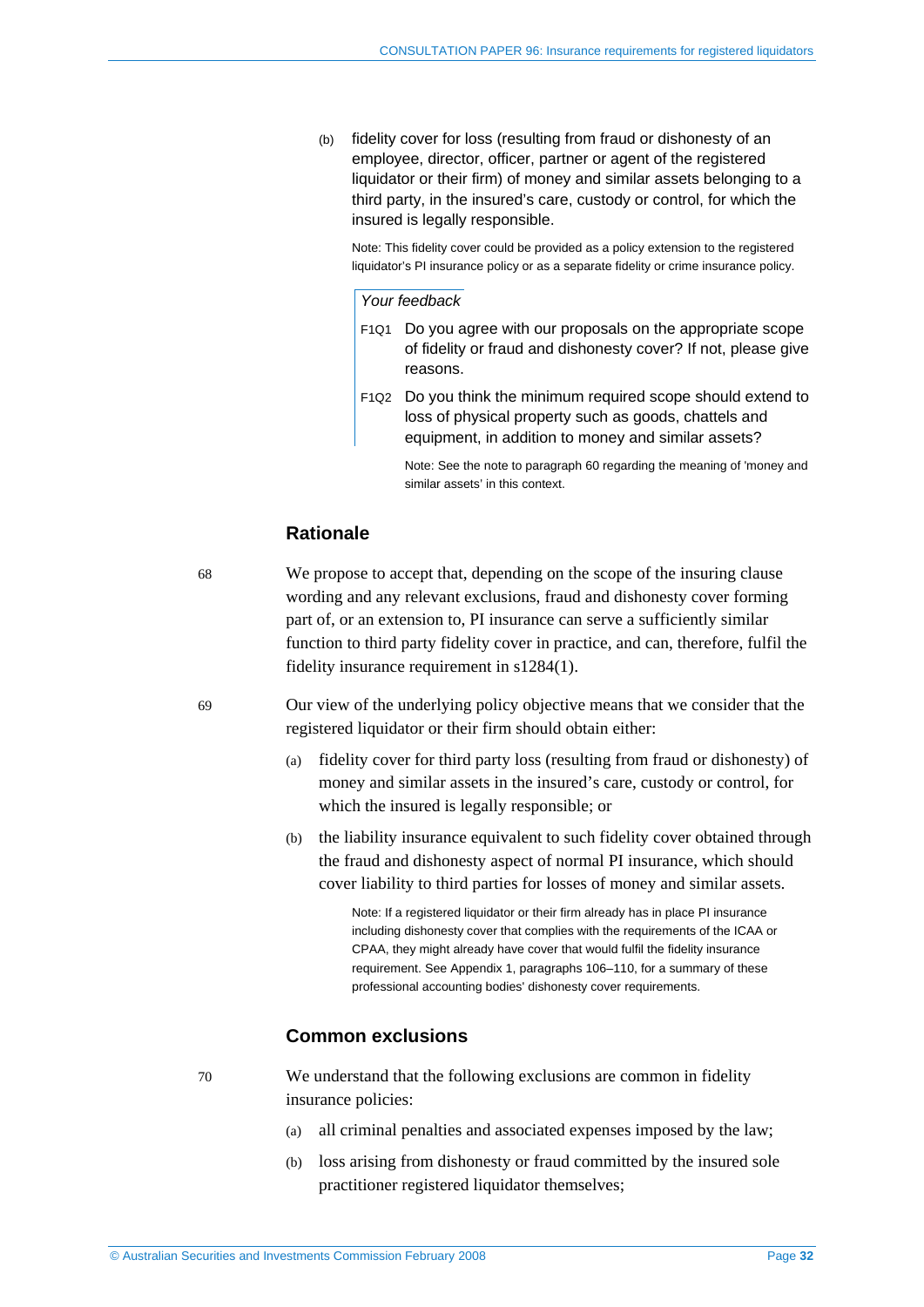- (c) other matters uninsurable by law;
- (d) loss arising from a fraudulent act discovered after the expiration of a specified discovery period that runs from the date on which the dishonest act was committed;
- (e) loss arising after the insured discovers, or has reasonable cause for suspicion, that an employee, partner, director, officer or agent of the insured has engaged in fraudulent or dishonest activity;
- (f) further loss arising because the insured failed to take all reasonable steps to prevent such loss;
- (g) loss arising after the nature of the insured's business has changed; and
- (h) loss arising where any system of audit, supervision or checks stated in the proposal or correspondence has not been followed.

## **Criminal penalties**

### **Proposal**

- **F2** We propose that the presence of the following blanket exclusions in a fidelity insurance policy would not render it inappropriate:
	- (a) all criminal penalties and associated expenses imposed by the law; and
	- (b) more generally, matters uninsurable by law.

*Your feedback* 

F2Q1 Do you agree with this proposal? If not, please give reasons.

#### **Rationale**

71 Fidelity insurance policies sometimes define the scope of cover by reference to losses suffered as a result of specific conduct that amounts to a crime. However, policies with this wording may not cover the actual *penalties* imposed on the insured themselves for dishonest, intentional or reckless statutory breaches that amount to a crime. We do not consider that the policy objective requires criminal penalties to be covered by fidelity insurance, as they do not comprise a civil claim for pecuniary loss suffered by a creditor or other person.

### **Discovery periods in 'claims made' fidelity policies**

72 Fidelity insurance cover is normally restricted to loss arising from acts of fraud or dishonesty that are notified within the specified policy period. In addition, in order for it to be covered by the policy, the discovery of the loss will generally have to take place:

(a) during the policy period;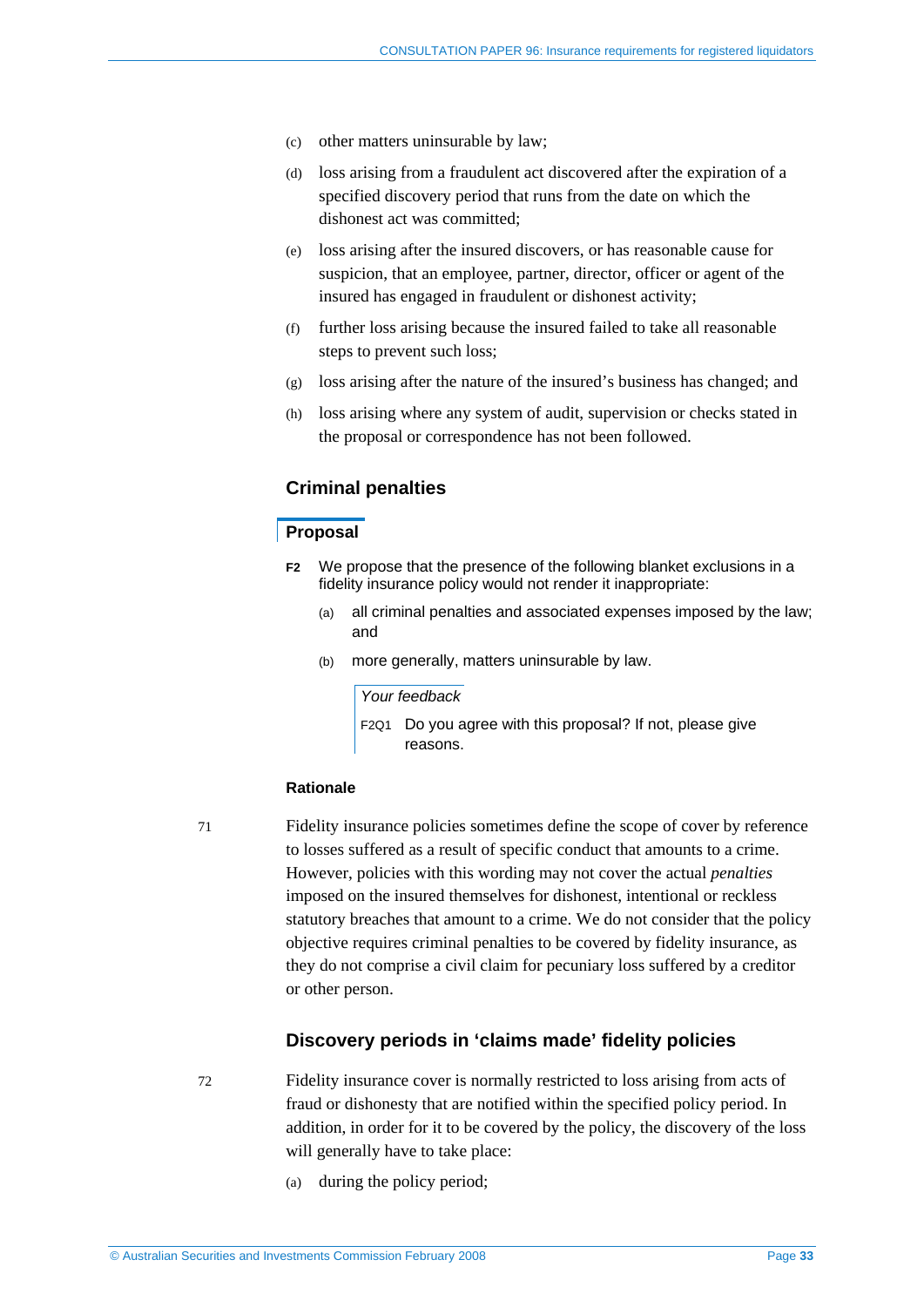- (b) within a specified time after the policy period ends; or
- (c) within a more limited period after the occurrence of the act or omission.

73 This limitation is designed to exclude cover for a series of losses suffered through systemic infidelity, fraud or theft going back over a long period of time through repeated but separate acts of dishonesty. Its intention is to give the insured an incentive to maintain effective internal controls, systems and procedures.

### **Proposal**

**F3** We propose that appropriate insurance may be in the form of a 'claims made' contract with reasonable discovery periods for the acts of fraud or dishonesty.

#### *Your feedback*

F3Q1 Do you agree with these proposals? If not, please give reasons.

## **Notification of losses to ASIC or the creditors**

#### **Proposal**

**F4** We propose that fraud and dishonesty cover or fidelity insurance should not exclude cover for claims arising from incidents or losses that have been notified to ASIC or to the creditors of the insolvent company to which the registered liquidator has been appointed (on the basis that, by making the notification, the registered liquidator has admitted liability and as a result the insurance policy will not cover the claim).

#### *Your feedback*

F4Q1 Do you agree with this proposal? If not, please give reasons.

#### **Rationale**

74 Notification of claims, incidents or losses to ASIC or to the creditors of the insolvent company may be in mandatory fulfilment of the registered liquidator's statutory or fiduciary duties. As a matter of public policy, the terms of an insurance contract should not undermine a person's compliance with the law.

## **Prior prosecution and indemnification**

## **Proposal**

**F5** We propose that to be appropriate, a policy must not contain a condition requiring a successful criminal prosecution against the fraudulent or dishonest party before the indemnity is provided.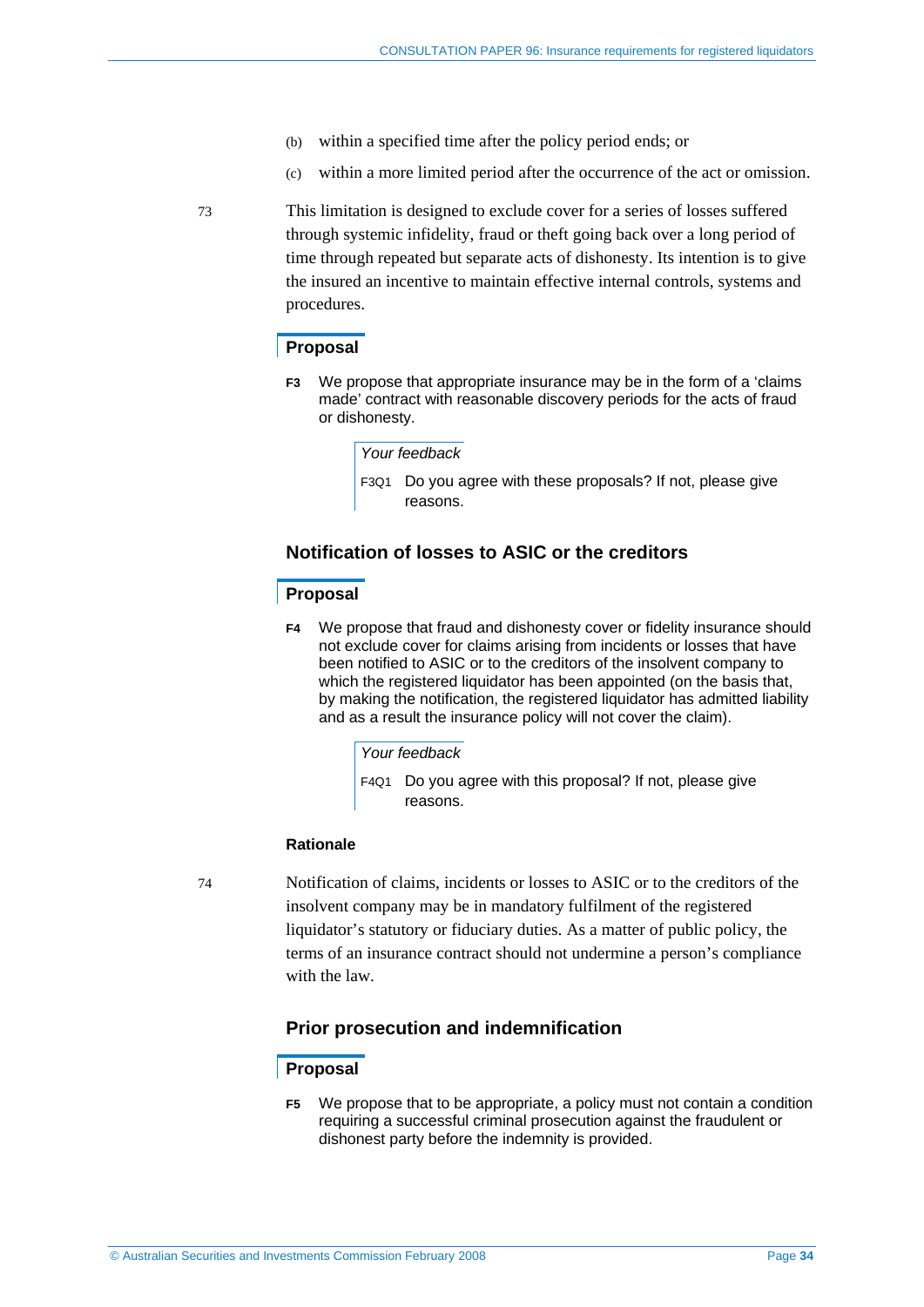*Your feedback* 

F5Q1 Do you agree with this proposal? If not, please give reasons.

#### **Rationale**

75 Registered liquidators and their firms should be aware of prior prosecution clauses and negotiate their removal from the insurance policy. The presence of such a clause may mean that significant civil liability to third parties is not covered under the policy and that the policy objective is not met. This is because the higher standard of proof in criminal cases than civil liability cases means that the registered liquidators or their firm may be liable to third parties for the loss of the money stolen, embezzled or misappropriated, but either:

- (a) no criminal prosecution is undertaken owing to insufficient evidence; or
- (b) the criminal prosecution is unsuccessful because the onus of proof of guilt 'beyond a reasonable doubt' in criminal proceedings is not discharged at trial.

## **Adequacy: Level of cover**

### **Proposal**

- **F6** We propose that a registered liquidator or their firm should obtain levels of fidelity insurance or fraud and dishonesty cover that are prudent and reasonable, having regard to:
	- (a) all the circumstances of the registered liquidator and their firm;
	- (b) the claims history of the registered liquidator and their firm;
	- (c) the liabilities that have, realistically, some potential to arise from claims that may be made against the registered liquidator in connection with the externally administered body corporate to which they have been appointed as external administrator;
	- (d) the number of claims that might be expected during the policy period, e.g. considering:
		- (i) the number of insolvent companies to which the registered liquidator is likely to be appointed as external administrator during the period of cover;
		- (ii) the volume of insolvency business the registered liquidator and their firm has in terms of expected billings during the period of cover (based on recent historical data, as in subclauses 3.6(b) & (c) and clause 3.1 of the ICAA (NSW) PSC scheme for PI insurance as amended in Proposal E1);
		- (iii) the number of claims that could arise from a single event (i.e. potential for multiple claims);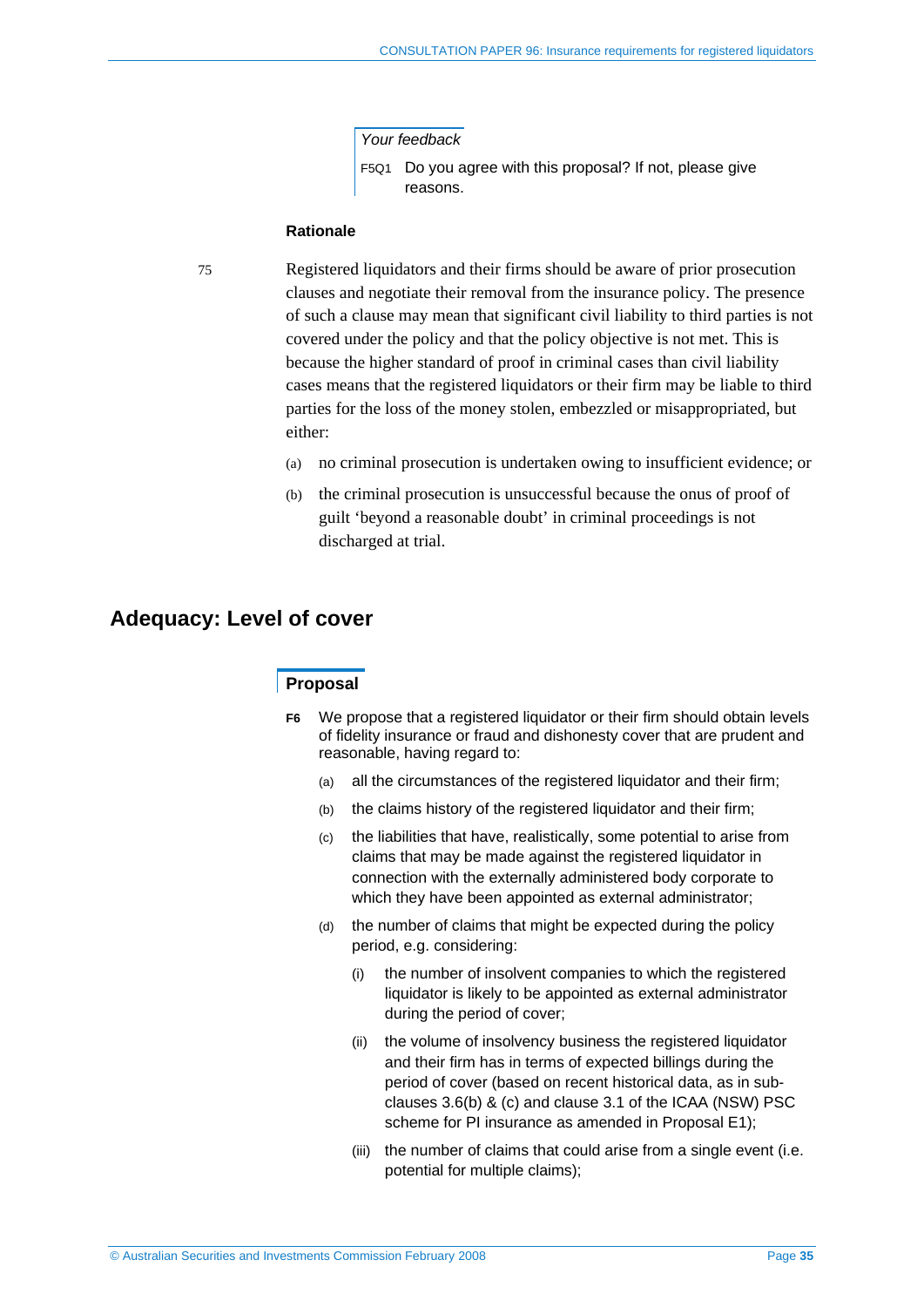- (e) their exposure in each external administration ('loss scenarios' per insolvency appointment), e.g. by considering:
	- (i) the number and kind of creditors of the companies to which the registered liquidator is usually appointed as external administrator;
	- (ii) the nature and risk profile of the kinds of businesses to which the registered liquidator is usually appointed as external administrator;
	- (iii) the nature, geographical scope, and complexity of the insolvency services work performed by the registered liquidator and their firm's insolvency practice during the period of cover;
	- (iv) the amount of funds controlled by the registered liquidator or their staff; and

Note: In this regard, a good rule of thumb is to obtain fidelity insurance with a limit of indemnity of twice the amount of money to which the registered liquidator and their staff are likely to have access during the policy period (on the basis that many policies charge the cost of investigation and prosecution against the insured amount).

- (f) internal aspects of the registered liquidator's firm, e.g.:
	- (i) the number of employees and partners the registered liquidator or their firm has;
	- (ii) the quality of internal controls and compliance systems in place in the registered liquidator's firm; and
	- (iii) the assets of the registered liquidator and their firm.

#### *Your feedback*

- F6Q1 Do you agree with our proposals on the relevant factors to consider when assessing the individual circumstances of the registered liquidator and their firm for the purposes of determining an adequate level of fraud and dishonesty cover or fidelity insurance? Please give reasons.
- F6Q2 Does our approach provide registered liquidators with sufficient certainty when they seek to comply with the new insurance requirements? If not, what further guidance should we give?

## **Rationale**

76 The *impact* of any fraud or dishonesty on an individual insolvency is potentially high, because of:

- (a) the level of control that external administrators and their staff exercise over the funds, other property, financial facilities and financial obligations of insolvent companies; and
- (b) the potentially large sums involved.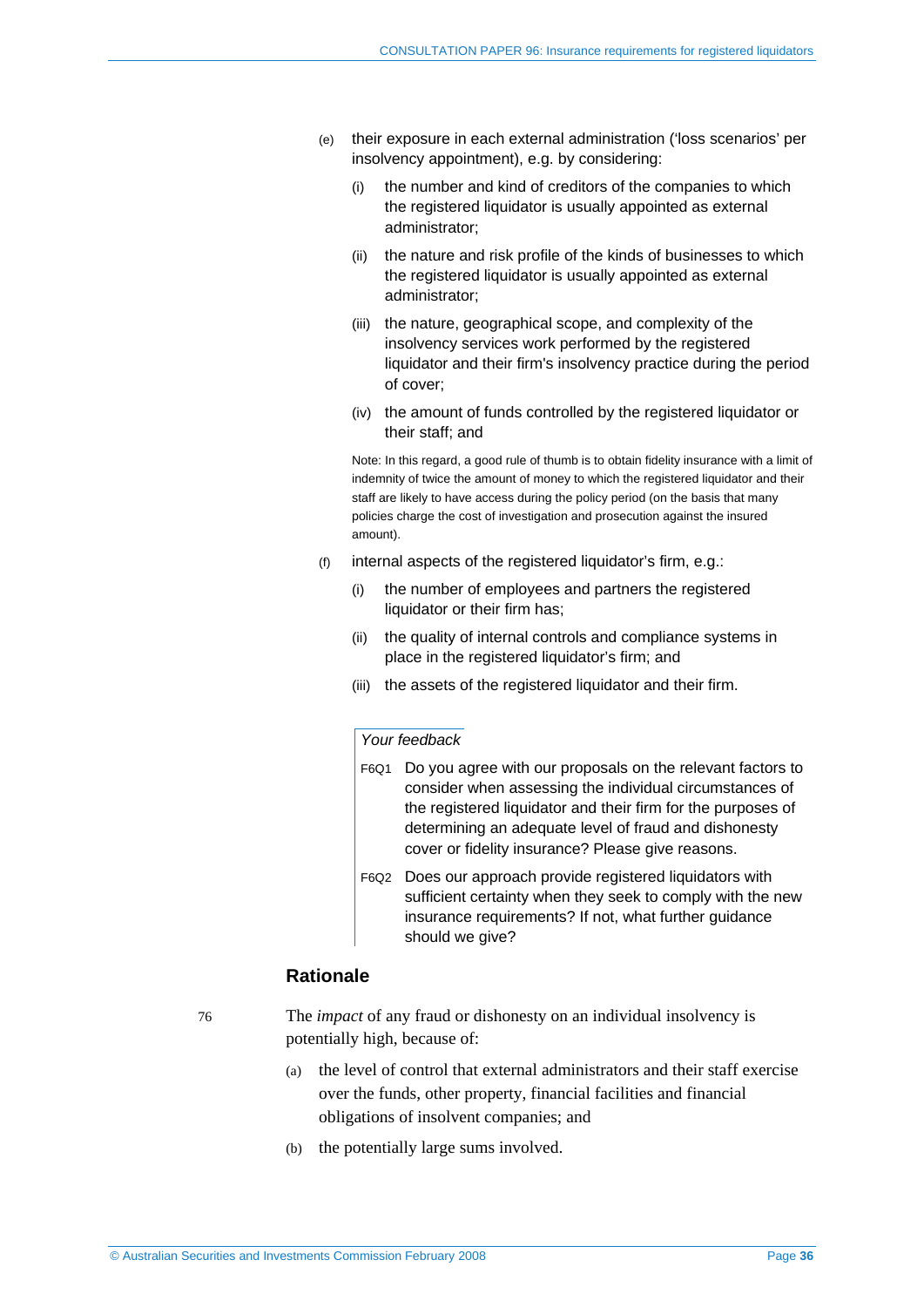| 77 | Despite the high potential impact, however, the <i>likelihood</i> of claims arising |
|----|-------------------------------------------------------------------------------------|
|    | under fidelity insurance cover is low, <i>i.e.</i> registered liquidator fraud or   |
|    | dishonesty is rare. This, combined with a competitive market, means that the        |
|    | cost of fidelity insurance cover is currently low.                                  |

- 78 However, we recognise that the insurance market for PI and fidelity insurance is currently 'soft' and that, bearing in mind its cyclical nature, market conditions may well change. We are therefore reluctant to mandate a minimum amount of cover for fidelity insurance.
- 79 We recognise that imposing a minimum requirement and implementing a 'one size fits all' scheme for fidelity insurance would be potentially problematic, especially in light of:
	- (a) the diverse size and type of potential fraud or dishonesty risks to which registered liquidators are exposed; and
	- (b) the difference in the size, revenue and activities of the firms in which registered liquidators work.
- 80 We therefore propose to adopt a principle-based approach focusing on prudence and reasonableness in determining an adequate level of fidelity insurance cover, combined with consideration of a series of suggested factors to consider in making this assessment: see Proposal F6.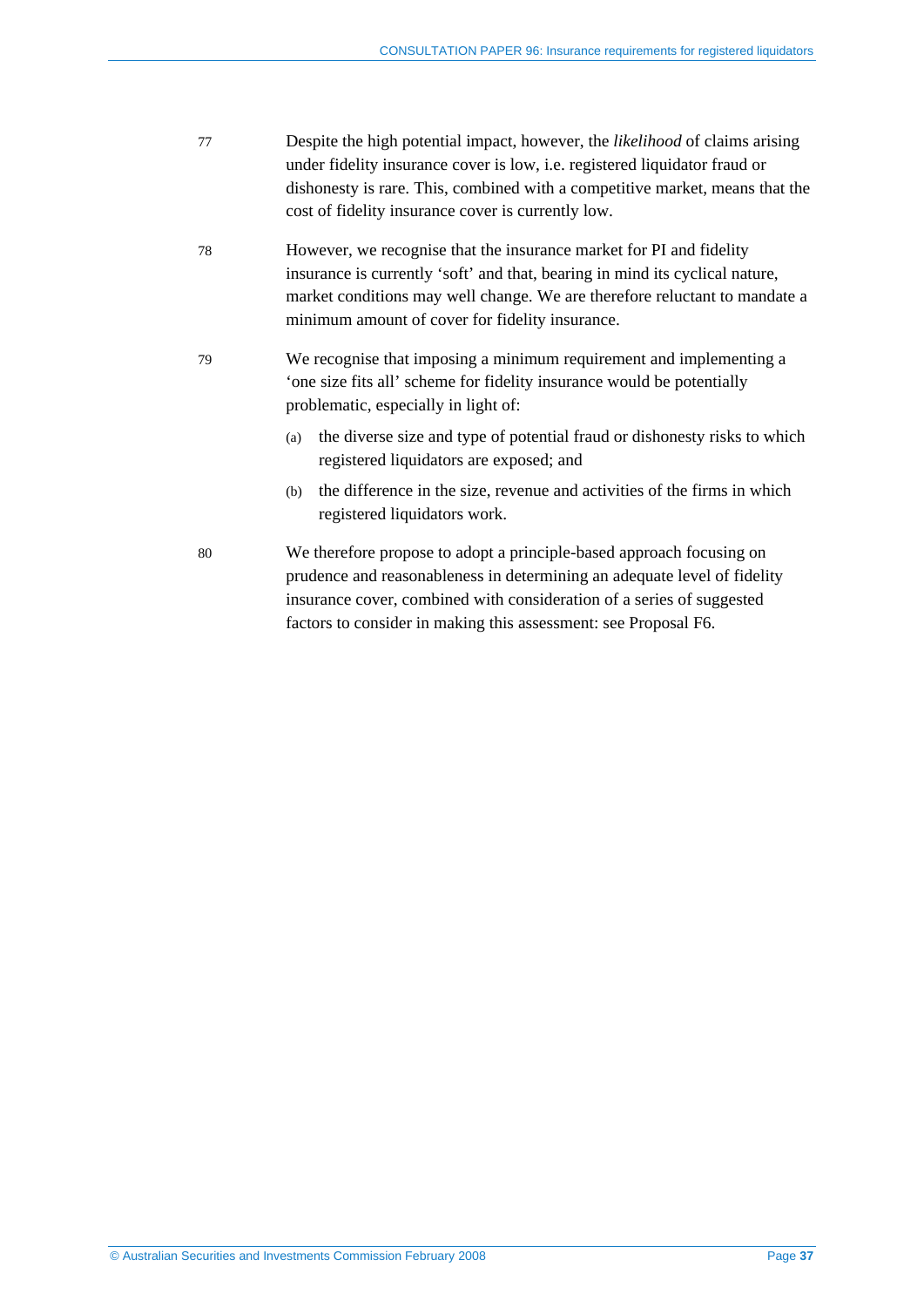# **G Key issues relating to both PI and fidelity insurance requirements**

## **Key points**

In achieving the policy objective of the PI and fidelity insurance requirements, it is important to consider:

- the scope of losses for which PI insurance is likely to provide indemnity (see paragraphs 81–83 and Proposal G1); and
- whether PI and fidelity insurance will be available to registered liquidators as a source of funds when it is needed to cover a loss by creditors or other claimants (see paragraphs 84–88 and Proposals G2– G6).

## **Partners' or principals' previous business**

## **Proposal**

- **G1** We propose that PI and fidelity insurance cover should be provided in relation to civil liability claims made against:
	- (a) partners, directors, officers, employees, agents, consultants and sub-contractors of a new firm, of which the registered liquidator is a partner or principal, formed by the merger or consolidation of two or more firms, or by one firm acquiring another (or more than one other), in relation to the work performed in the predecessor businesses, i.e. the previous firms;
	- (b) partners, directors and officers, in relation to work that they carried out at another firm before joining the registered liquidator's current firm, if such insurance is not maintained by that other firm; and
	- (c) former partners, directors, officers and employees who have left the insured registered liquidator's firm.

#### *Your feedback*

G1Q1 Do you agree with this proposal? If not, please give reasons.

## **Rationale**

81 We understand most policies provide cover for the partners, directors, officers, employees and agents of firms that were predecessors in business of the insured registered liquidator's firm. This means that if the insured registered liquidator's firm is a new firm formed by:

(a) the merger or consolidation of two or more firms; or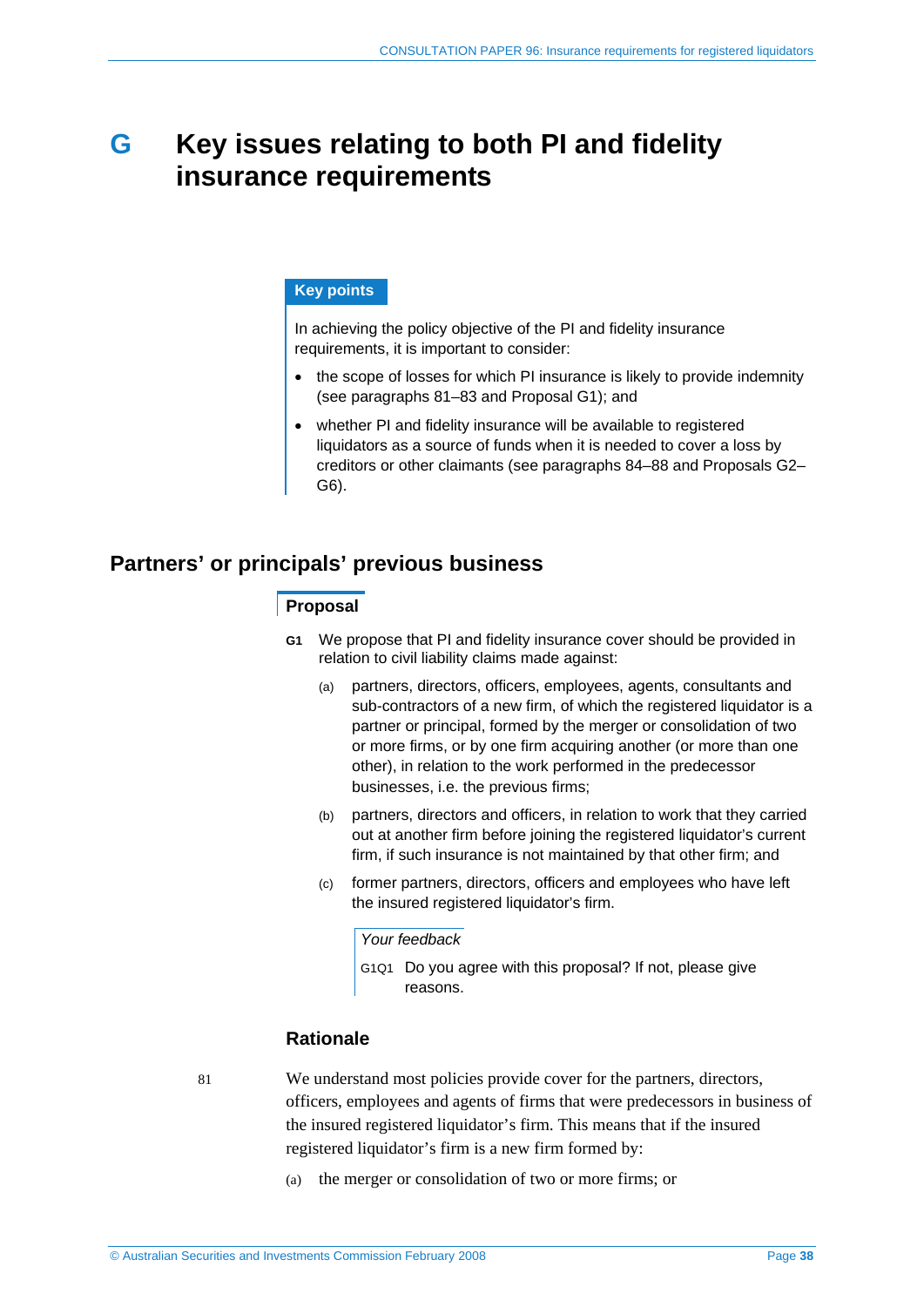(b) one firm acquiring another (or more than one other),

then the insurance policy of the new firm should cover claims arising from work performed in the predecessor businesses, i.e. the previous firms.

- 82 However, even in the event of there having been no merger, consolidation or acquisition, the registered liquidator or their firm should ensure that cover is also provided for claims made against new partners or principals who join the registered liquidator's current firm, in relation to work that they carried out at their previous firm. If the registered liquidator has cause to believe that the previous firm from which the new partner or principal has moved is no longer maintaining its own PI and fidelity insurance, then this may be provided by means of:
	- (a) endorsement; or
	- (b) naming the new partner or principal in the policy schedule; or
	- (c) obtaining a 'partner's previous business extension'.
- 83 Given the 'claims made' nature of PI policies, cover should be provided in relation to former partners, principals and employees who have left the insured registered liquidator's firm. We understand this is called 'former partners'/principals' cover.

## **Reinstatements**

## **Proposal**

- **G2** We propose that it would be good industry practice for a registered liquidator to negotiate an unlimited reinstatement of the limit of indemnity.
- **G3** We propose that, if it is not reasonably commercially feasible to obtain an unlimited reinstatement clause, a registered liquidator should in any event ensure that their insurance policy provides for at least one reinstatement.

Note: This is consistent with clause 9.2(c) of the PSC Policy Statement, which refers to at least one reinstatement being preferred: see http://www.lawlink.nsw.gov.au/lawlink/professional\_standards\_council/.

#### *Your feedback*

G3Q1 Do you agree with these proposals? If not, please give reasons.

#### **Rationale**

84 Under many policies there is a reinstatement clause. This allows the sum insured to be reinstated if the original amount should become exhausted by a claim, or a series of claims, with an amount that equals or exceeds the original limit of indemnity. Depending on the number of reinstatements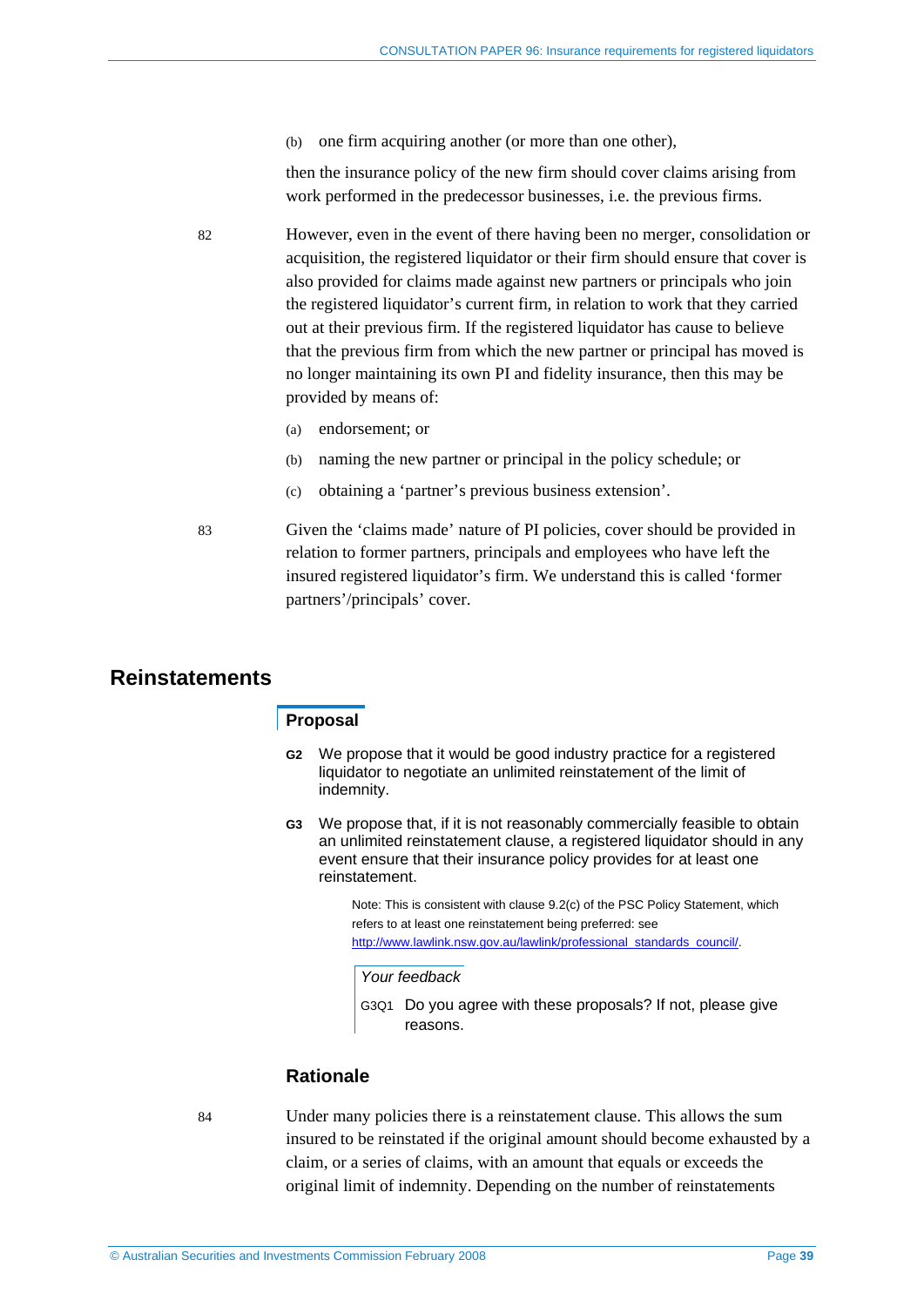provided for in the insurance policy, the reinstatements can provide indemnity for multiple claims during the policy period where no one single payment by the insurer would exceed the original limit of indemnity but the total amount of those claims would exceed that limit.

## **Run-off cover**

### **Stand-alone run-off cover**

### **Proposal**

- **G4** We propose that if the registered liquidator retires or ceases practice, or their firm is consolidated with, merged into or acquired by, another entity, and that registered liquidator will not be covered by future insurance policies of their firm or the future merged firm, then they should ensure that insurance is maintained to provide cover for a reasonable, commercially available period of time (i.e. run-off cover), e.g. a minimum of:
	- (a) seven years for PI insurance; and
	- (b) three years for fidelity insurance or fraud or dishonesty cover.

Note: This is consistent with clause 9.2(f) of the PSC Policy Statement, which refers to reasonable run-off cover for at least traditional statutory limitation periods: see http://www.lawlink.nsw.gov.au/lawlink/professional\_standards\_council/.

#### *Your feedback*

- G4Q1 Do you agree that a typical reasonable period of time for run-off cover would be three years in the case of fidelity insurance (in contrast to the seven years for PI insurance)? If not, please give reasons.
- G4Q2 Do you agree with our proposals regarding stand-alone run-off cover more generally? If not, what do you suggest as an alternative to ensure that appropriate cover is available for losses that are only identified some time after the original loss-causing incident (e.g. the fraudulent or dishonest act)?

## **Automatic run-off cover**

### **Proposal**

- **G5** We propose that, to deal with the possibility of the registered liquidator or their firm becoming insolvent, registered liquidators should use their best endeavours to obtain automatic run-off PI and fidelity cover for as long as reasonably practicable. In any event, their insurance policy should contain run-off cover for at least one year.
- **G6** We propose that registered liquidators should also ensure that an event of insolvency does not terminate the insurance policy.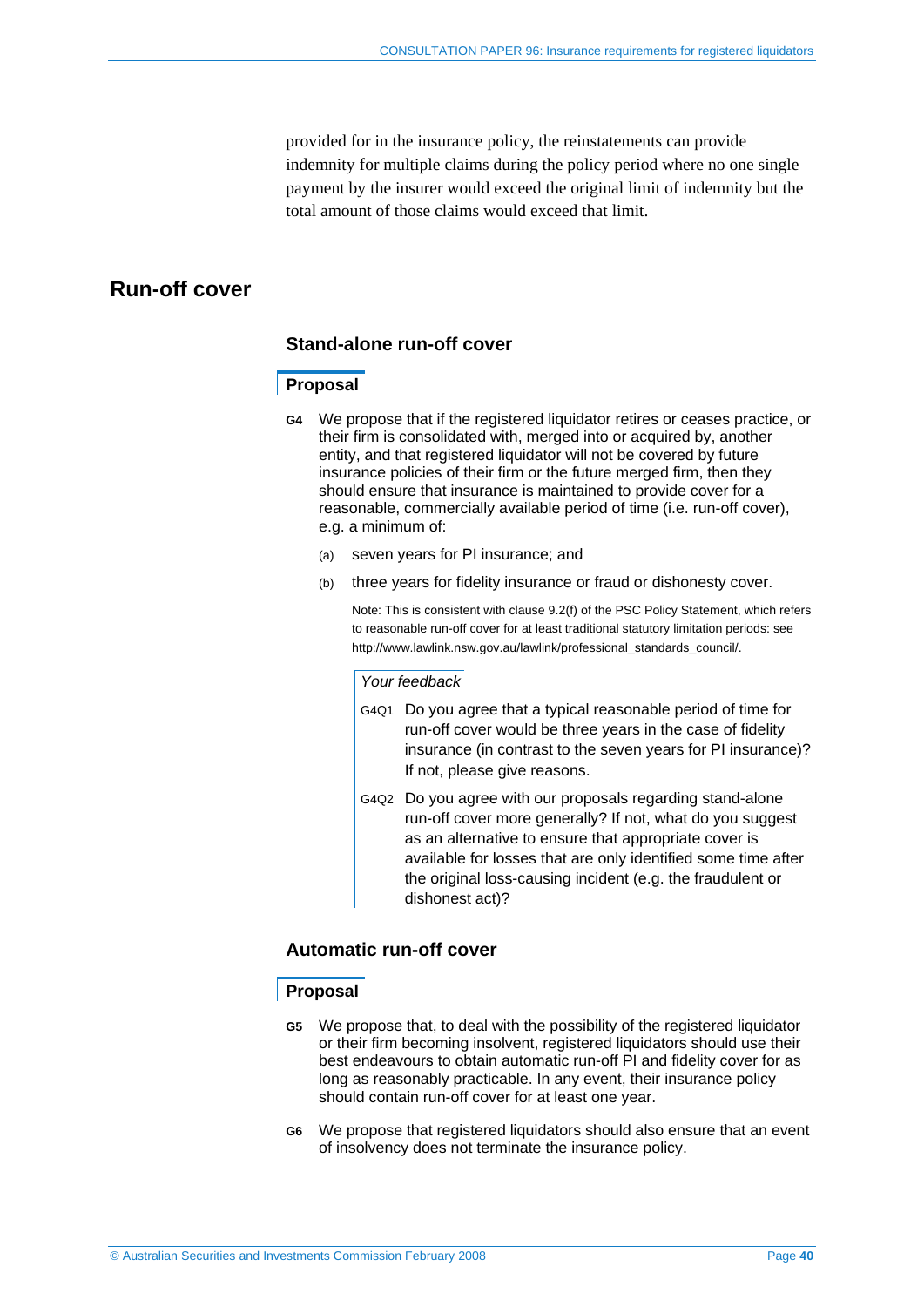Note: We understand that most policies will continue until the end of the policy period regardless of the insolvency of the registered liquidator or their firm. However, registered liquidators should check to ensure that no clause has been inserted terminating the policy in the event of the insolvency of the registered liquidator or firm, or their entering into any form of external administration.

#### *Your feedback*

- G6Q1 What is the market availability of automatic run-off insurance cover for registered liquidators?
- G6Q2 Would our proposal require substantial additional costs to be incurred by registered liquidators or their firms?
- G6Q3 Do you agree with these proposals more generally? If not, what do you suggest as an alternative to ensure appropriate cover is available for losses that are identified some time after the insolvency of the registered liquidator or their firm?
- G6Q4 Would insurance policies permitting creditors and other claimants to deal directly with the insurers be a viable alternative (e.g. permitting the creditors to notify claims directly to the insurer and pay any necessary excess where the registered liquidator is unwilling or unable to notify claims and pay excesses)?

 Note: For example, this could be achieved by defining creditors of the insolvent company to which the registered liquidator is appointed as a class of third party beneficiaries under the policy.

G6Q5 Can you suggest any further options for improving the effectiveness of PI and fidelity insurance for protecting creditors and other claimants in the event of registered liquidators' insolvency?

## **Rationale**

85 We are concerned about possible limitations in the ability of PI and fidelity insurance to provide a source of available funds to meet claims if a registered liquidator or their firm becomes insolvent. We understand that PI insurance generally operates on a 'claims made' rather than 'claims incurred' basis and only covers claims notified within the policy period. An insolvent firm is unlikely to:

- (a) notify claims promptly; or
- (b) be in a position to continue to renew the policy for a further period.

86 Insurance policies have a limit of indemnity, which can be rapidly exhausted in the event of numerous claims resulting from the same incident that might have contributed to the firm's insolvency. In addition, most policies have an excess, which an insolvent firm may not be able to pay.

87 Because most negligence claims are 'long tail' (i.e. claims arise two to seven years after the negligent act), there is a risk that the registered liquidator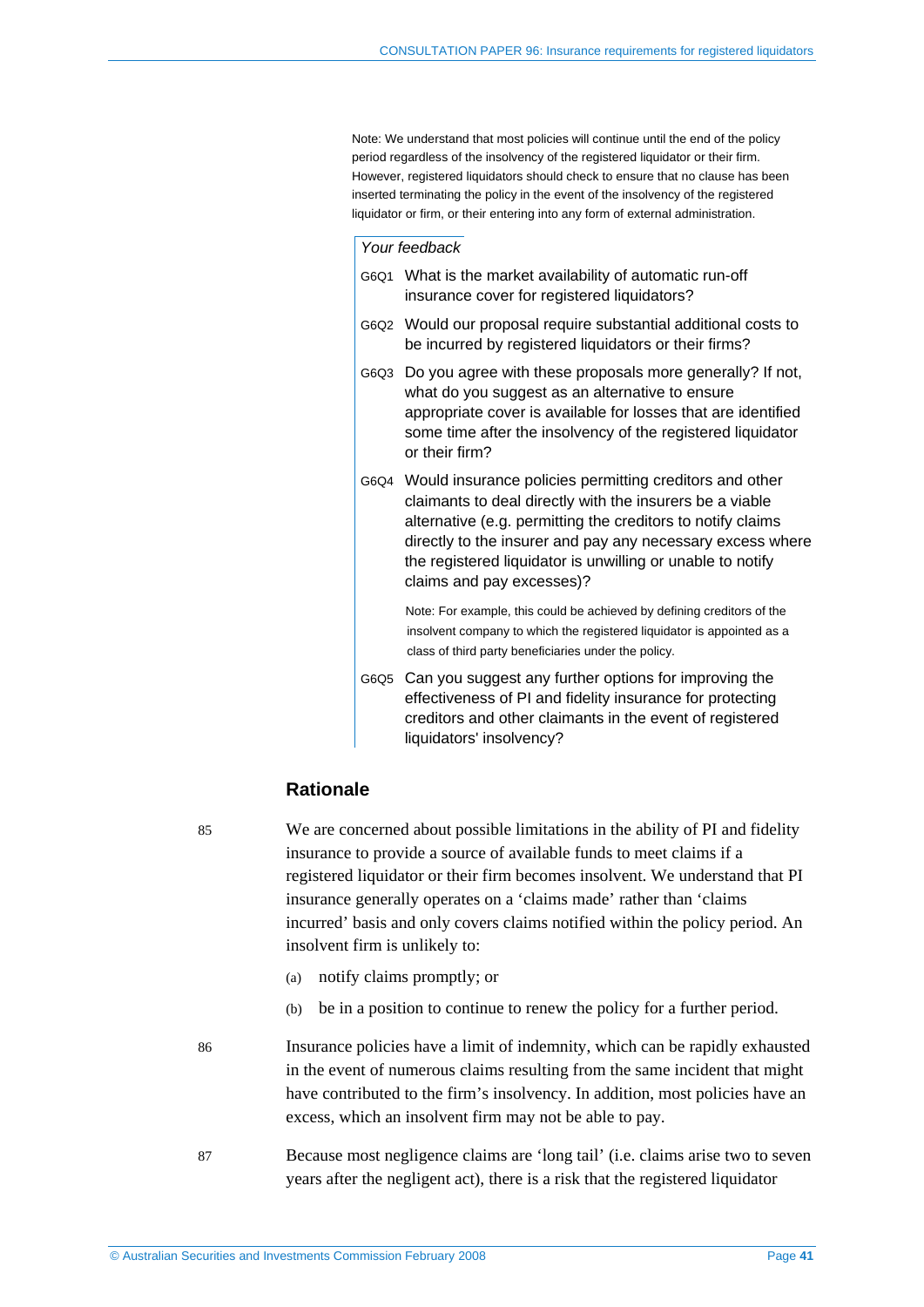might have gone bankrupt or their firm been dissolved and the period for notifying claims to the insurer might have passed before the creditor or other claimant realises they have suffered a loss.

88 Ideally, insurance policies would continue to cover the registered liquidator or their firm after they have become insolvent, for as long a period as is reasonably practicable. We encourage the development of policies that provide some period of automatic run-off cover to, in effect, extend the policy period in the event of insolvency so that liabilities crystallised by claims made after this time will be covered. This would maximise the potential of the insurance requirements to meet the policy objective.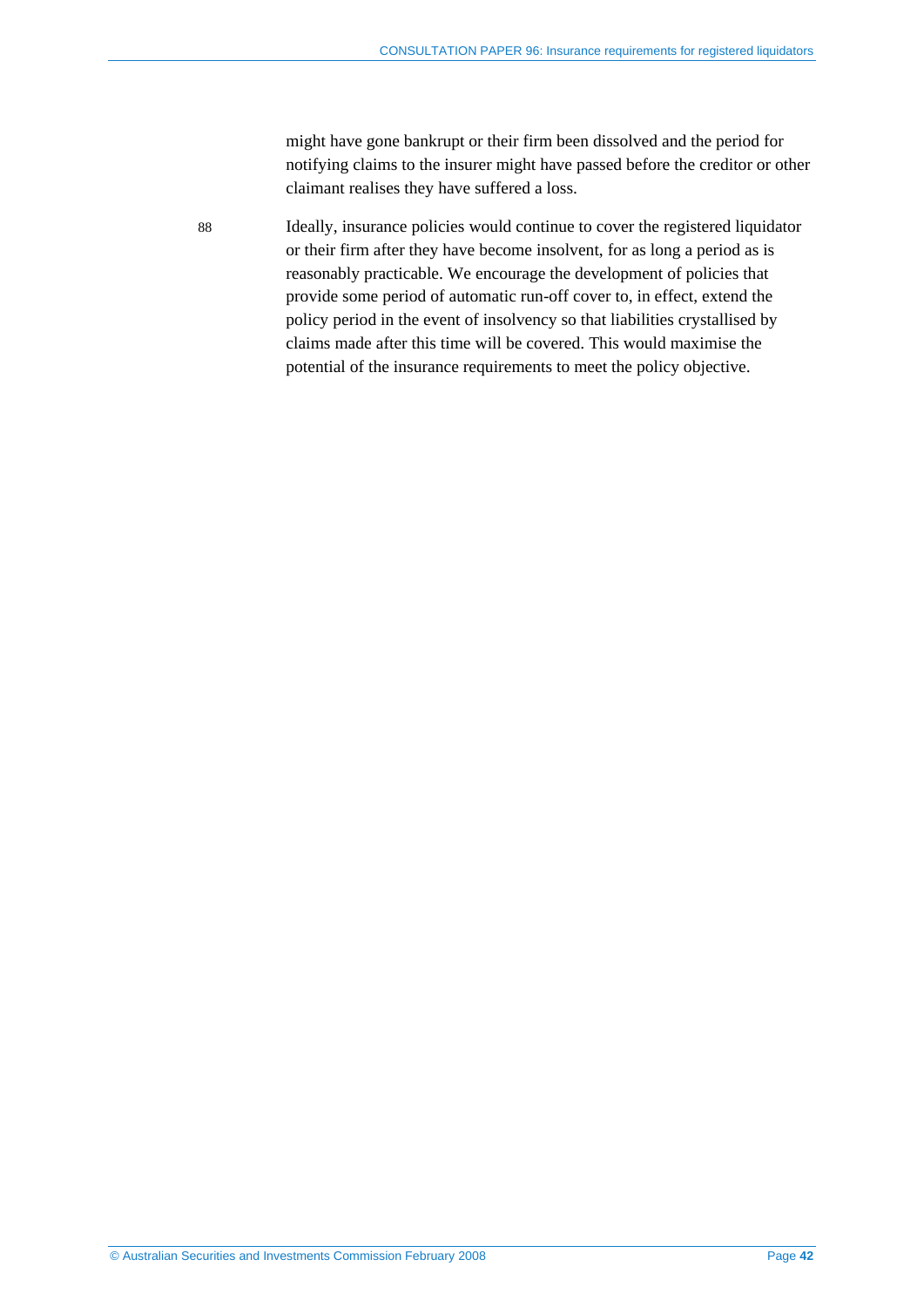# **H No-action positions**

#### **Key points**

There are certain registered liquidators for whom compliance with the new insurance requirements is unnecessary: see paragraphs 89–91 and Proposals H1–H2.

# **Registered liquidators who no longer perform external administration work in Australia or have immunity**

## **Proposal**

- **H1** We propose to take a no-action position in relation to registered liquidators who do not hold any PI or fidelity insurance if:
	- (a) they no longer take on any Ch 5 appointments or perform work in connection with the external administration of bodies corporate; or

Note: Those registered liquidators who no longer take on appointments as external administrator, but act as consultants for other insolvency practitioners in relation to their external administration appointments, will still be performing work *in connection with* the external administration of bodies corporate.

(b) they reside and work (even as insolvency practitioners) only overseas,

on condition that either:

- (i) their previous firm (or any firm that their previous firm may have consolidated or merged with or acquired) continues to maintain adequate and appropriate PI and fidelity insurance in respect of the work in connection with the external administration of bodies corporate in Australia that they performed while at that firm; or
- (ii) if they were a sole practitioner, they maintain run-off cover for a reasonable, commercially available period (e.g. a minimum of seven years for PI insurance and three years for fidelity insurance) after they ceased performing work in connection with the external administration of bodies corporate in Australia or moved overseas; or
- (iii) their previous firm maintains such run-off cover for a reasonable, commercially available period (e.g. a minimum of seven years for PI insurance and three years for fidelity insurance) in the event that the firm ceases to operate.
- **H2** We propose to take a no-action position in relation to registered liquidators who do not hold any PI or fidelity insurance if they are:
	- (a) employees of state, territory or Commonwealth government departments or agencies where a statutory immunity applies or the employee is indemnified from liability by the government; or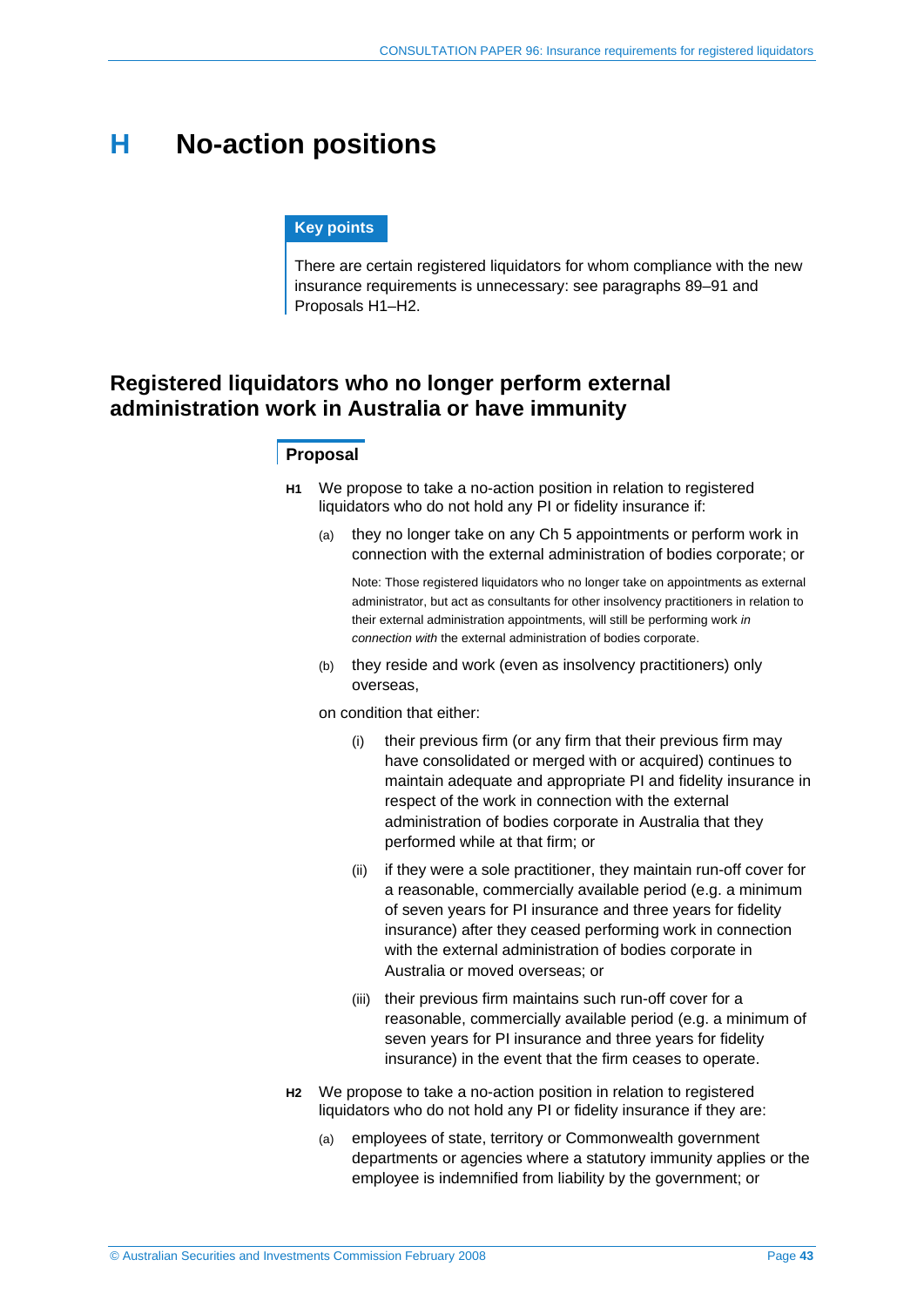(b) retired registered liquidators who do not take on any external administration appointments but act as expert witnesses in court proceedings,

on condition that either:

- their previous firm (or any firm that their previous firm may have consolidated or merged with or acquired) continues to maintain adequate and appropriate PI and fidelity insurance in respect of the work they performed while at that firm in connection with the external administration of bodies corporate in Australia for which they have no immunity from civil suit; or
- (ii) if they were a sole practitioner, they maintain run-off cover for a reasonable, commercially available period (e.g. a minimum of seven years for PI insurance and three years for fidelity insurance) after they ceased performing work in connection with the external administration of bodies corporate in Australia for which they have no immunity from civil suit; or
- (iii) their previous firm maintains such run-off cover for a reasonable, commercially available period (e.g. a minimum of seven years for PI insurance and three years for fidelity insurance) in the event that the firm ceases to operate.

## *Your feedback*

- H<sub>2Q1</sub> Do you agree with these proposals? If not, please give reasons.
- H2Q2 Are there any unidentified risks to third party claimants from ASIC taking a no-action position in relation to these registered liquidators not holding any PI or fidelity insurance?

Note: RG 186 contains guidance on circumstances in which ASIC will consider that a registered liquidator is no longer capable of performing adequately and properly the duties and functions of a registered liquidator, including if they no longer have sufficiently current Australian corporate insolvency knowledge, skills and experience: see RG 186.87–RG 186.90 and RG 186.112–RG 186.113. A registered liquidator seeking to rely on this no-action position should consider the guidance in RG 186. While these registered liquidators may not be required to maintain PI and fidelity insurance, they may still be referred to the CALDB for cancellation or suspension of their registration under s1292(2)(d). Similar considerations apply to registered liquidators who have moved overseas: see s1292(2)(a)(ii) and RG 186.91.

## **Rationale**

89 Although s1284 applies even to registered liquidators who do not perform work in connection with the external administration of bodies corporate in Australia, there are no relevant potential claims that may be made against them in that connection. In accordance with the policy objective of s1284 and with principle 3 in Proposal C1 above, it is not necessary for such registered liquidators to maintain PI and fidelity insurance. We consider that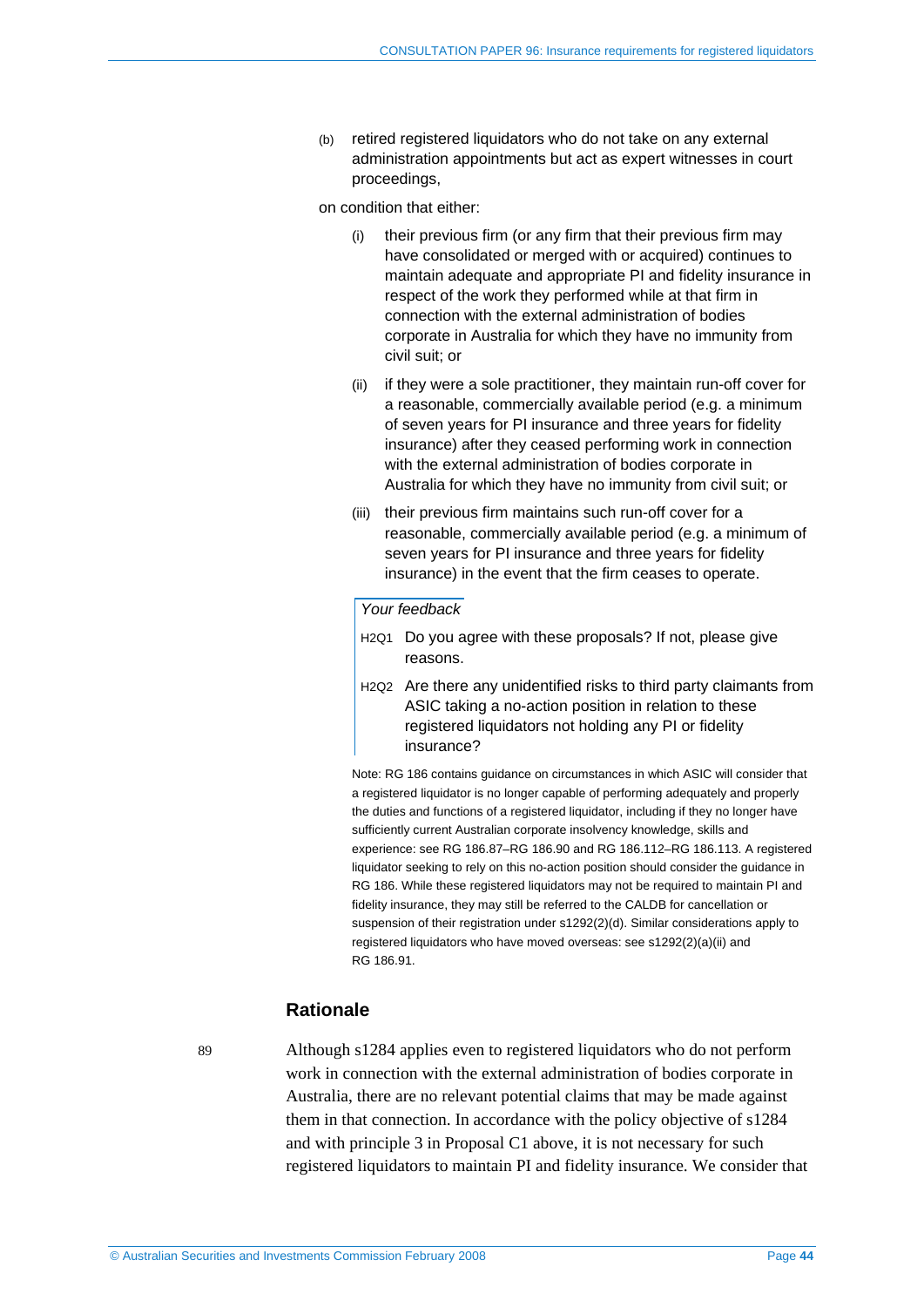requiring compliance with the new insurance requirements would impose costs on these registered liquidators with no concomitant benefit to creditors or other claimants.

- 90 Similar considerations apply to:
	- (a) employees of state, territory or Commonwealth government departments or agencies who choose to maintain their registration as a liquidator; and
	- (b) retired registered liquidators who do not take on any external administration appointments but act as expert witnesses in court proceedings where expertise regarding insolvency practice is required.
- 91 Again, although s1284 applies to these registered liquidators, if any potential claims were made against them in connection with the external administration of bodies corporate in Australia, they would be entitled to indemnification or immunity from liability:
	- (a) under state, territory or Commonwealth legislation creating a statutory immunity for public servants, e.g. the immunity afforded to ASIC staff in relation to acts done or omitted in good faith in the performance of their functions by s246 of the *Australian Securities and Investments Commission Act 2001*; or
	- (b) because in instances where state, territory or Commonwealth legislation does not provide a specific statutory immunity, government policy or ministerial directions will generally provide for employees of government departments or agencies to be indemnified by the respective government against liability incurred when carrying out their statutory duties and official powers or functions in good faith; or
	- (c) under the common law principles of witness immunity against civil suit.

Note: See *Cabassi v Vila* [1940] HCA 41; *D'Orta-Ekenaike v Victoria Legal Aid* [2005] HCA 12.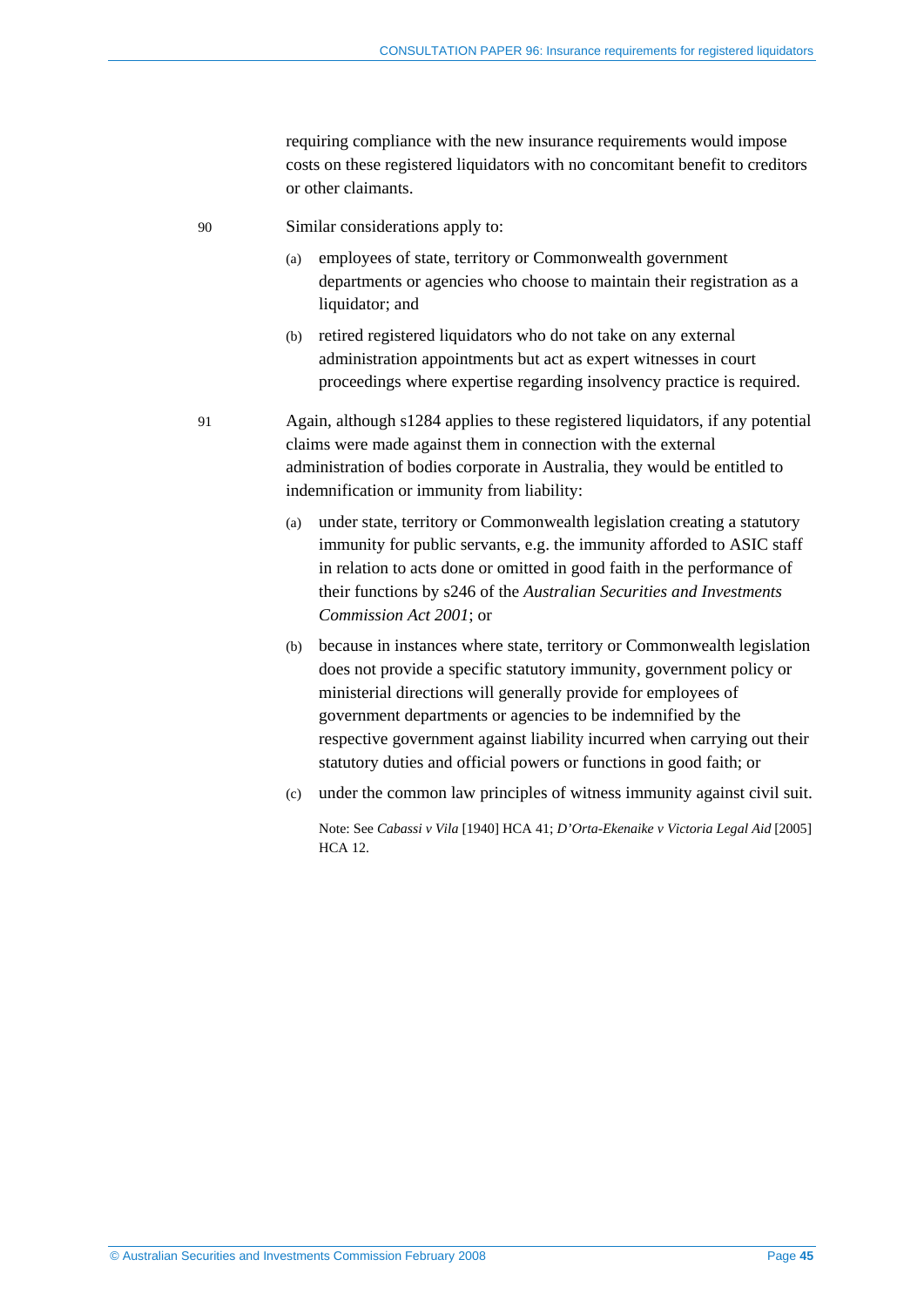# **I Regulatory and financial impact**

- 92 In developing the proposals in this paper, we have carefully considered their regulatory and financial impact. On the information currently available to us we think they will strike an appropriate balance between:
	- (a) substantially achieving the underlying policy objective of the legislation of reducing the risk that successful claims by creditors and other claimants cannot be met by the registered liquidator due to the lack of available financial resources; and
	- (b) facilitating business activity in the insolvency services industry, including not unreasonably burdening registered liquidators.
- 93 Before settling on final guidance, we will comply with the requirements of the Office of Best Practice Regulation (OBPR) by:
	- (a) considering all feasible options;
	- (b) if regulatory options are under consideration, undertaking a preliminary assessment of the impacts of the options on business and individuals or the economy;
	- (c) if our proposed option has more than low impact on business and individuals or the economy, consulting with OBPR to determine the appropriate level of regulatory analysis; and
	- (d) conducting the appropriate level of regulatory analysis, i.e. completing a Business Cost Calculator report (BCC report) and/or a Regulation Impact Statement (RIS).
- 94 All BCC reports and RISs are submitted to the OBPR for approval before we make any final decision. Without an approved BCC Report and/or RIS, ASIC is unable to give relief or make any other form of regulation, including issuing a regulatory guide that contains regulation.
- 95 To ensure that we are in a position to properly complete any required BCC report or RIS, we ask you to provide us with as much information as you can about:
	- (a) the likely compliance costs;
	- (b) the likely effect on competition; and
	- (c) other impacts, costs and benefits,

of our proposals or any alternative approaches: see 'The consultation process' on p.4 of this paper.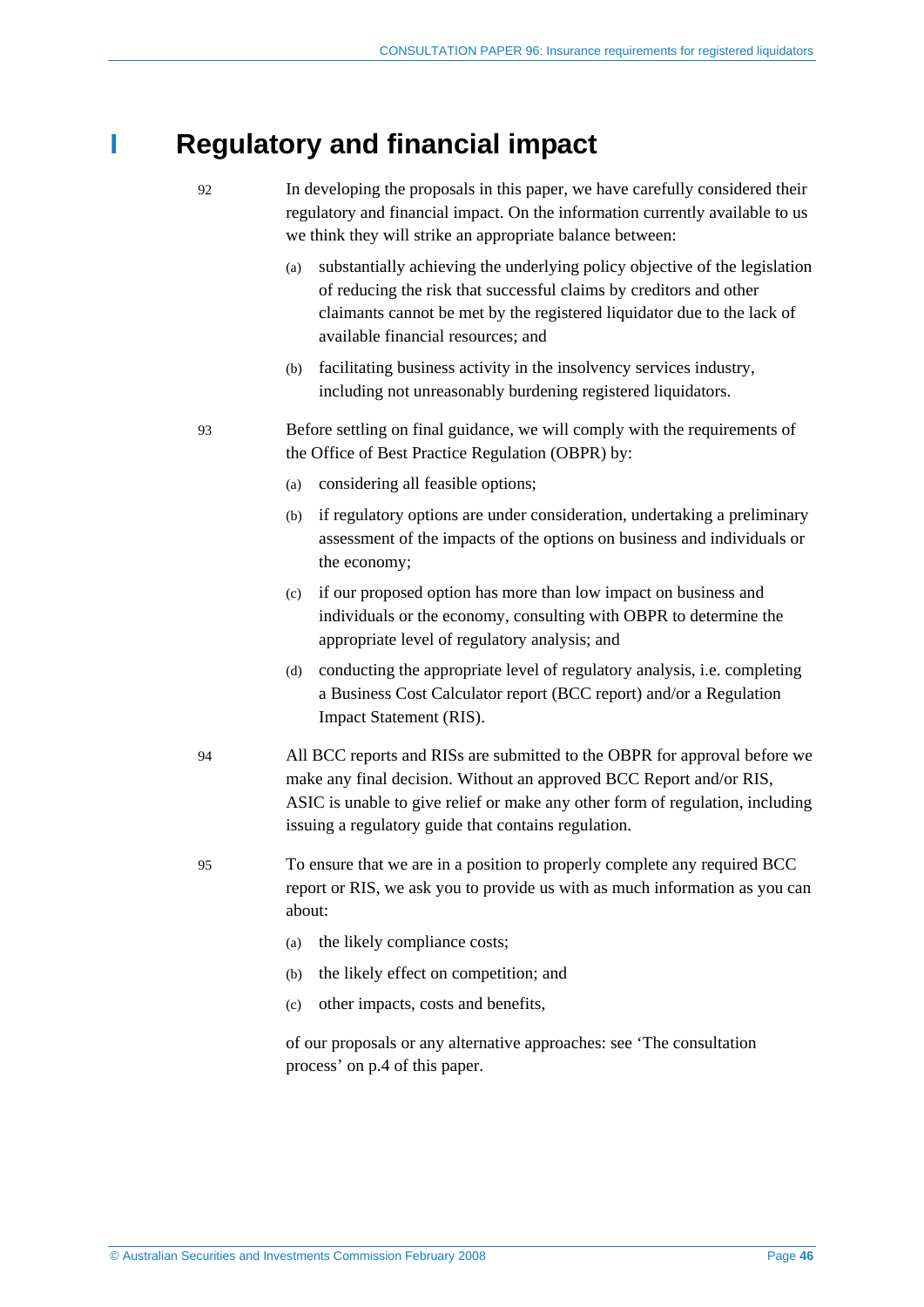# **Appendix 1: Background**

# **Previous legislative and regulatory position**

| 96 | The new insurance requirements replace the previous s1284, which required<br>registered liquidators to lodge and maintain with ASIC a security for the due<br>performance of their duties as a liquidator.                                                                  |
|----|-----------------------------------------------------------------------------------------------------------------------------------------------------------------------------------------------------------------------------------------------------------------------------|
| 97 | However, in RG 33, we stated that we would not take enforcement action for<br>a failure to lodge and maintain a security under the previous s1284 where:                                                                                                                    |
|    | a registered liquidator holds a public practice certificate from either the<br>(a)<br>ICAA, CPAA or NIA; and                                                                                                                                                                |
|    | the liquidator provides to ASIC, and complies with, an undertaking that<br>(b)<br>the liquidator will maintain certain PI insurance and maintain a public<br>practice certificate (see RG 33.9A).                                                                           |
| 98 | Most registered liquidators have chosen to avail themselves of this<br>conditional no-action position and obtain PI insurance with at least those<br>minimum acceptable terms. There was no specific requirement regarding<br>fidelity insurance under the previous regime. |

# **The current market for PI and fidelity insurance**

99 Our informal discussions with insurers, insurance brokers and the professional accounting bodies suggest that the ability of PI and fidelity insurance to put registered liquidators or their firms in funds to meet claims from creditors and other claimants may be limited by what the insurance market is prepared to provide, especially if market conditions worsen.

100 Our understanding is that:

- (a) current policies do not cover the full range of breaches of registered liquidator's obligations (e.g. there is generally no cover available for fraud by the registered liquidator themselves);
- (b) the PI and fidelity insurance premium market is currently 'soft', i.e. highly competitive, but may not be so in the future;
- (c) the level of fidelity insurance or fraud and dishonesty cover is not uniform because of differing excesses and sub-limit levels (insured amounts); and
- (d) PI and fidelity insurance policies are generally 'claims made' policies, which means that, in order to be covered, the claim must: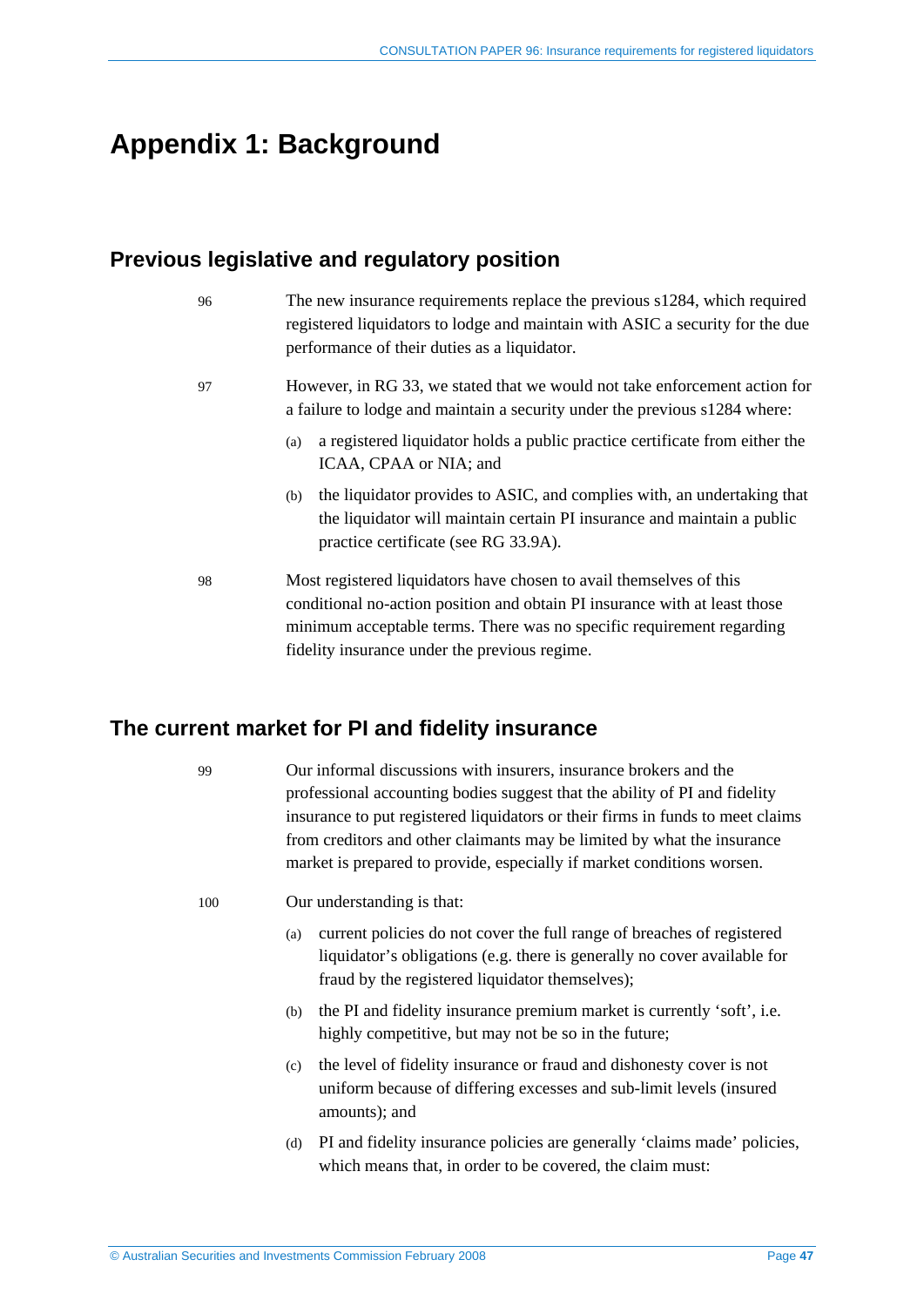- (i) be first made against the insured during the policy period;
- (ii) arise from acts that took place on or after the policy's retroactive date (if it has one);
- (iii) be in relation to acts that were unknown to the insured at the inception date of the policy; and
- (iv) be notified to the insurer within the policy period, regardless of the date of the negligent or dishonest act.

Each policy year stands alone, and when the period of insurance expires, no claims will be met under the policy unless they were notified during the currency of the policy.

Note: Creditors and other claimants might bring claims against registered liquidators years after the conduct on which the claim is based occurred, by which time the policy might have expired. In these circumstances, the claims will not be covered by the policy.

## **The Professional Standards Council scheme**

101 The 2007 ICAA (NSW) PSC scheme (the Scheme) limits the maximum civil liability for damages arising out of a cause of action for occupational liability that may be awarded against accountant members of the ICAA who have the benefit of an insurance policy and/or business assets to meet claims made against them up to the level of the limitation of liability. Insurance policies must comply with the ICAA's standards of insurance.

> Note: These standards of insurance are set out in Appendix R4. Clause 7PI.3.5(i) of Appendix R4 states that the sum insured for a practice must be not less than either the limitation amount or monetary ceiling set out in the ICAA PSC scheme current at the time of renewal of the PI policy.

- 102 The Scheme was approved under the *Professional Standards Act 1994* (NSW) on the basis of:
	- (a) extensive research and investigation;
	- (b) an independent actuarial assessment process; and
	- (c) public consultation.

Note: Newly implemented multi-jurisdictional arrangements have created, through mutual recognition, a national framework for the development and improvement of professional standards and protection of consumers. Professional Standards Councils have now been fully constituted in all states and territories.

- 103 The PSC is responsible for determining the level of limitation of liability having regard to the need to adequately protect consumers: see  $s26(2)(b)$  of the *Professional Standards Act 1994* (NSW).
- 104 Before approving a scheme, a PSC considers, among other things: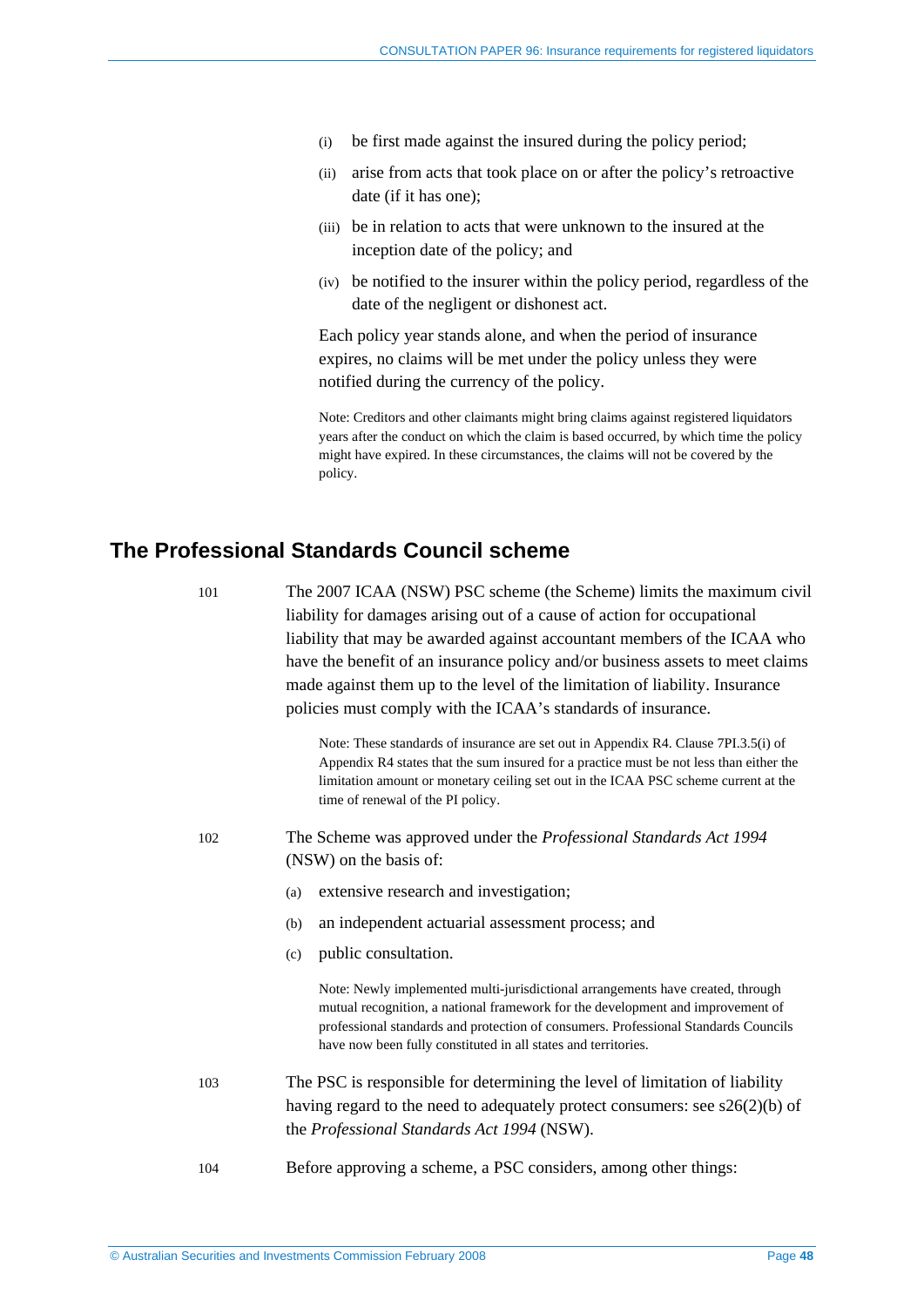- (a) the nature, number and level of claims relating to occupational liability made against members of the applicant association;
- (b) the association's standards of insurance; and
- (c) the cost and availability of insurance.
- 105 In assessing the Scheme, the claims history of accountants generally (including some registered liquidators) was considered. The Scheme therefore provides an appropriate basis for setting an insured amount that would represent adequate cover.

# **Professional accounting bodies' dishonesty cover requirements**

106 The membership requirements of both the ICAA and the CPAA refer to insurance against dishonesty. Such insurance, like fidelity cover, is usually limited to indemnifying innocent insured parties: see paragraph 61 above.

## **ICAA requirement**

| 107 | All ICAA members in public practice are required by the ICAA to comply<br>with the ICAA Regulations. These ICAA Regulations include maintaining<br>PI insurance to specified standards.                                                                                                                                                                                                                                            |
|-----|------------------------------------------------------------------------------------------------------------------------------------------------------------------------------------------------------------------------------------------------------------------------------------------------------------------------------------------------------------------------------------------------------------------------------------|
| 108 | A form of dishonesty cover is mandated as part of this PI insurance.<br>Appendix R4 states in clause 7PI.3.6(iii), entitled 'Cover', that:                                                                                                                                                                                                                                                                                         |
|     | The insurance must cover the insured against claims arising out of a<br>dishonest act or omission of an insured (notwithstanding any<br>misrepresentation or non-disclosure of such acts or omissions when<br>effecting the insurance) but the insurer need not promise to indemnify any<br>person committing, making or condoning any such dishonest act or<br>omission or misrepresentation or non-disclosure in relation to it. |
|     | <b>CPAA requirement</b>                                                                                                                                                                                                                                                                                                                                                                                                            |
| 109 | All CPAA members providing public accounting services are required by the<br>CPAA to comply with the CPAA By-Laws. These CPAA By-Laws include<br>holding a current, enforceable PI insurance policy that satisfies at least<br>certain specified minimum requirements.                                                                                                                                                             |
|     | Note: See CPAA by-law 9.5(a), 'Professional indemnity insurance'.                                                                                                                                                                                                                                                                                                                                                                  |
| 110 | A form of dishonesty cover is one of these minimum requirements of the PI<br>insurance. CPAA by-law $9.5(b)(iii)(C)$ states that one of the minimum<br>requirements is: 'cover with respect to losses arising out of the dishonesty of                                                                                                                                                                                             |

the Member or any Affiliate*'*.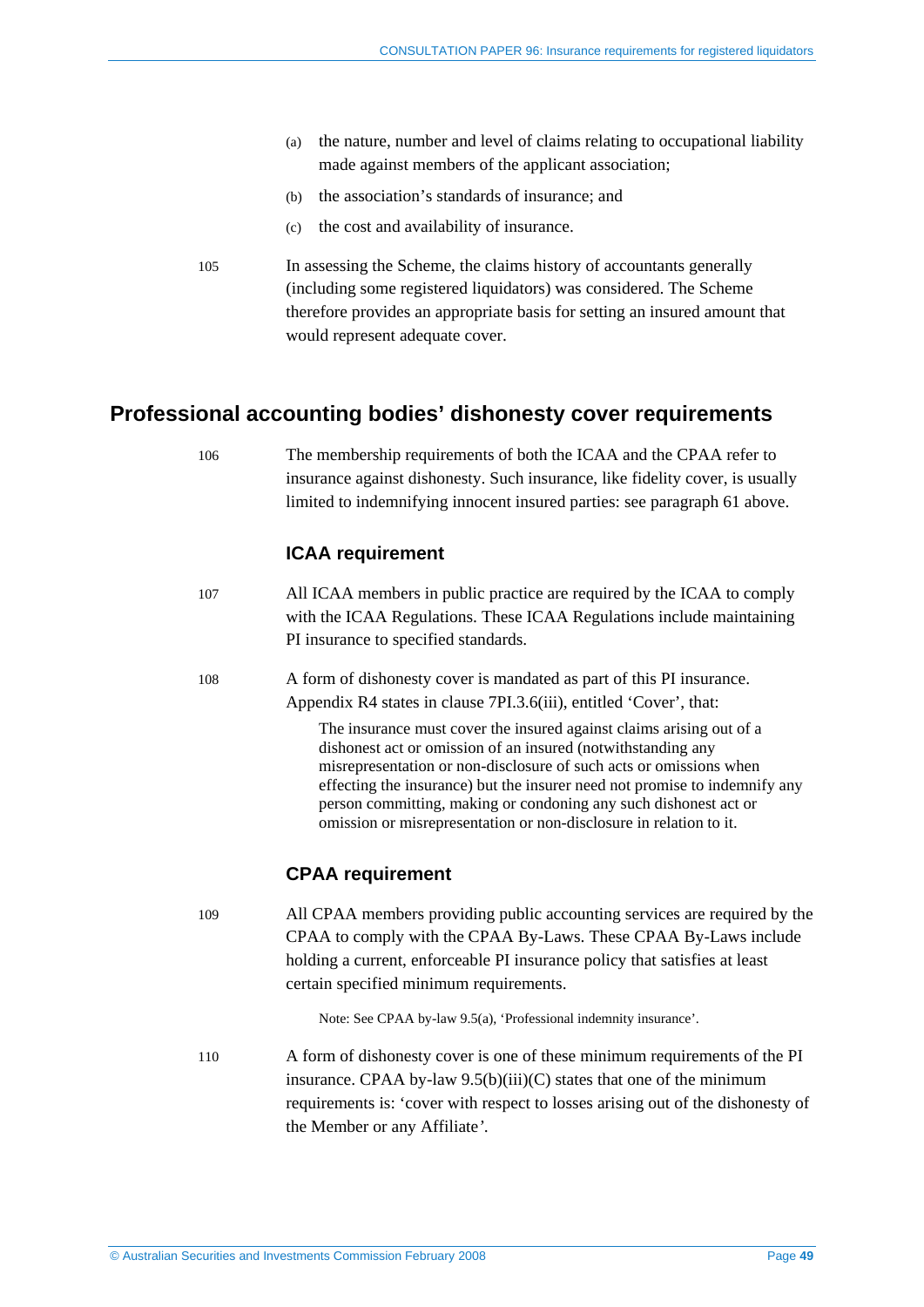# **Key terms**

| Term                        | <b>Meaning in this document</b>                                                                                                                                                                                                                                                                                                                                               |
|-----------------------------|-------------------------------------------------------------------------------------------------------------------------------------------------------------------------------------------------------------------------------------------------------------------------------------------------------------------------------------------------------------------------------|
| administrator               | Has the same meaning as in s9<br>Note: It therefore includes both deed administrators and<br>voluntary administrators.                                                                                                                                                                                                                                                        |
| AFS licence                 | An Australian financial services licence under s913B of<br>the Corporations Act that authorises a person who carries<br>out a financial services business to provide financial<br>services<br>Note: This is a definition contained in s761A.                                                                                                                                  |
| AFS licensee                | The holder of an AFS licence                                                                                                                                                                                                                                                                                                                                                  |
| aggregate                   | The total amount of coverage that the insured has under<br>the insurance policy, irrespective of the number of<br>separate claims that may occur                                                                                                                                                                                                                              |
| Appendix R4                 | Appendix R4 to the ICAA Regulations                                                                                                                                                                                                                                                                                                                                           |
| APRA                        | <b>Australian Prudential Regulation Authority</b>                                                                                                                                                                                                                                                                                                                             |
| APRA-regulated<br>insurer   | An entity permitted by the Insurance Act 1973 to write<br>insurance business in Australia                                                                                                                                                                                                                                                                                     |
| ASIC                        | Australian Securities and Investments Commission                                                                                                                                                                                                                                                                                                                              |
| CALDB                       | Companies Auditors and Liquidators Disciplinary Board                                                                                                                                                                                                                                                                                                                         |
| Ch 5 (for example)          | A chapter of the Corporations Act (in this example,<br>numbered 5)                                                                                                                                                                                                                                                                                                            |
| 'claims incurred'<br>policy | A liability policy for claims arising out of incidents that<br>occur during the policy period, regardless of whether the<br>policy is still in effect at the time the claim is made. Also<br>called a 'claims occurring' or 'occurrence based' policy, it<br>continues to provide cover after expiry for incidents that<br>occurred during the period of insurance.           |
| 'claims made' policy        | A contract that provides cover for claims made against<br>the insured and notified to the insurer during the period of<br>cover, even though these may have arisen from acts or<br>omissions that occurred before the acquisition of the<br>policy, as long as they took place on or after the policy's<br>retroactive date, if it has one (see 'retroactive cover'<br>below) |
| <b>Corporations Act</b>     | Corporations Act 2001, including regulations made for the<br>purposes of the Act                                                                                                                                                                                                                                                                                              |
| CPAA                        | <b>CPA Australia Ltd</b>                                                                                                                                                                                                                                                                                                                                                      |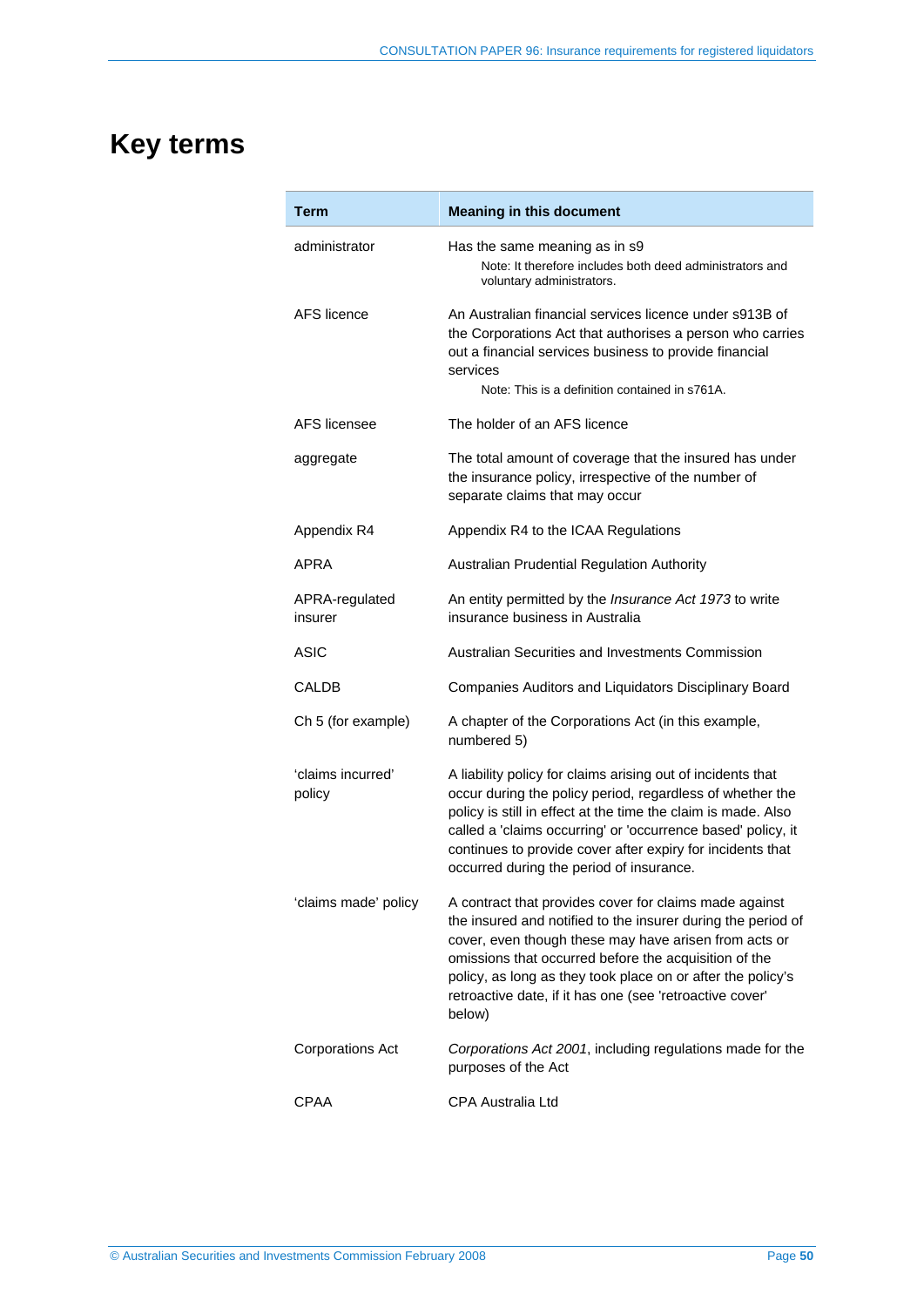| Term                                 | <b>Meaning in this document</b>                                                                                                                                                                                                                                                                                                                                      |
|--------------------------------------|----------------------------------------------------------------------------------------------------------------------------------------------------------------------------------------------------------------------------------------------------------------------------------------------------------------------------------------------------------------------|
| deductible or excess                 | The first part of a loss, which is borne by the insured, so<br>that the insured in essence self-insures this amount. The<br>insured is responsible for payment of the loss out of their<br>own financial resources up to the threshold amount of<br>damages payable, i.e. the deductible, and the insurer<br>pays the remainder of the loss, up to the policy limit. |
| deed administrator                   | An administrator of a DOCA                                                                                                                                                                                                                                                                                                                                           |
| DOCA                                 | A deed of company arrangement                                                                                                                                                                                                                                                                                                                                        |
| employee                             | A past or present employee of the registered liquidator or<br>their firm                                                                                                                                                                                                                                                                                             |
| exclusion                            | A provision of an insurance policy that precludes<br>coverage in particular circumstances; it specifically sets<br>out occurrences that are not covered by the policy                                                                                                                                                                                                |
| external<br>administration           | The corporate insolvency that the external administrator<br>has been appointed to administer                                                                                                                                                                                                                                                                         |
| external administrator               | An insolvency practitioner appointed as a liquidator, a<br>provisional liquidator, a voluntary administrator or a deed<br>administrator under Ch 5<br>Note: Members' voluntary liquidators, receivers (including<br>receivers and managers), and scheme administrators<br>appointed to administer an arrangement under Pt 5.1 are<br>excluded from this definition.  |
| firm                                 | The partnership or other business structure (whether<br>incorporated or unincorporated) through or by means of<br>which an insolvency practitioner conducts or intends to<br>conduct their work as a registered liquidator                                                                                                                                           |
| ICAA                                 | Institute of Chartered Accountants in Australia                                                                                                                                                                                                                                                                                                                      |
| <b>ICAA Regulations</b>              | ICAA Regulations Relating to Certificate of Public<br>Practice                                                                                                                                                                                                                                                                                                       |
| insolvency<br>practitioner           | A generic term to describe registered liquidators<br>generally, regardless of whether they have been<br>appointed to one or more specific external<br>administrations                                                                                                                                                                                                |
| insured amount                       | The maximum liability for damages arising out of a cause<br>of action for occupational liability that may be awarded<br>against a person. Also called the 'limitation amount', 'limit<br>of indemnity' and 'sum insured'.                                                                                                                                            |
| insuring clause or<br>policy wording | The core clause or essential part of an insurance policy<br>that states the extent of the cover that the insurer<br>provides to the insured and sets out the specific<br>agreement for the insurer to protect the policyholder<br>against the particular risk for which the insurance is<br>purchased                                                                |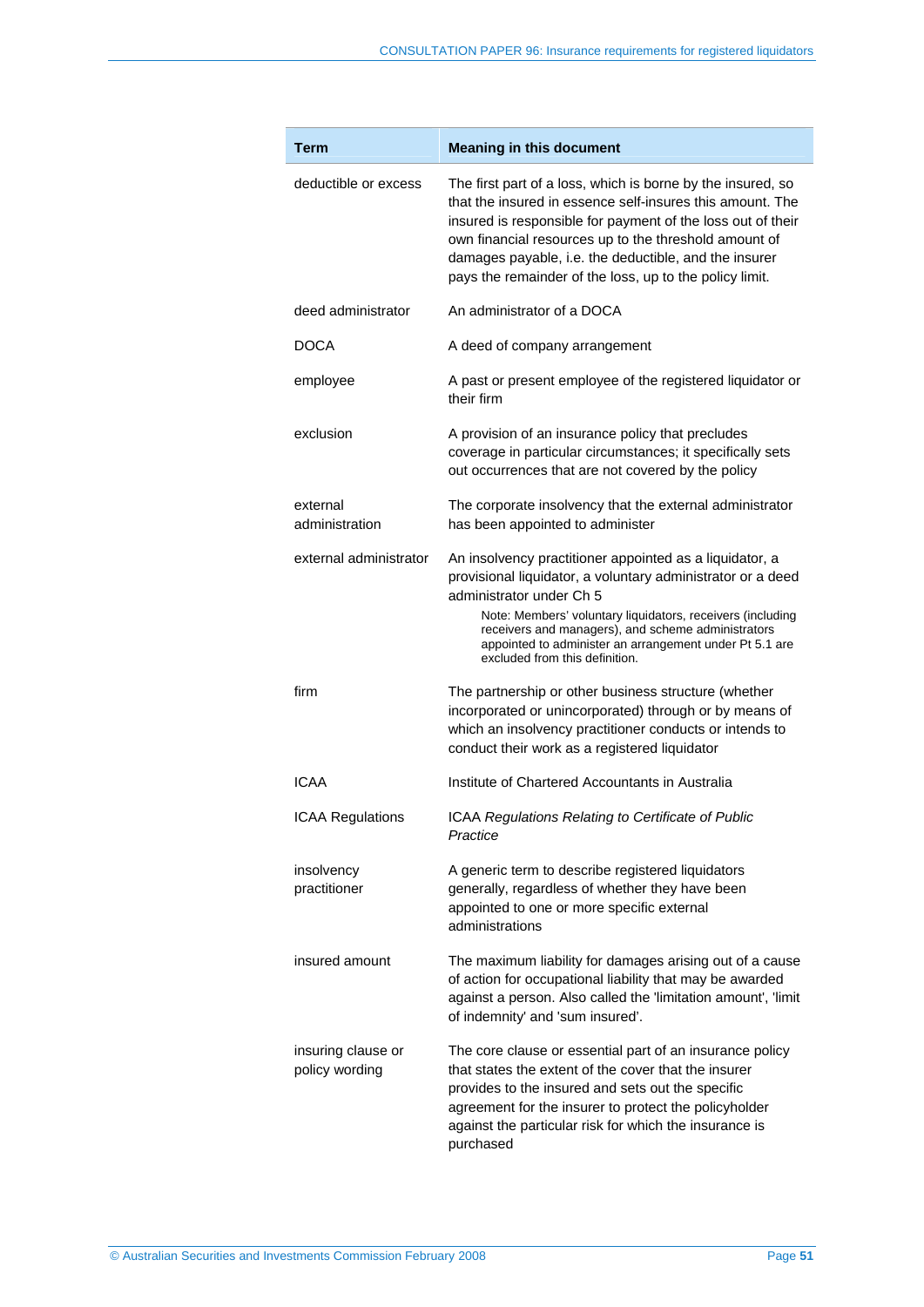| Term                              | <b>Meaning in this document</b>                                                                                                                                                                                                                                                                                                                       |
|-----------------------------------|-------------------------------------------------------------------------------------------------------------------------------------------------------------------------------------------------------------------------------------------------------------------------------------------------------------------------------------------------------|
| liquidator                        | An insolvency practitioner appointed under Ch 5 to wind<br>up the affairs and distribute the property of a body<br>corporate                                                                                                                                                                                                                          |
| <b>NIA</b>                        | National Institute of Accountants                                                                                                                                                                                                                                                                                                                     |
| policy objective                  | Is explained in paragraphs 3 and 4 of this paper                                                                                                                                                                                                                                                                                                      |
| professional<br>accounting bodies | The CPA, the ICAA and the NIA                                                                                                                                                                                                                                                                                                                         |
| provisional liquidator            | An insolvency practitioner appointed by the court under<br>s472(2)                                                                                                                                                                                                                                                                                    |
| <b>PSC</b>                        | <b>Professional Standards Council</b>                                                                                                                                                                                                                                                                                                                 |
| <b>PSC Policy</b><br>Statement    | The PSC's Policy Statement on PI Insurance issued on<br>14 September 2007                                                                                                                                                                                                                                                                             |
| Pt 5.1 (for example)              | A part of the Corporations Act (in this example, numbered<br>5.1)                                                                                                                                                                                                                                                                                     |
| quantum requirement               | the requirement in clause 3.5(a) of the Scheme regarding<br>the amount payable under the insurance policy in respect<br>of occupational liability.                                                                                                                                                                                                    |
| receiver                          | An insolvency practitioner appointed under an instrument<br>or by the court to receive property of a body corporate                                                                                                                                                                                                                                   |
| receiver and manager              | Has the same meaning as in s9                                                                                                                                                                                                                                                                                                                         |
| reg 9.2.05 (for<br>example)       | A regulation in the Regulations (in this example,<br>numbered 9.2.05).                                                                                                                                                                                                                                                                                |
| registered liquidator             | A person registered by ASIC under s1282(2)                                                                                                                                                                                                                                                                                                            |
| Regulations                       | <b>Corporations Regulations 2001</b>                                                                                                                                                                                                                                                                                                                  |
| reinstatement                     | If the limit of indemnity in the policy is exhausted before<br>the end of the policy period, the policy is 'refreshed' and<br>the limit of indemnity is reinstated for the balance of the<br>period to cover any new claims that may arise. The<br>number of reinstatements refers to the number of times<br>the limit of indemnity may be reinstated |
| RG 33 (for example)               | An ASIC regulatory guide (in this example numbered 33)                                                                                                                                                                                                                                                                                                |
| RG 33.9A (for<br>example)         | A paragraph of an ASIC regulatory guide (in this example<br>numbered 33.9A)                                                                                                                                                                                                                                                                           |
| retroactive cover                 | Where a 'claims made' policy extends cover into the past<br>to cover acts, errors or omissions that occurred or were<br>committed during a period of time before the policy was<br>obtained (but after the retroactive date)                                                                                                                          |